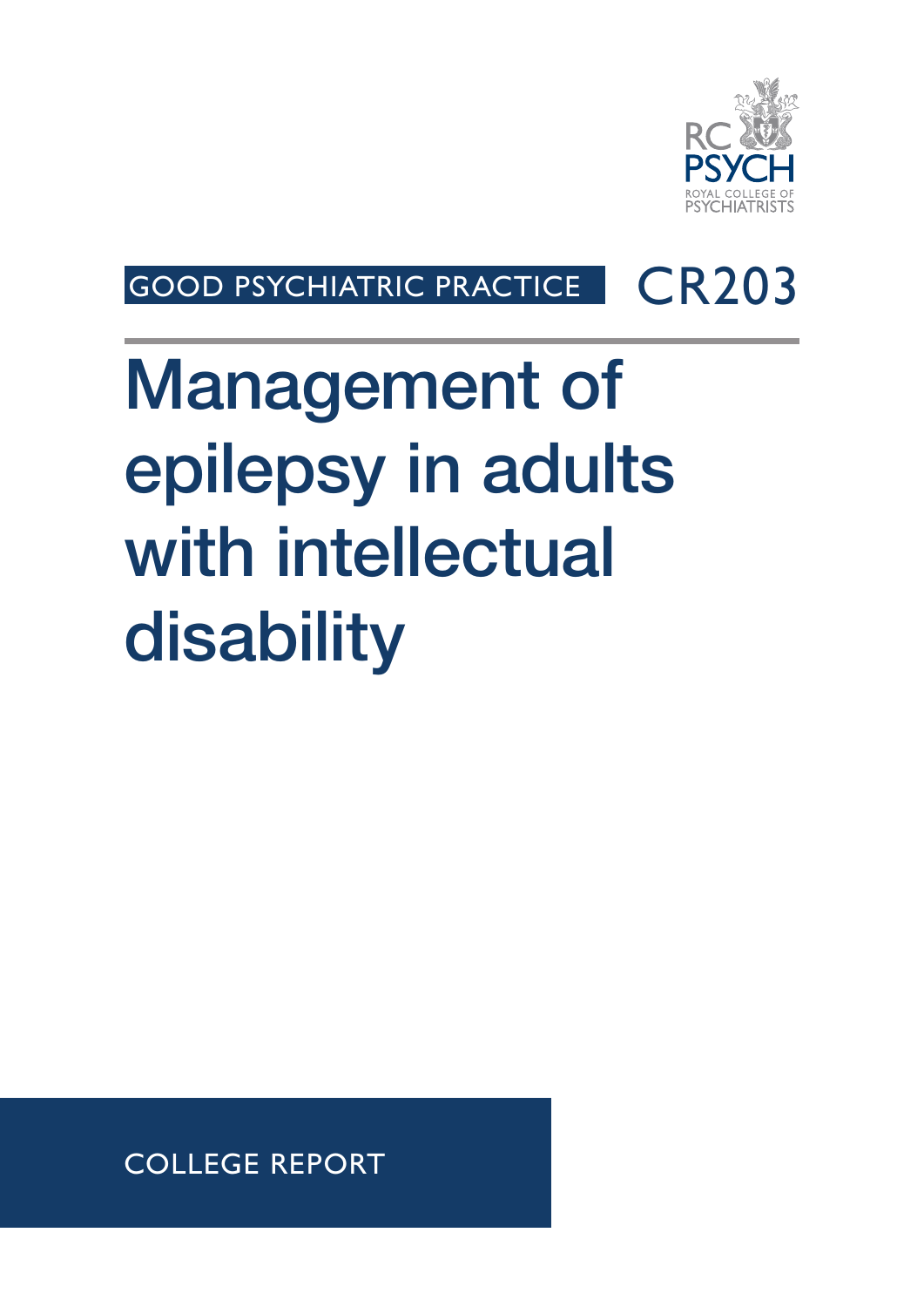An Appendix to this document has been produced, containing tools and resources that may be of interest. The Appendix can be downloaded from:

http://www.rcpsych.ac.uk/usefulresources/publications/collegereports/cr/cr203.aspx

## College Report CR203

May 2017

Approved: April 2017

Due for revision: 2022

© 2017 The Royal College of Psychiatrists

For full details of reports available and how to obtain them, contact the Book Sales Assistant at the Royal College of Psychiatrists, 21 Prescot Street, London E1 8BB (tel. 020 7235 2351; fax 020 7245 1231) or visit the College website at http://www.rcpsych. ac.uk/publications/collegereports.aspx

The Royal College of Psychiatrists is a charity registered in England and Wales (228636) and in Scotland (SC038369).

College Reports constitute College policy. They have been sanctioned by the College via the Policy and Public Affairs Committee (PPAC).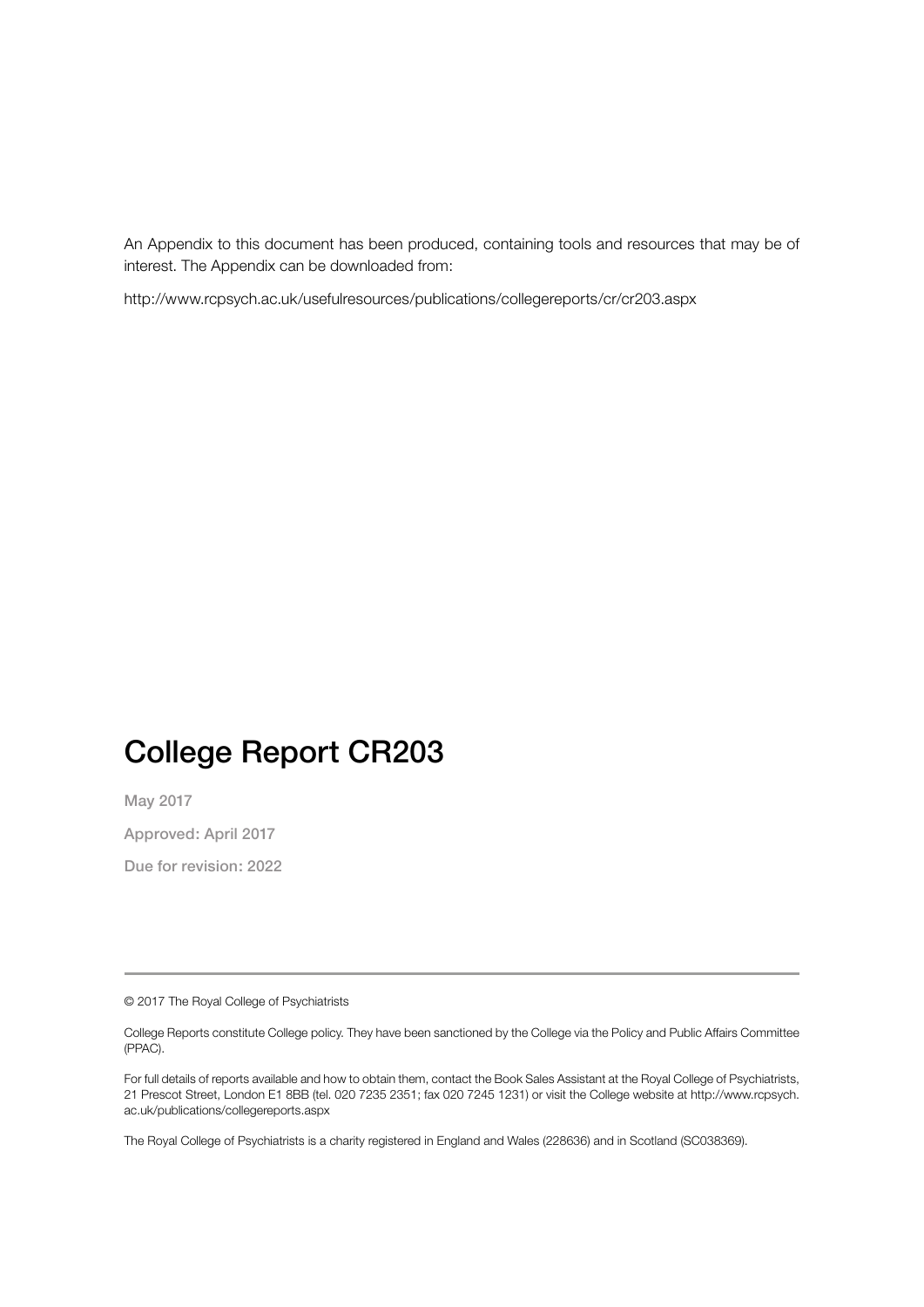# **Contents**

| Working group                                  | 1  |
|------------------------------------------------|----|
| Acknowledgements                               | 2  |
| Foreword                                       | 3  |
| Executive summary                              | 4  |
| Introduction                                   | 5  |
| Background                                     | 7  |
| Current situation                              | 8  |
| Objectives and methodology                     | 17 |
| Identifying good practice                      | 19 |
| Proposed model of competency                   | 25 |
| What should services look like?                | 29 |
| Clinical vignettes                             | 31 |
| Future proposals                               | 38 |
| Core Knowledge, Skills and Attitudes framework | 40 |
| References                                     | 43 |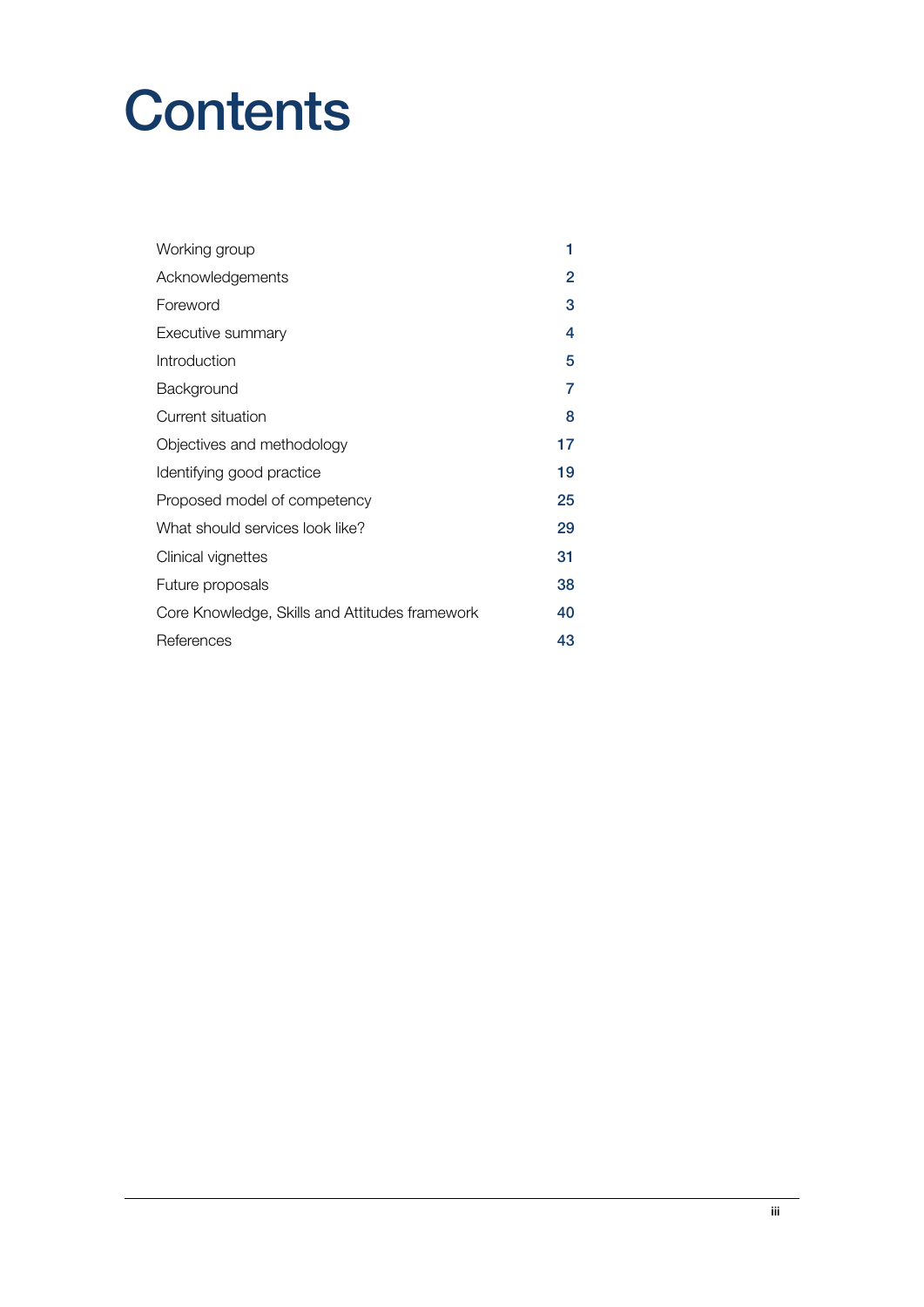# Working group

## **Chairs**

Rohit Shankar, Clinical Director (ID) and Consultant Neuropsychiatrist, Cornwall Partnership NHS Foundation Trust; Honorary Associate Clinical Professor, Exeter Medical School

Mogbeyiteren Eyeoyibo, Clinical Lead and Consultant Psychiatrist Kent and Medway NHS and Social Care Partnership Trust

### Committee members

Mark Scheepers, Associate Medical Director and Consultant Psychiatrist, 2gether NHS Foundation Trust

Jennifer Dolman, Consultant Psychiatrist and Clinical Director, Southern Health NHS Foundation Trust; Training Programme Director, Health Education Wessex

Lance Watkins, Speciality Trainee year 6

Rajnish Attavar, Consultant Psychiatrist, Hertfordshire Partnership University NHS Foundation Trust

Elizabeth Carmody, Consultant Psychiatrist, Leeds and York Partnership NHS Foundation Trust

Fabian Haut, Consultant Psychiatrist, NHS Tayside

## Advisors

Mike Kerr, Professor of Intellectual Disability, Institute of Psychological Medicine and Clinical Neurosciences, Cardiff University

Regi Alexander, Research Lead Consultant (Adult Developmental Disorders), Leicestershire Partnership NHS Trust; Consultant Psychiatrist, PiC LD Services, Norfolk

John Devapriam, Consultant Psychiatrist and Clinical Director, Adult Mental Health and Learning Disability Directorate, Leicestershire Partnership NHS Trust; National Clinical Advisor, Learning Disability, Care Quality Commission

Ashok Roy, Lead Consultant, Coventry & Warwickshire Partnership NHS Trust; Chair, Faculty of Psychiatry of Intellectual Disability, RCPsych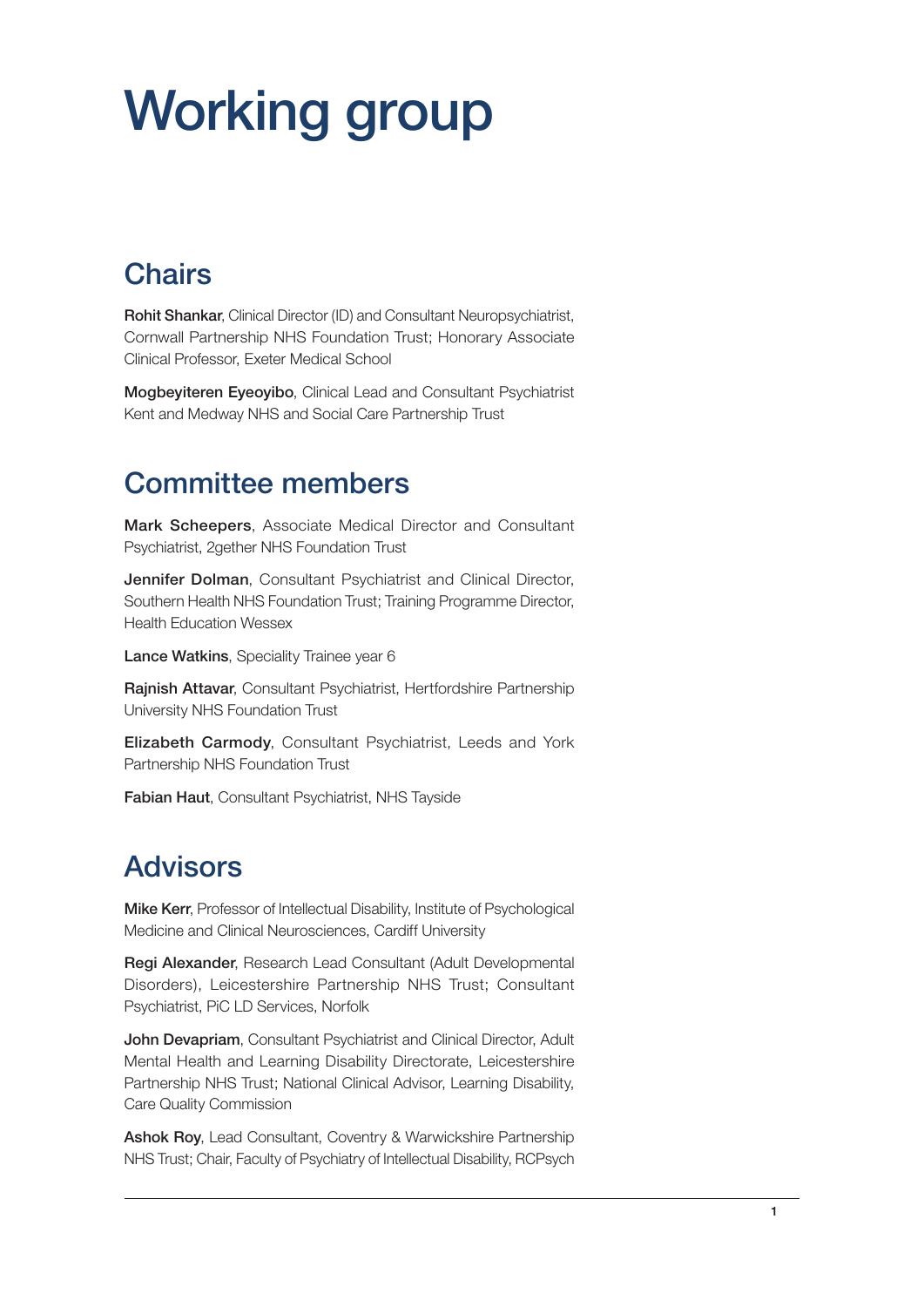# Acknowledgements

Sherry Forchione, Lead Community Learning Disability Nurse, and member of the epilepsy group in Buckinghamshire at Hertfordshire Partnership University Foundation Trust)

Muzafar Hawramy, Consultant Psychiatrist in Learning Disability, Hertfordshire Partnership University Foundation Trust

Yeshwant Kamavarapu, ST5

Mike Kerr, Professor of Intellectual Disability, for his extensive contributions to the work reported in this document

Pramod Koyee, ST5 Registrar

Catherine Lewis, Community Learning Disability Nurse and member of the epilepsy group in Buckinghamshire at Hertfordshire Partnership University Foundation Trust

Shiva Marjani, ST4 Registrar

Sarah Mitchell, medical secretary, Cornwall Partnership NHS Foundation Trust, for providing administrative support

Sarah Wanigasooriya, Lead Occupational Therapist and a member of the epilepsy group in Buckinghamshire at Hertfordshire Partnership University Foundation Trust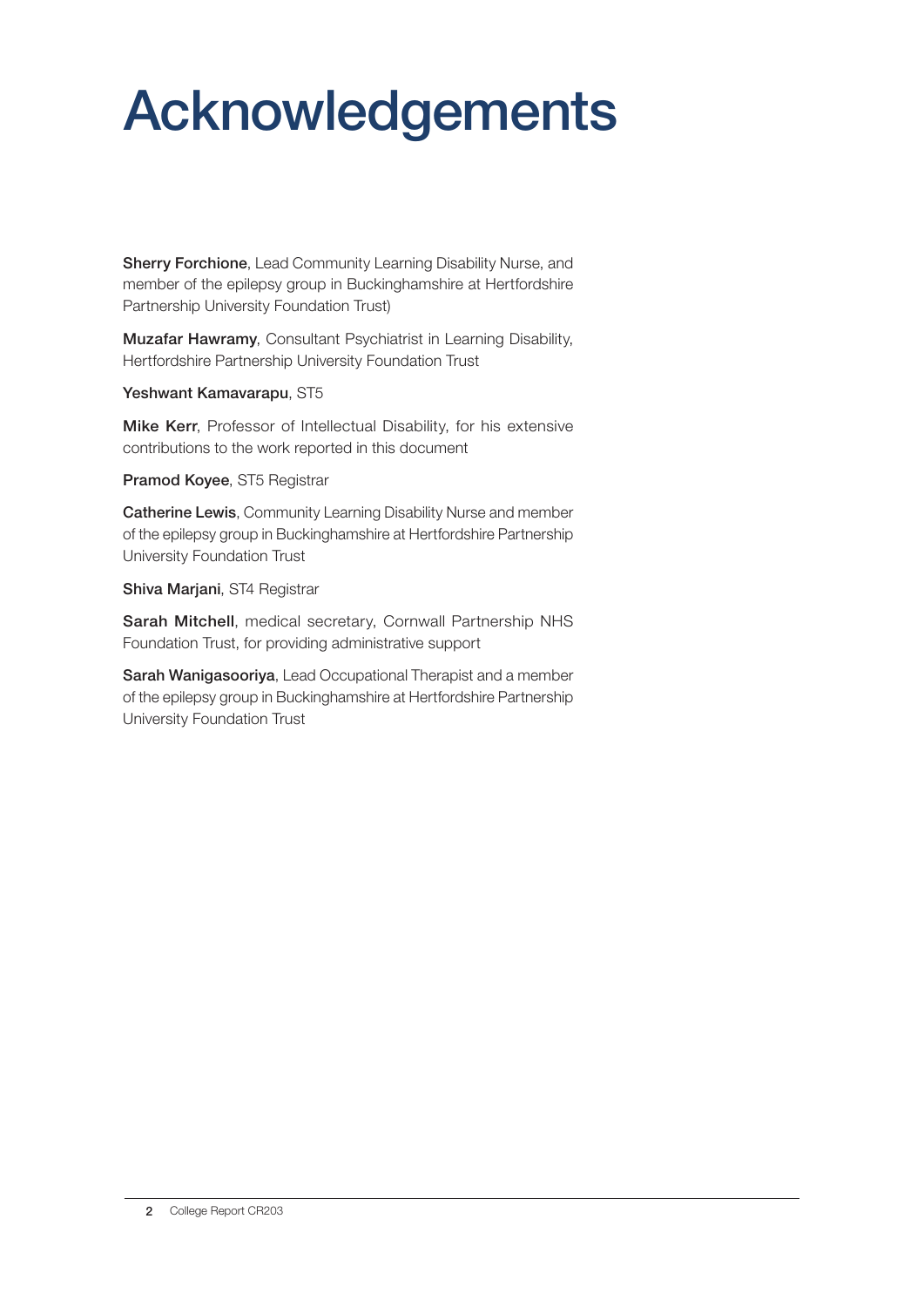# Foreword

The health inequalities often experienced by people with intellectual disabilities have been known of for many years. Poorer outcomes are often associated with late diagnosis, misdiagnosis, variations in access to appropriate investigations and treatment, and lack of robust implementation of reasonable adjustments. Epilepsy is common in people with intellectual disabilities, and it increases in prevalence as the level of disability increases. It is a serious comorbidity, in which behavioural and psychiatric presentations are common. Epilepsy is also a condition which often falls into the mind–body gap in terms of the way clinicians and services respond.

This tiered approach to a training and competency framework, developed for psychiatrists working in the field of intellectual disabilities, sets out the profession's commitment to deliver a clinical infrastructure that can support care pathways, raise standards of care delivery and, ultimately, improve patient outcomes.

Jean O'Hara FRCPsych National Clinical Director for learning (intellectual) disabilities NHS England 31 March 2017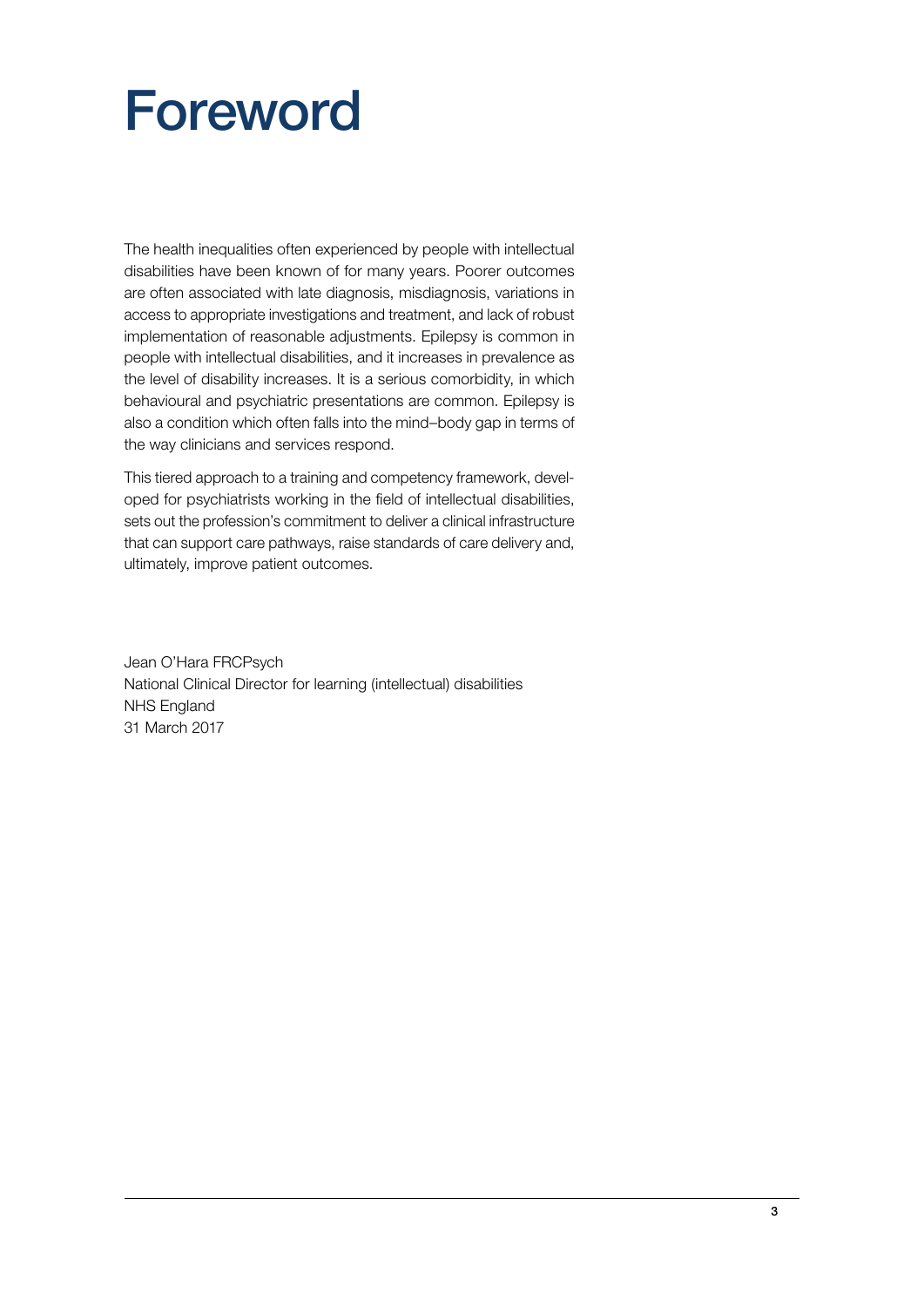## Executive summary

Epilepsy and its treatment not only influence behaviour, but also affect long-term mental and physical healthcare outcomes in this group. Therefore, awareness and management of epilepsy is essential for any psychiatrist working with people with ID.

There is a lack of clarity on training standards, pathways to achieve competency and expected roles. This is part of a larger problem: care pathways for people with ID and epilepsy are poorly defined, poorly regulated and poorly governed.

This initiative from the Royal College of Psychiatrists' Faculty of Psychiatry of Intellectual Disability proposes a competency strategy for its members to benchmark their competencies, develop them as required, and better support their patients with ID and epilepsy.

A tiered model (Bronze, Silver and Gold) is proposed to evidence the competencies of a psychiatrist working with people with ID. Each of these categories is benchmarked to National Institute for Health and Care Excellence (NICE) outcome indicators for epilepsy and Scottish Intercollegiate Guidelines Network (SIGN) guidance. The tired model is a continuum rather than a definitive categorical structure. The expectation is that psychiatrists working with people with ID or training in the specialty of ID will, at the minimum, satisfy the criteria of a Bronze grade.

The Bronze grade requires competency in delivering four of the nine NICE outcome measures. The focus is on basic management of epilepsy, including awareness and mitigation of direct and indirect risk issues, non-complex diagnosis and treatment, and effects and side-effects of epilepsy treatments. Additional 'desirable' competencies include awareness of the relevant local pathways for a person with ID to access specialist epilepsy care, and joint working with specialist services.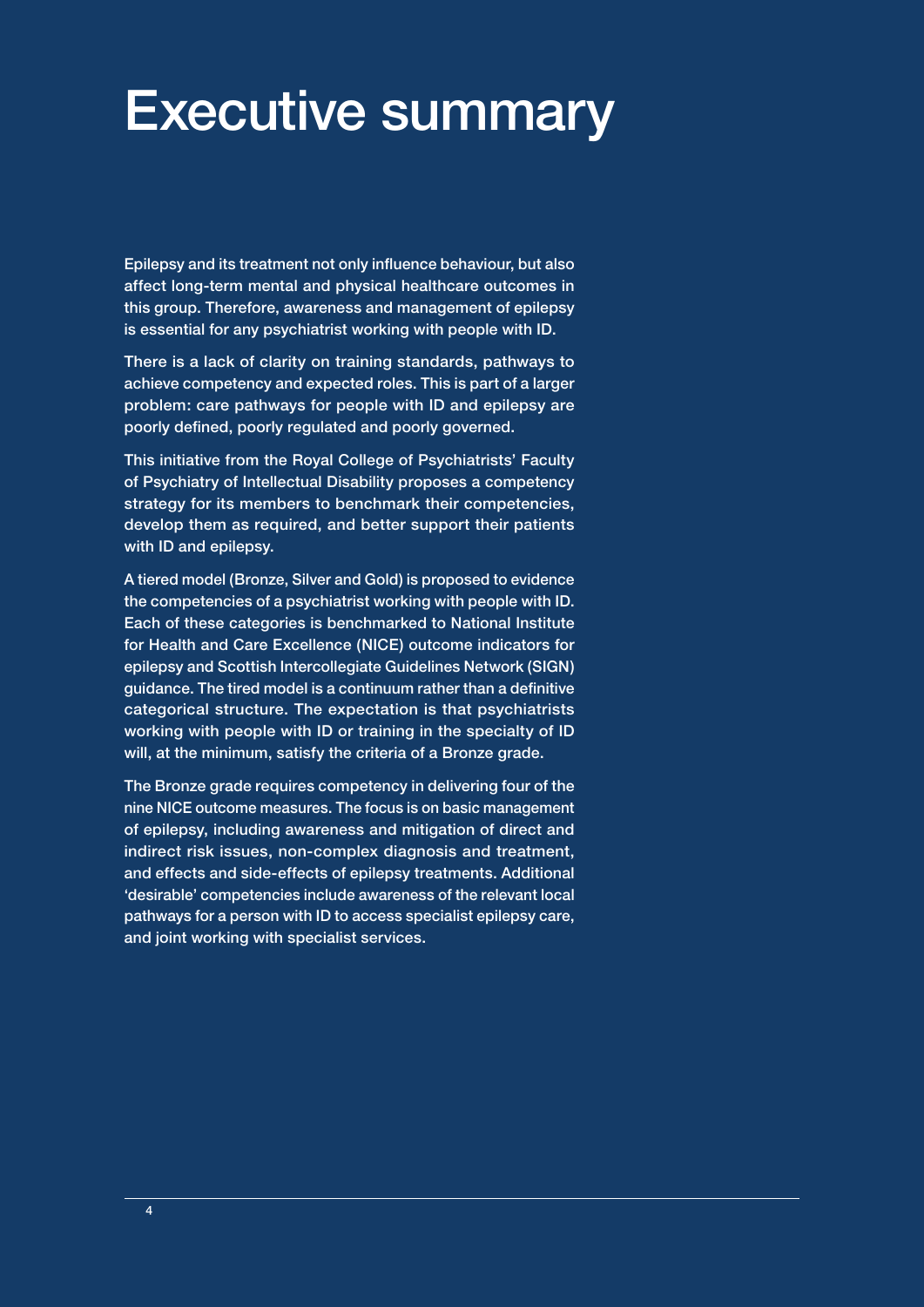The Silver grade requires psychiatrists to be familiar with NICE and SIGN guidelines and to deliver on all nine outcomes. The focus is on managing most people with ID and epilepsy directly. In complex cases, a recognised back-up system of a neurology service or other specialist epilepsy service is in place. There is an expectation that the ID services will have access to other specialist clinicians, such as an epilepsy liaison nurse and appropriate investigations services.

At the Gold grade, psychiatrists are likely to work very closely with tertiary care specialists. They will have a level of knowledge and skills in epilepsy which go beyond the NICE or SIGN guidance, and be able to manage all aspects of epilepsy diagnosis and treatment. All NICE quality standards will be applicable and these psychiatrists are likely to be involved in education and standardsetting for people with ID and epilepsy at a national level.

Clinical vignettes have been provided to aid understanding of the Bronze, Silver and Gold models and their application to psychiatrists and their local services, recognising that psychiatrists may have a mixture of skills which sit between categories. The strategy aims to engage such psychiatrists to consider other relevant skill sets which can support them to move forward definitively. It is hoped that the template will serve as a pathway for those currently at a Bronze level to move to Silver and Gold.

A structured pathway for epilepsy competency needs to be provided for psychiatry trainees in ID. An evidence-based framework, using the Learning Disabilities Core Skills Education and Training Framework commissioned by the Department of Health, is postulated to help incorporate epilepsy training into the curriculum.

Other suggestions include a tool modelled on the Department of Health's Green Light Toolkit for mental health for self-audit and assessment of local epilepsy services for people with ID, and for identifying what the local commissioning board should be aiming to achieve, including quality outcomes.

An Appendix is provided as a separate document, which includes a list and samples of currently used good practice tools relevant to people with ID and epilepsy, as well as a 'frequently asked questions' section on Epilepsy that would be of particular use to patients, families and carers.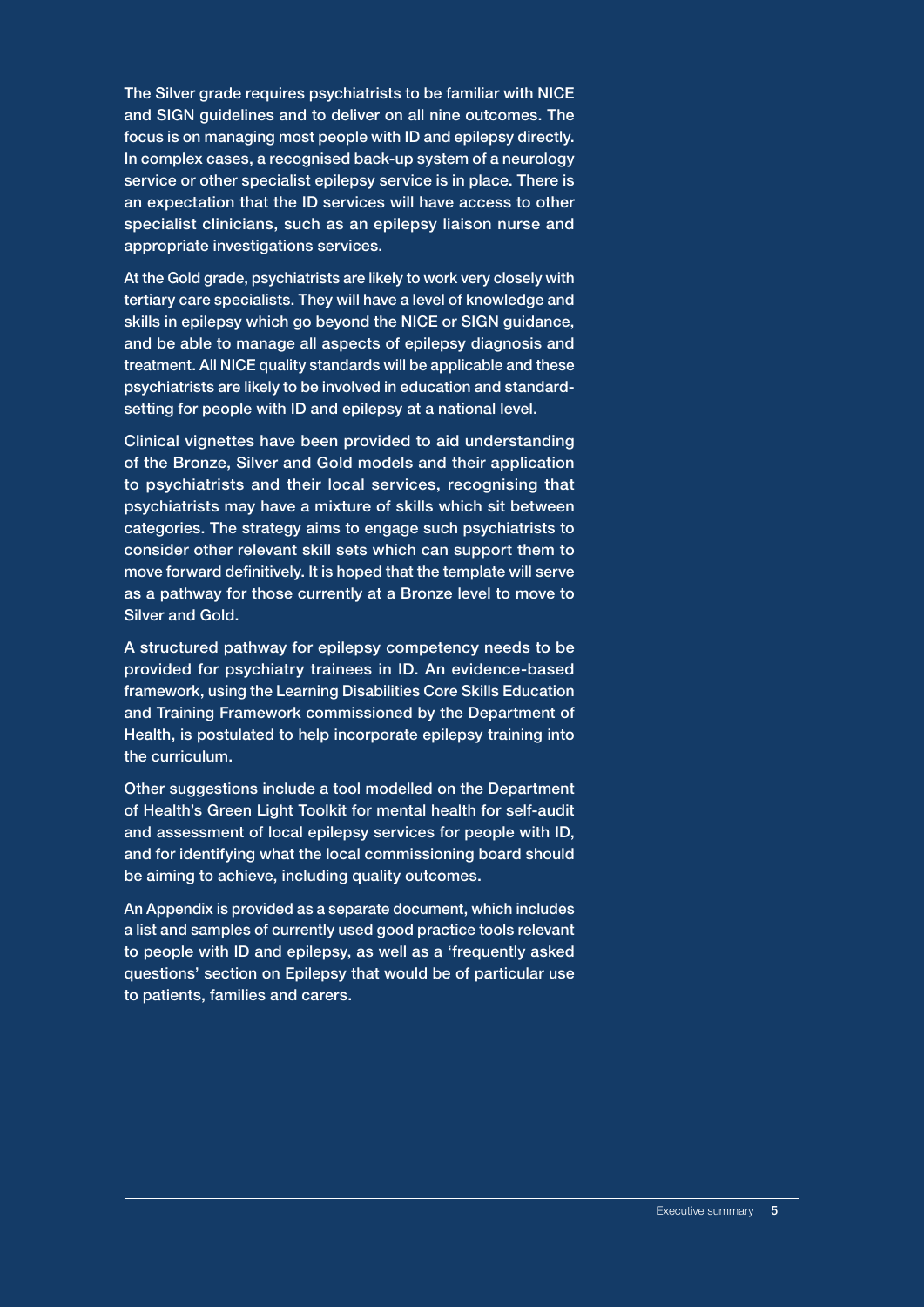# Introduction

Psychiatrists working with people with intellectual disability (ID; also known as learning disability) are, by definition, experts in comorbidity. This is most clearly seen in the case of mental illness and ID, and, to a lesser extent, when working with challenging behaviour. Epilepsy, despite being the most frequent chronic serious comorbidity in people with ID, has undoubtedly suffered from a lack of clarity regarding exactly what role the psychiatrist should have. This has led to some variation in the role of ID services, and great variation in psychiatrists' views of their own role. This, as evidenced by a recent International League Against Epilepsy (ILAE) survey – discussed at length on pp. 12–13 of this report – has added to a general confusion as to where patients with ID and epilepsy stand in term of care delivery. To put it simply, who cares – the general practitioner (GP), the psychiatrist or the neurologist? However, existential debates by physicians on their care role do not help the patients. Patients should see professionals who have the skills and capacity to manage their illness to a high standard. Access to such care should be unambiguously signposted.

This long-awaited document offers an important step towards clarifying the role of the psychiatrist in ID in the management of epilepsy. The proposed tiered system of professional competency gives psychiatrists the option to identify their role in care provision and ensures a framework for training. It provides a structure from which a competency evaluation can be developed. The vision should be for all psychiatrists working with people with ID to have training and certification to one of the three levels of competency (Bronze, Silver and Gold). This is not an unreasonable aim: the Royal College of Paediatricians has achieved a similar standard with their paediatric epilepsy training courses. Our College has an opportunity to lead the training of psychiatrists in epilepsy competency, and thus to raise standards and save lives.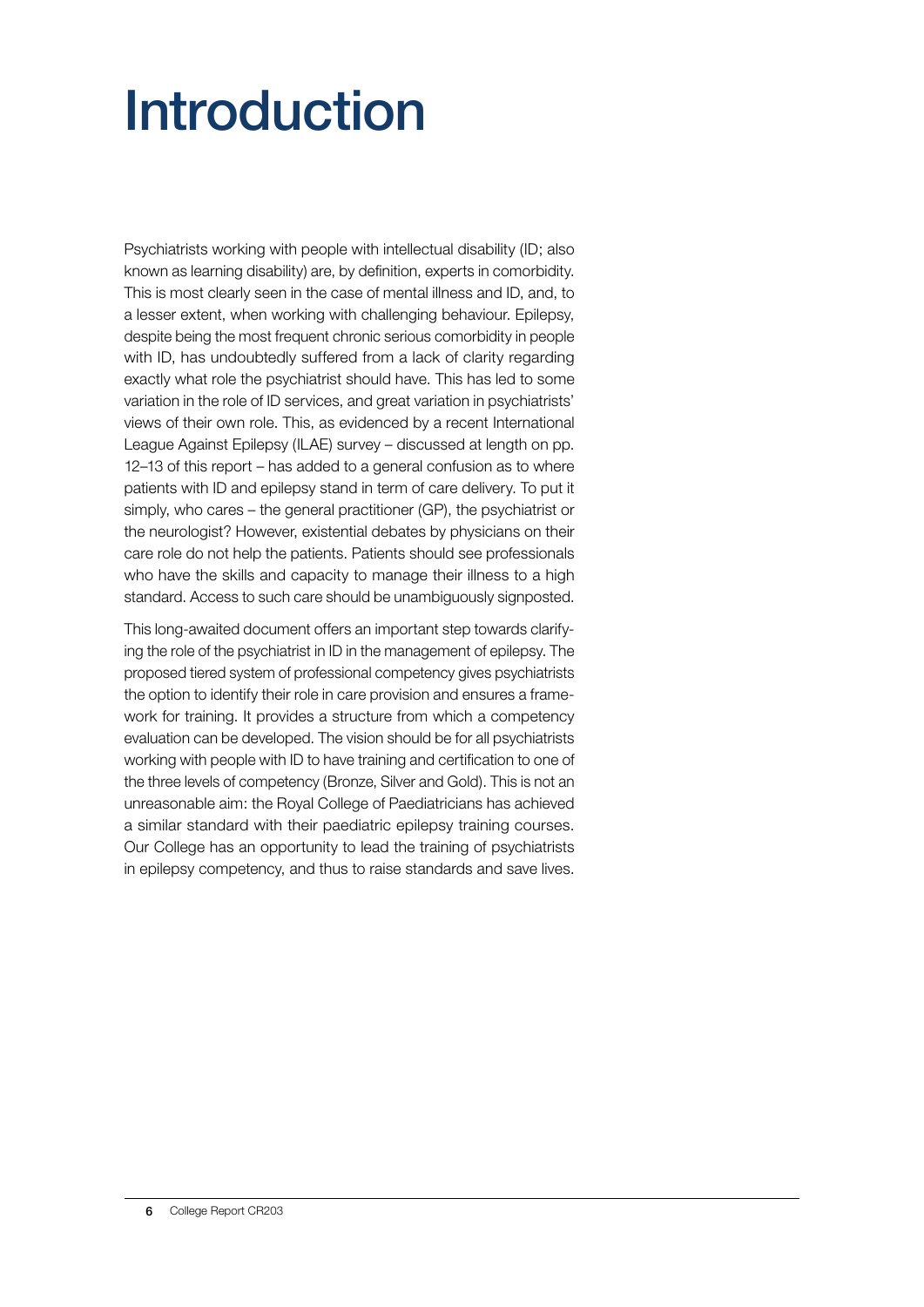# **Background**

Epilepsy is a common condition in people with ID. The complex needs of people with ID and epilepsy – particularly in terms of physical and behavioural comorbidity – mean that they are frequent users of ID services. This complexity can also lead to difficulties in the delivery of neurological care in traditional settings. Within the UK, the strong presence of ID psychiatry with an interest in epilepsy has led to psychiatrists and ID teams managing the epilepsy alongside traditional neurological care. This is because there is a significant overlap between ID, psychiatric symptoms and epilepsy. The management of epilepsy by psychiatrists working with people with ID, although common, is not universal. Unfortunately, owing to this approach not being uniform, patients across the UK can sometimes receive fragmented care, depending on where they live – no one is certain as to who has primary responsibility. There is a postcode lottery, leading to difficulties for patients and carers in navigating the system. In many places, there are expectations that neurology services will deliver epilepsy care. However, neurology does not equate to epilepsy, as neurologists – like psychiatrists – subspecialise into diverse domains, and thus not all neurologists are epilepsy specialists. In services such as neurology, it is possible that the ID-specific elements of epilepsy – for example, environmental risk assessments, understanding of mental and behavioural side-effects, and person-centred communication – will not be formally undertaken. There is a growing expectation on the part of patients, their families and other stakeholders that psychiatrists and services working with people with ID should have the necessary skills to manage epilepsy. However, the requirements associated with this are not always clear. There is no clearly defined requirement for ongoing training in managing the condition once a psychiatrist is appointed to a consultant or career grade post.

The Royal College of Psychiatrists' Faculty of Psychiatry of Intellectual Disability have a role in setting standards for the profession. This report highlights the current problems encountered by people with ID who also have epilepsy across the UK, and provides recommendations to address these problems. We also aim to define the potential breadth of roles of ID psychiatry in managing epilepsy and thus help in the delivery of appropriately trained ID psychiatrists for the future.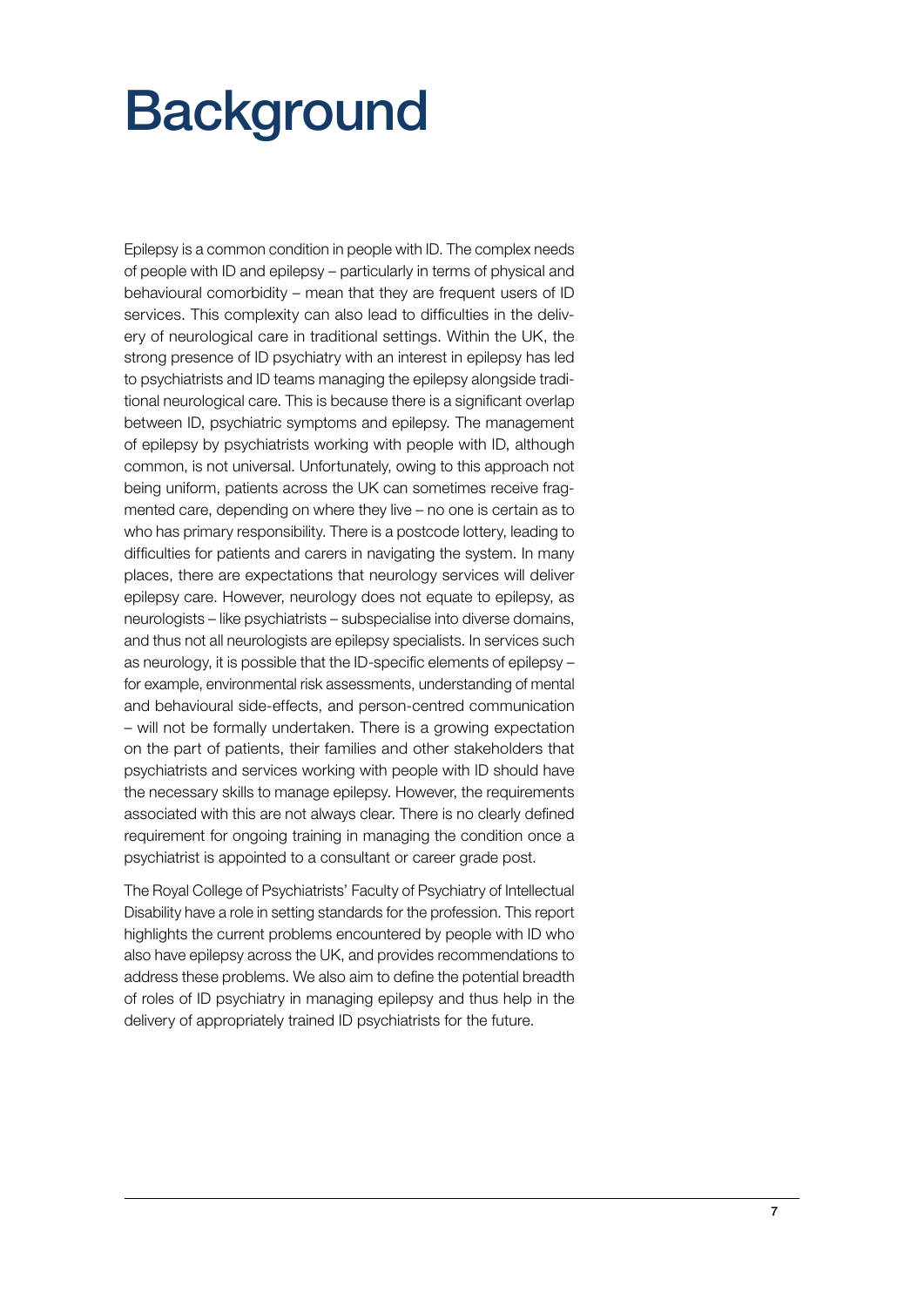# Current situation

## Intellectual disability

ID is characterised by impairment of skills manifested during the developmental period which contributes to the individual's overall level of intelligence – that is, cognitive, language, motor and social abilities. According to the ICD-10, which is the most widely used classification system, the levels of severity of ID can be divided, on the basis of IQ, into mild (IQ 50–69), moderate (IQ 35-49), severe (IQ 20–34) and profound (IQ less than 20) (WHO, 1992). Among those with a diagnosis of ID, about 85% have mild ID, 10% have moderate ID, 4% have severe ID, and around 1% have profound ID. Life expectancy in mild ID groups is no different from the general population (Patja *et al*, 2000). However, life expectancy is reduced in people with moderate or higher levels of ID, with moderate to profound IDs related to mortality three times higher than standardised rates (Tyrer *et al*, 2007). There is significantly higher mental (Harris, 2006) and physical (van Schrojenstein Lantman-De Valk *et al*, 2000) comorbidity in ID populations when compared with the general population. Again, the trend of comorbidities is related to the intensity of ID.

## **Epilepsy**

Epilepsy is the propensity to have recurrent seizures. Seizures are transient behavioural, emotional, motor or sensory symptoms or signs, with or without an alteration in consciousness, due to abnormal excessive or synchronous neural activity (Fisher *et al*, 2014). The ILAE state that epilepsy is a disease of the brain defined by any of the following conditions:

- $\bullet$  at least two unprovoked (or reflex) seizures that are more than 24h apart
- $\bullet$  one unprovoked (or reflex) seizure and a probability of further seizures similar to the general recurrence risk (at least 60%) after two unprovoked seizures occurring, over the next 10 years
- z diagnosis of an epilepsy syndrome (Fisher *et al*, 2014).

Up-to-date details about seizure types and classifications can be accessed via the ILAE website (http://www.ilae.org/Visitors/Centre/ Definition Class.cfm).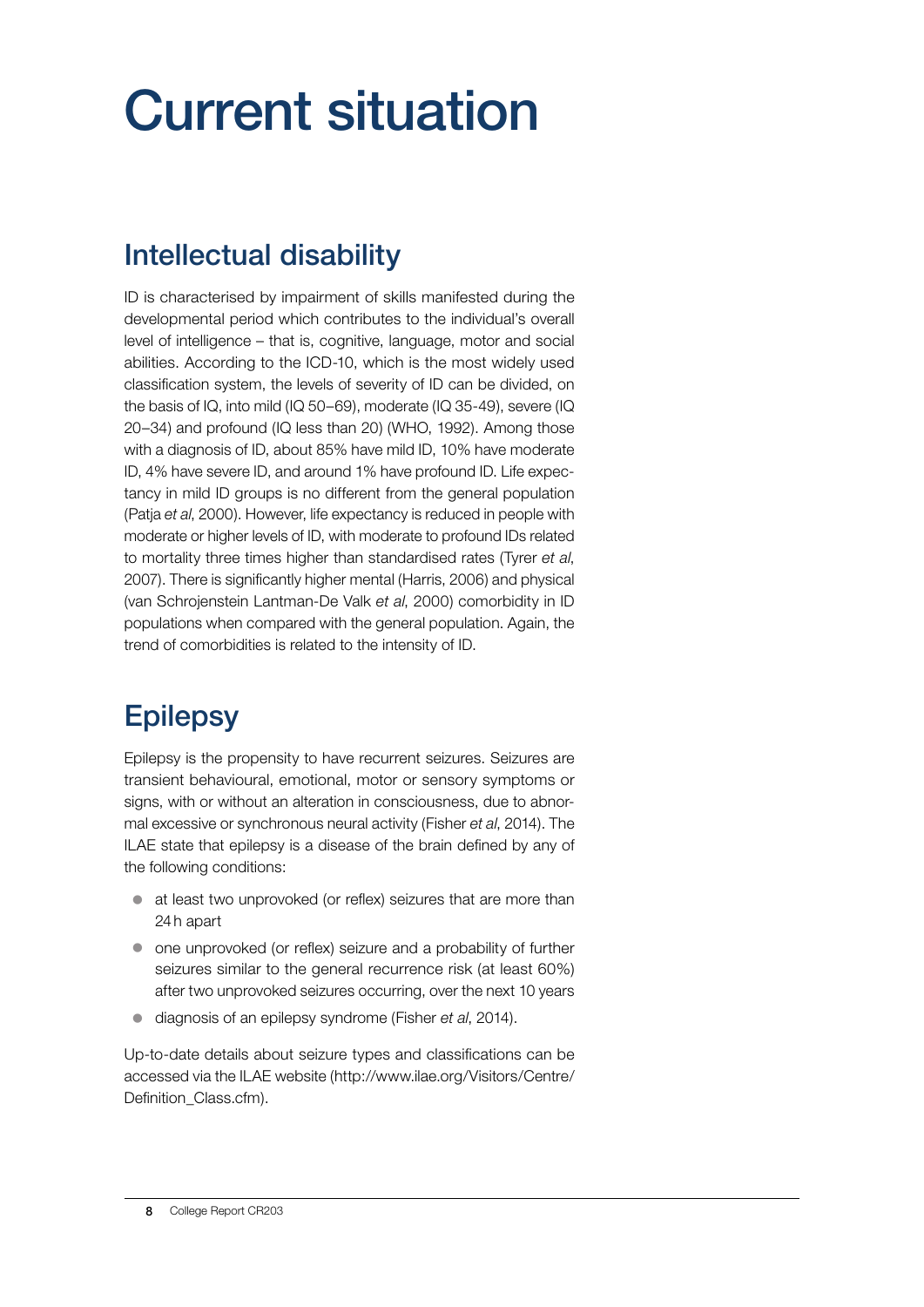In the general adult population, epilepsy is the second most common chronic neurological disorder after stroke (Prasher & Kerr, 2016). According to the National Institute for Health and Care Excellence (NICE, 2012), an accurate estimate of incidence and prevalence is difficult to obtain because of the difficulty in identifying and defining people who may have epilepsy. Epilepsy has been estimated to affect around 600000 people in the UK. In addition, there will be an estimated further 5–30% of individuals who have been incorrectly diagnosed with epilepsy. The incidence of epilepsy in high-income countries is estimated to be 50 per 100000 per year. The prevalence of active epilepsy in the UK is estimated to be 5–10 cases per 1000 (Sander & Shorvon, 1996).

Two-thirds of people with epilepsy can have their seizures completely controlled with anti-epileptic drugs (AEDs). Such management improves health outcomes and can also help to minimise detrimental impacts on social activities, education and employment. However, a third of people with epilepsy do not achieve complete seizure control despite trying multiple medications. Coexistence of epilepsy and ID in an individual poses unique challenges. Appropriate diagnosis (history, investigation, classifications and aetiology) and management of epilepsy are essential to reduce the considerable social impact, potential stigmatisation, secondary handicap and low self-esteem compounded by social exclusion as experienced by people with ID.

### Intellectual disability and epilepsy

Both epilepsy and ID may be caused by a range of pathological processes (Forsgren *et al*, 1990; Bowley & Kerr, 2000; Lhatoo & Sander, 2001). Among people known to ID services in the UK, the prevalence of epilepsy is about 20–30%, and this figure may be higher in the residual populations of long-stay institutions (Bell & Sander, 2001). The prevalence of epilepsy in ID is between 22% and 26%, and increases with increasing severity of ID (McGrother *et al*, 2006; Robertson *et al*, 2015*a*). The estimated prevalence for mild ID is around 10%, compared with 30% for those with moderate, severe or profound ID (Robertson *et al*, 2015*b*). Two-thirds of people with ID and epilepsy are considered to show a poor response to anti-epileptic medication (McGrother *et al*, 2006), and people with ID and epilepsy often have more physical impairments than those with ID but not epilepsy (Robertson *et al*, 2015*a*). However, although psychiatric and behavioural comorbidities are common in people with ID, rates are not necessarily higher than in those with ID without epilepsy (Robertson *et al*, 2015*a*). Concomitant epilepsy in people with ID is associated with high healthcare costs and increased mortality (Robertson *et al*, 2015*a*). In the UK, convulsions and epilepsy were found to be the most frequent cause of what were considered as potentially avoidable hospital admissions in people with ID, accounting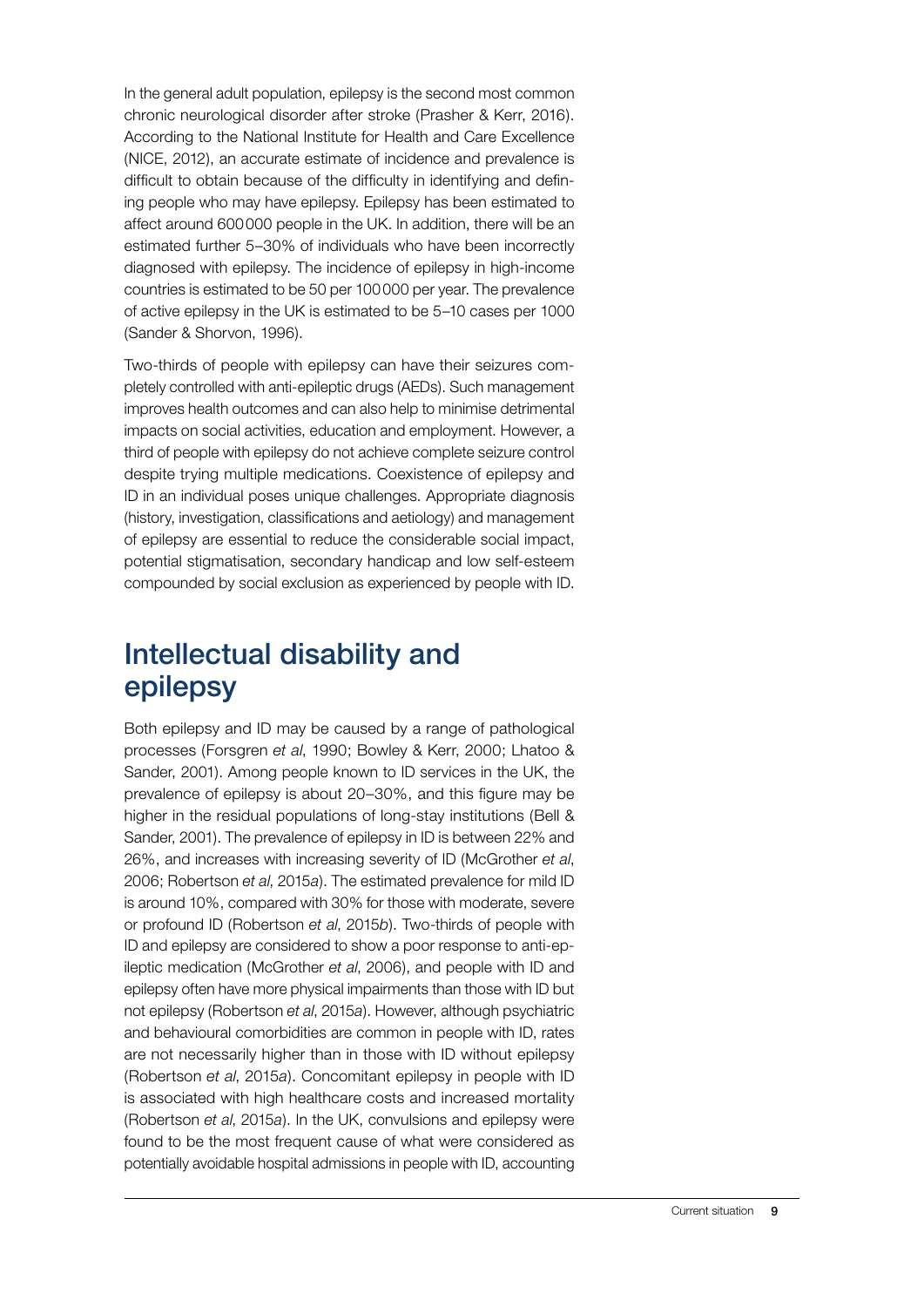for approximately 6000 admissions per year, equivalent to 40% of all emergency admissions for ambulatory care sensitive conditions in adults with ID (Glover & Evison, 2013). This is representative of the problem worldwide (Balogh *et al*, 2010).

The coexistence of ID, drug-refractory epilepsy and neurological deficits is often associated with genetic/chromosomal abnormalities or structural brain pathology (either damage or maldevelopment of the brain) (Busch *et al*, 2014). The number of known single-gene mutations associated with ID and epilepsy is increasing; some of these are important for treatment strategies and so should always be considered. For example, *SCN1A* mutations are associated with Dravet syndrome, which is characterised by febrile and non-febrile seizures beginning in the first 12 months of life, episodes of status epilepticus, and initial normal development but intellectual decline in the second year of life. This syndrome can respond poorly to drugs that block sodium channels (e.g. lamotrigine, carbamazepine and phenytoin) (Catterall, 2012). On the other hand, tuberous sclerosis may respond well to vigabatrin; however, the serious specific sideeffects of treatment with this drug need to be considered (Curatolo *et al*, 2001). GLUT1 deficiency, which is associated with seizures in the first 4 months of life, dystonia (in particular, exercise-induced dyskinesia) and ID, may respond particularly well to a ketogenic diet (Klepper *et al*, 2005).

Supporting people with ID and epilepsy, especially those with poorly controlled epilepsy, requires high levels of competence and confidence in staff in community settings (Kerr *et al*, 2014; Thompson *et al*, 2014).Seizures in people with ID are commonly of multiple types and are often resistant to single-drug treatment (Branford *et al*, 1998; Amiet *et al*, 2008; Matthews *et al*, 2008). This is especially true in severe and profound ID. Uncontrolled epilepsy can have serious negative consequences that affect both quality of life and mortality (Kerr & Bowley, 2001*a*,*b*). There are guidelines (Working Group of the International Association of the Scientific Study of Intellectual Disability 2001; Kerr *et al*, 2009) on the management of epilepsy in people with intellectual disability that cite the relevant evidence base; where this evidence base was found to be lacking, an international consensus group of epileptologists have come up with a consensus statement (Kerr *et al*, 2011).

The management of epilepsy is also particularly important because of the risk of sudden unexpected death in epilepsy (SUDEP). The incidence of sudden death appears to be 20 times higher in patients with epilepsy compared with the general population, and SUDEP is the most important directly epilepsy-related cause of death (Hesdorffer *et al*, 2011; Doran *et al*, 2016). People with drug-resistant epilepsy are at particular risk of SUDEP (Hesdorffer *et al*, 2011; Shankar *et al*, 2013; Doran *et al*, 2016). NICE (2012) in England and Wales, and the Scottish Intercollegiate Guidelines Network (SIGN, 2015) in Scotland, both recommend that patients, carers and families need to be counselled using information tailored to the patient's relative risk of SUDEP.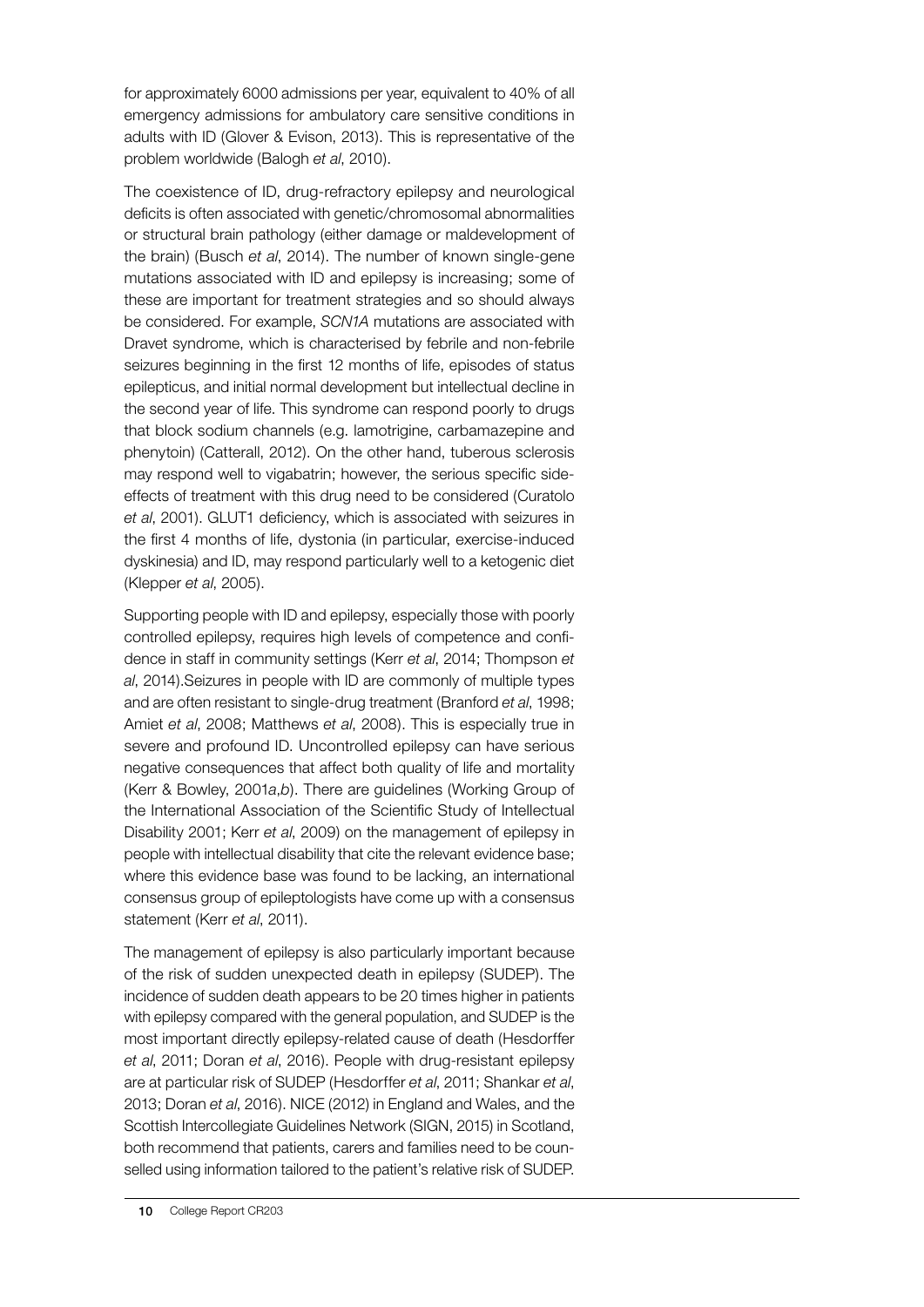An evidence-based risk factor checklist to engage patients (including people with ID) in such a person-centred discussion has been developed (Shankar *et al*, 2013). There is evidence that a bespoke service, which takes into account current good practice for supporting people with ID and amalgamates it with good practice for managing epilepsy, can reduce deaths in ID (Shankar *et al*, 2014, 2016). This is further highlighted by a recent ILAE report (Kerr *et al*, 2016).

### Mental illness and behavioural symptoms

Making a diagnosis of epilepsy in people with ID may be confounded by the high prevalence of psychiatric disorders. The point prevalence of mental illness in this population is over 50%, with many individuals having more than one diagnosable psychiatric illness (Cooper *et al*, 2007). Furthermore, the ID population with active epilepsy are at greater risk of developing mental illness (Turky *et al*, 2011). This can have an impact on both the assessment and the treatment of epilepsy. There may be some confusion for clinicians about behaviours that are associated with epilepsy and its treatment, and those that are not. There needs to be consideration of the role of psychotropic medication that has epileptogenic potential (Kerr *et al*, 2011). Specific guidance on considering behavioural manifestations and neuropsychiatric management is available for this population (Kerr *et al*, 2011, 2016).

The semiology of a generalised tonic–clonic seizure does not mimic many other conditions, and the nature of these episodes is usually well defined. By contrast, the diagnosis of focal seizures is reliant upon a description from the individual and a witness. This may be further complicated by the presence of associated ictal or post-ictal automatisms. Differentiating these more complex seizure presentations from psychiatric disturbance or non-epileptic seizures can be very challenging, even in the general population. These presentations in the ID population are further complicated by the high prevalence of repetitive stereotyped motor behaviours (Paul, 1997), and a large proportion of patients referred to specialist epilepsy units have a misdiagnosis of epilepsy. Observable abnormal movements thought to be of an epileptic nature have frequently been found by neurophysiological testing to be non-seizure-related (Donat & Wright, 1990).

When considering a differential diagnosis, obtaining a detailed understanding of the observed behaviour and the context provides essential information. This may be aided by the use of relevant investigations, including video electroencephalography (video-EEG). More complex scenarios may require detailed functional analysis from other professionals within the multidisciplinary team.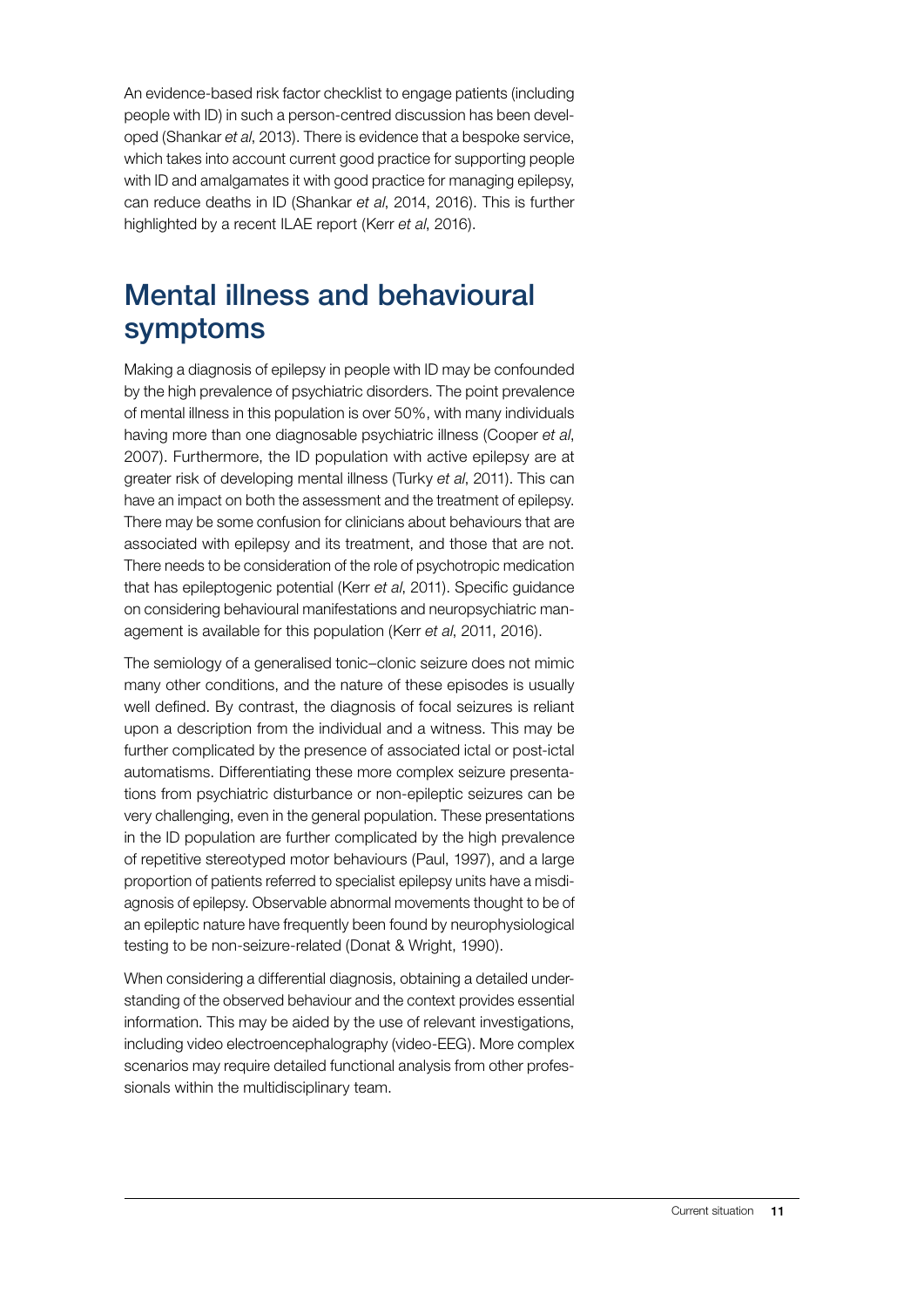## Current views and expectations of professionals

The British branch of the ILAE working group on services for people with ID and epilepsy recently surveyed the membership of key stakeholders involved in the delivery of care to this population (2016–2017) (M. Kerr, personal communication, 2017). The clinicians surveyed included a range of health professionals affiliated to the ILAE, the Faculty of Psychiatry of Intellectual Disability of the Royal College of Psychiatrists, the Association of British Neurologists, and the Epilepsy Nurses Association. The work setting of responders ranged from community ID teams to tertiary epilepsy centres. The level of experience and specialist knowledge in the clinical work varied significantly. The percentage of these professionals' workload spent treating epilepsy ranged from 9.3 to 29.6%. The percentage of case-load involving a person with a diagnosis of ID showed two distinct peaks: those with limited contact and those working only with the ID population. The survey focused on a number of key domains exploring diagnosis and medical treatment, delivery of service, risk assessment, and the broader impact on quality of life.

The time taken for individuals with ID and new-onset epilepsy to undergo routine investigation for epilepsy, such as EEG and magnetic resonance imaging (MRI), was commonly reported to be at least 1–3 months, far beyond recommendations made by NICE (2012). Similar waiting times were reported for investigations in the ongoing management of epilepsy. Individuals with ID often have other significant comorbidities alongside their cognitive deficits, including, for example, communication impairment. As a result, prolonged investigations may be intolerable without other interventions. It is often necessary for investigations such as MRI to be conducted under general anaesthetic. For individuals who lack capacity to make decisions about their health, such investigation must only be considered following a best interests meeting in accordance with the Mental Capacity Act 2005 (in England and Wales). Survey results demonstrate that this significantly increases the waiting time for necessary investigations. with the majority of patients waiting at least 1–3 months, some more than 6 months. The fact that a large proportion of clinicians treating this population group are unable to directly request such investigations (as they now fall within the ambit of neurology or similar mainstream services) is also likely to be a contributing factor. It appears that health services are not routinely putting reasonable adjustments in place to meet the needs of this population.

People with ID and epilepsy are more likely to present with treatment-resistant epilepsy. The results highlight that there are still a minority of clinicians who would not consider non-pharmacological interventions that have proven benefit for treatment-resistant epilepsy – including epilepsy surgery, vagus nerve stimulation (VNS) and ketogenic diet.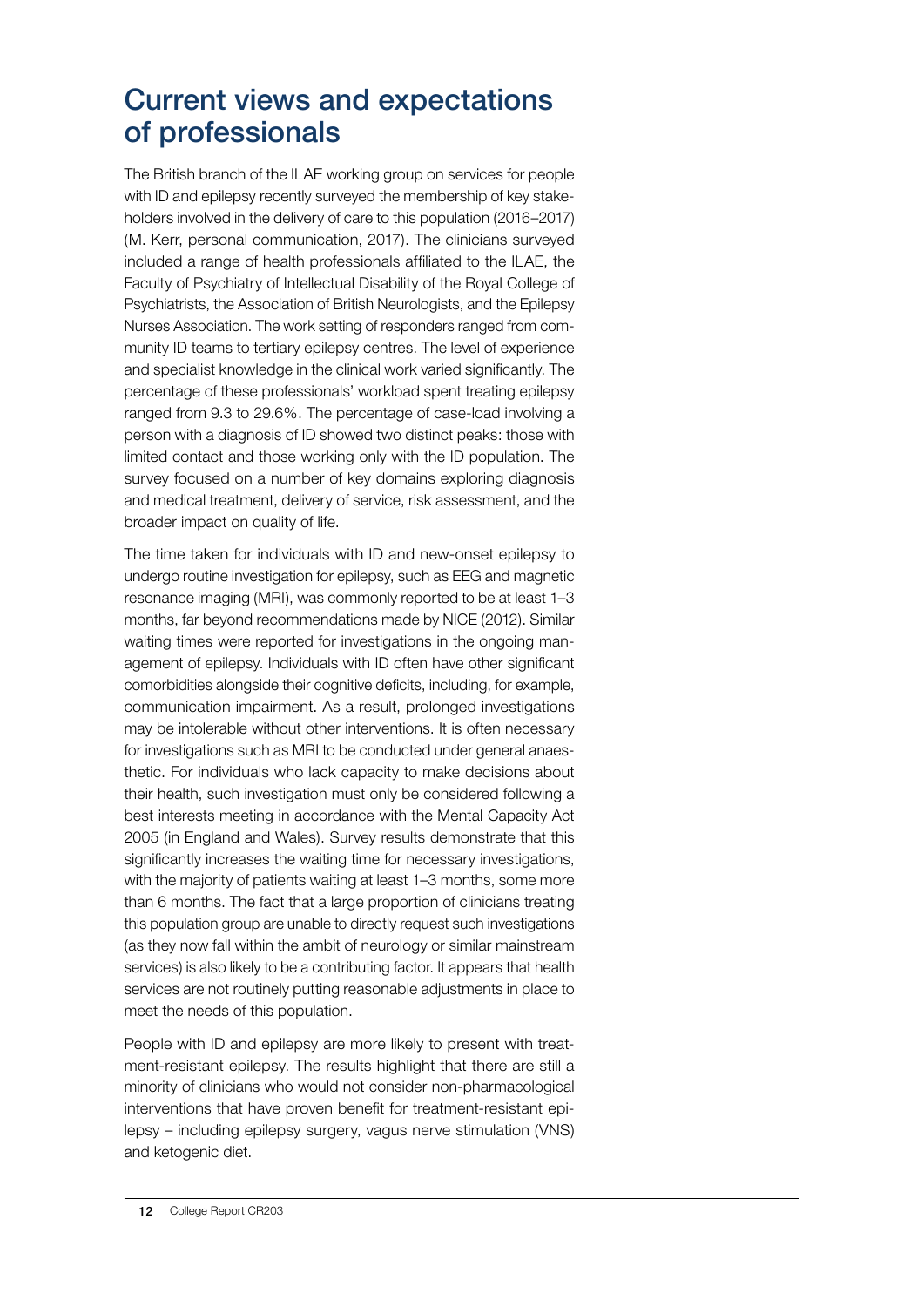Almost universally, responders to the ILAE survey were actively involved in the assessment and management of key risk areas, including risk of drowning, admission to hospital and medication side-effects, as recommended by NICE (2012). Nearly 90% of respondents reported that they assess and discuss SUDEP, a significant improvement on previous assessments of clinical practice. There is still a need to disseminate information about the importance of assessing the need for nocturnal monitoring systems. Encouragingly, the majority of responders were actively involved in supporting people with ID and epilepsy and their carers in decisions around access to education, employment, and other social issues.

Following the results of this survey, the British branch of the ILAE working group for people with ID and epilepsy recommends that the ILAE (British chapter) works to promote collaboration between the key stakeholder governing bodies involved in the delivery of care to this population. The development of care pathways will help to ensure that the needs of people with ID are met and that reasonable adjustments are made. Such collaboration between professionals would also allow for the sharing of expertise to ensure person-centred care. A specific focus needs to be on the complex needs commonly found in this population, including psychiatric illness, neurodevelopmental comorbidity and physical health issues. Recognition of the complexity and diversity of treatment, management, emergency care, legal issues and quality of life is imperative. Delivery of care for a person with multimorbidity may require input from different professionals, depending upon their expertise; however, there needs to be a central responsible team or specialist to help coordinate the various aspects of care and provide governance and clinical assurance.

## Specific areas of concern

Kerr *et al* (2014) introduced a White Paper which built on the publication of the ILAE and International Bureau for Epilepsy report *Listening for a Change: Medical and Social Needs of People with Epilepsy and Intellectual Disability* (Kerr *et al*, 2013). This section has been developed using the White Paper as a benchmark for current concerns and practice.

Actions in four domains are indicated.

- 1 The development of standards and initiatives that would enhance diagnosis, pathways to investigation and treatment.
- 2 The development of guidelines for treatment, specifically best practice in the management of AEDs, including rescue medication.
- 3 The development of standards for primary care, multidisciplinary teamwork and clinical consultations, with an emphasis on the need to enhance communication and improve access to information.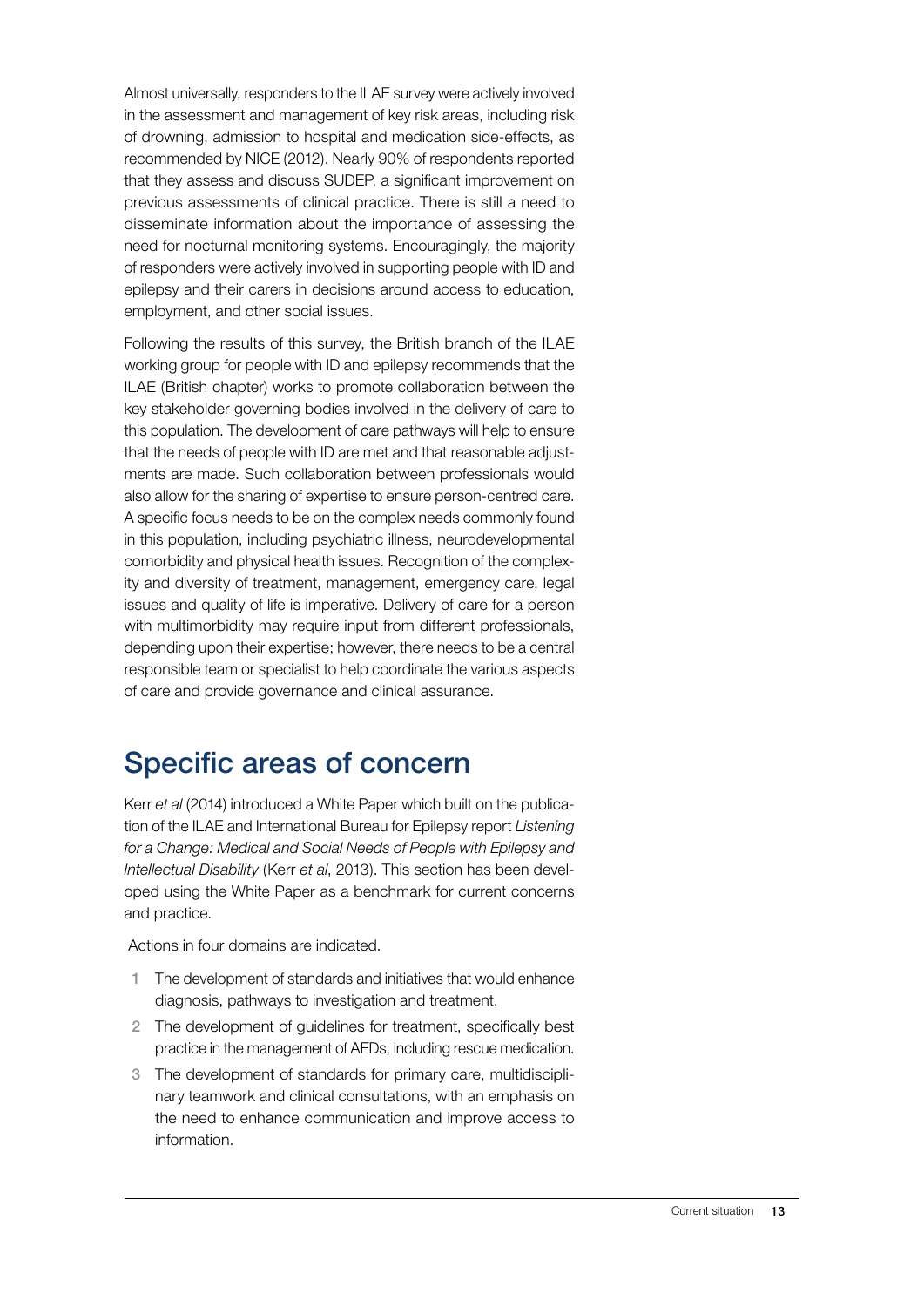4 The enhancement of links among different stakeholders, including medical services, educational establishments, employment services, organisations providing opportunities for social engagement, and family members (Kerr *et al*, 2014).

The authors also outlined four major areas of concern, of which two are directly relevant to this report. Specific areas of concern relevant to the scope of this report are summarised below.

### Diagnosis and medical treatment

- Key concerns exist around misdiagnosis given the complexity of comorbid presentation.
- There are particular concerns around poor communication during consultation.
- Challenges exist for accessing appropriate investigations.
- $\bullet$  Medication issues, including side-effects and difficulties in ensuring treatment monitoring, are particular worries.
- There is a need for greater knowledge transfer to all stakeholders.
- There is a requirement for more accessible information sources.

### Service delivery

- There are major concerns regarding engagement of multi disciplinary team approaches.
- Manner and quality of consultations are cause for concern; in particular, they are brief and possibly ineffective.
- $\bullet$  There is a lack of listening and involvement of key stakeholders, including family.
- There is a lack of expertise in primary care settings.
- Use of epilepsy nurse specialists in training carers is unsatisfactory.
- Standards of care delivery and service provision vary in different regions of the UK.

### Special educational and family life

• Specific concerns exist around the lack of a holistic model to support access across various social domains.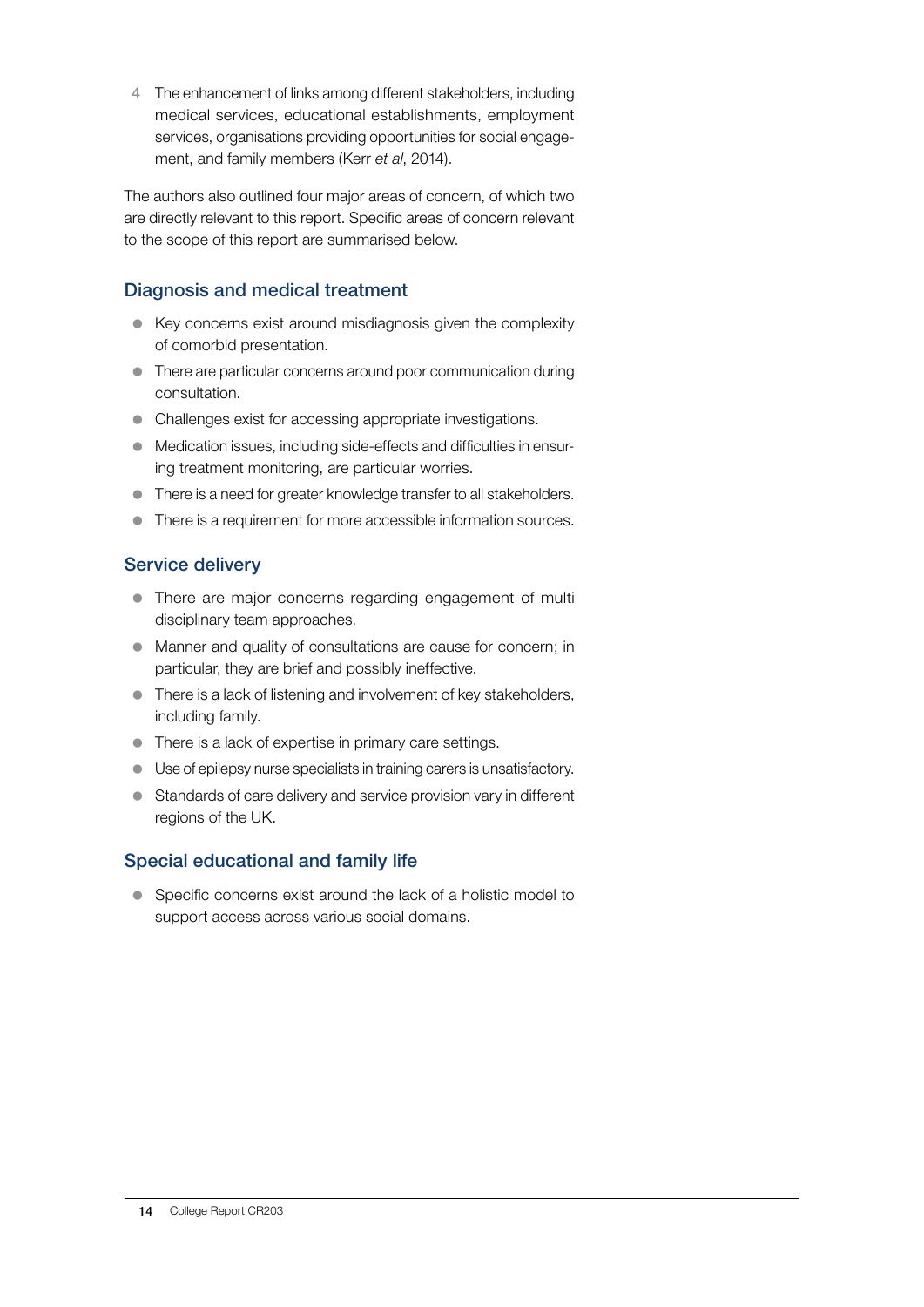## Proposed framework

Kerr *et al* (2014) also outlined a proposed framework to enhance the delivery of support for people with ID who have epilepsy. Some of the specific recommendations from the paper have been reproduced in Box 1.

#### Box 1 Recommended actions

Investigations and diagnosis in individuals with complex needs

- **•** Establish a working group to develop standards for the diagnosis of epilepsy in people with an intellectual disability (ID), both for adults and children; this should include measures to investigate aetiology, misdiagnosis and equitable access to treatment.
- Develop educational initiatives to improve clinician communication when an individual has impaired communication, and support the call for extended consultations to ensure sufficient time is afforded to patients with an ID.
- Establish a working group to identify a pathway to investigation for those with complex needs, to include a discussion of best interests and the use of anaesthesia or sedation.

Medication (including rescue medication)

- Establish a task force to develop guidelines for the treatment of epilepsy in people with an ID.
- Produce a position statement establishing best practice for the identification and management of antiepileptic drug (AED) side-effects in people with an ID. Specific attention is needed to address drug interactions owing to the increase in prescribing for comorbid conditions.
- Develop audit templates to ensure that all people with an ID who have epilepsy have had an assessment regarding rescue medication, that such medications are prescribed when appropriate, and that staff and family members have had adequate training in their administration.

Enhancing medical services

- Develop guidance on standards of information exchange in clinic settings; these should identify the input from patients, caregivers, families and professionals.
- Develop guidance on the role of primary care services in the management of comorbid ID and epilepsy, and their interaction with specialist services.
- Ensure accessible information on all aspects of epilepsy management is made available within services.
- Explore mechanisms for improving communication in clinical situations, including shared decisions methodology and option grids.
- Promote the development of epilepsy specialist nurse provision, with a particular focus on those supporting people with an ID either in specialist epilepsy services or in services providing healthcare to people with an ID.
- Develop guidance, including minimum standards, on multidisciplinary team working for individuals with epilepsy and ID.
- Develop guidance on appropriate duration of consultations with people with complex communication needs.
- Develop training manuals to support non-specialist services managing epilepsy in community settings.

Adapted from Kerr *et al* (2014).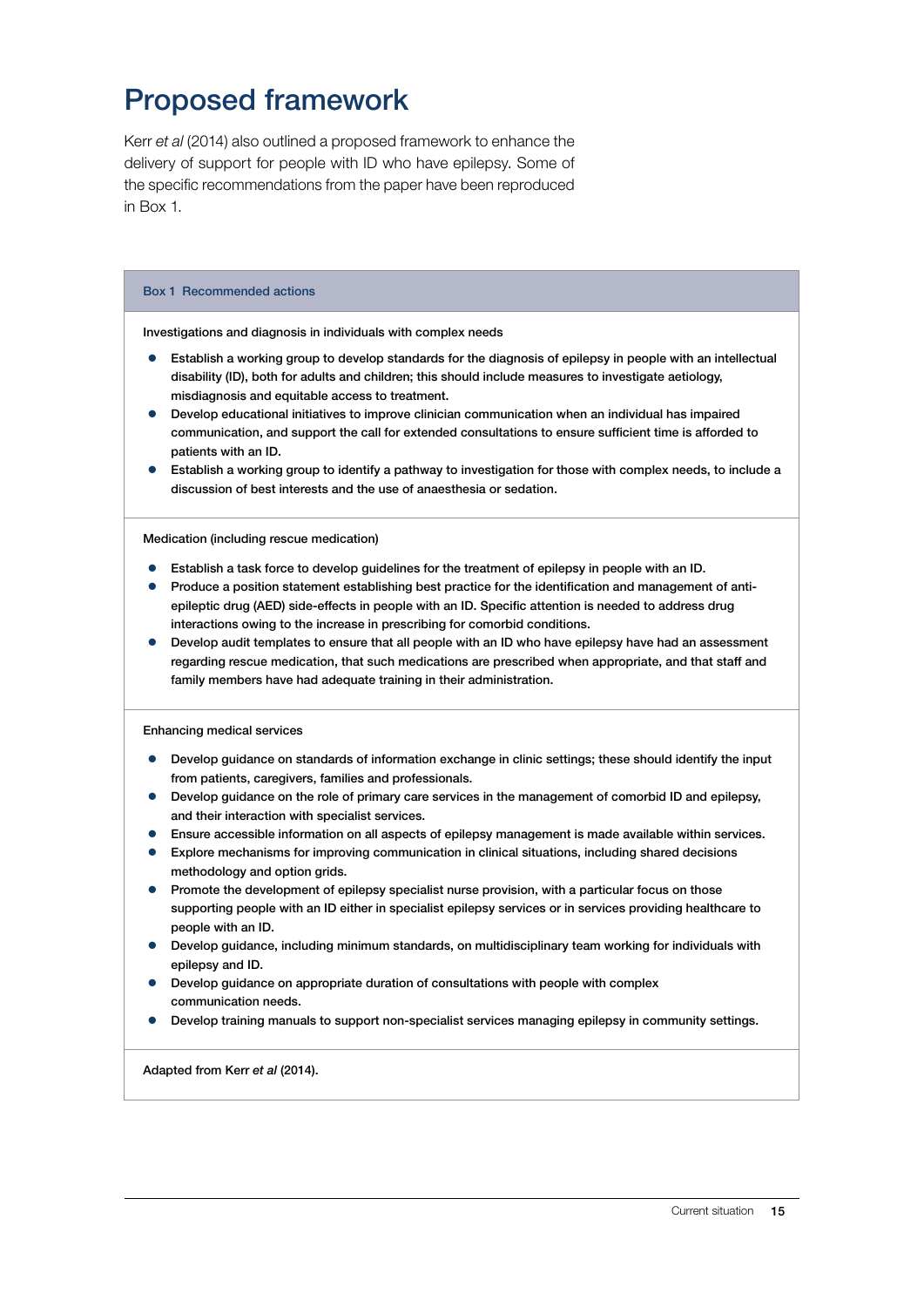The key issues relevant to this strategy document were:

- 1 keeping people with ID who have epilepsy at the core of change, especially given that inclusion of this group tends to be hampered by the complexity of their treatment, which inadvertently contributes to their invisibility within mainstream epilepsy services
- 2 recognising that the evidence base for the effectiveness of interventions in mainstream care for this vulnerable population is weak
- 3 recognising that there is a clear need for the development of an appropriate clinical infrastructure to support the delivery of person-centred holistic care, taking into consideration both the ID and the epilepsy. The infrastructure will require consensus on standards and guidelines spanning a range of areas, including diagnosis and treatment across multiple stakeholders in primary, secondary and tertiary care. In secondary care, this would require contribution from specialists in ID and neurology, and nursing specialists in epilepsy.

The College's Faculty of Psychiatry of Intellectual Disability has taken this framework seriously, and this strategy document is an attempt to provide a view of a potential holistic approach. A critical analysis of its relevance is provided in Box 2.

| Box 2 Strengths, weaknesses, opportunities and threats for the proposed model                                                                                                                                                                                                                                                                                                                                              |                                                                                                                                                                                                                                                                                |  |  |  |  |  |
|----------------------------------------------------------------------------------------------------------------------------------------------------------------------------------------------------------------------------------------------------------------------------------------------------------------------------------------------------------------------------------------------------------------------------|--------------------------------------------------------------------------------------------------------------------------------------------------------------------------------------------------------------------------------------------------------------------------------|--|--|--|--|--|
| <b>Strengths</b><br>Simple and uncomplicated<br>Addresses a major health concern<br>Provides clarity of roles and<br>expectations<br>A coherent and measured response<br>to concerns on the treatment and<br>management of people with ID and<br>epilepsy<br>Supported by Faculty and its members<br>Developed using a robust evidence<br>base and tested using focus groups<br>No major changes proposed: cost<br>neutral | Weaknesses<br>Untested in any large geographical area<br>Tries to harmonise diverse working<br>practices across various regions and<br>countries, thus risking losing specifics<br>in focus<br>Looks primarily at the role of the ID<br>psychiatrist and not the larger system |  |  |  |  |  |
| Opportunities<br>May serve as a template for other<br>stakeholder organisations to develop<br>their strategies<br>Improve care to people with ID and<br>epilepsy<br>Improve training and service delivery<br>Could be adopted in other countries                                                                                                                                                                           | <b>Threats</b><br>Lack of integrated response from other<br>stakeholders<br>Inadequate resources locally<br>Lack of training opportunities and<br>placements                                                                                                                   |  |  |  |  |  |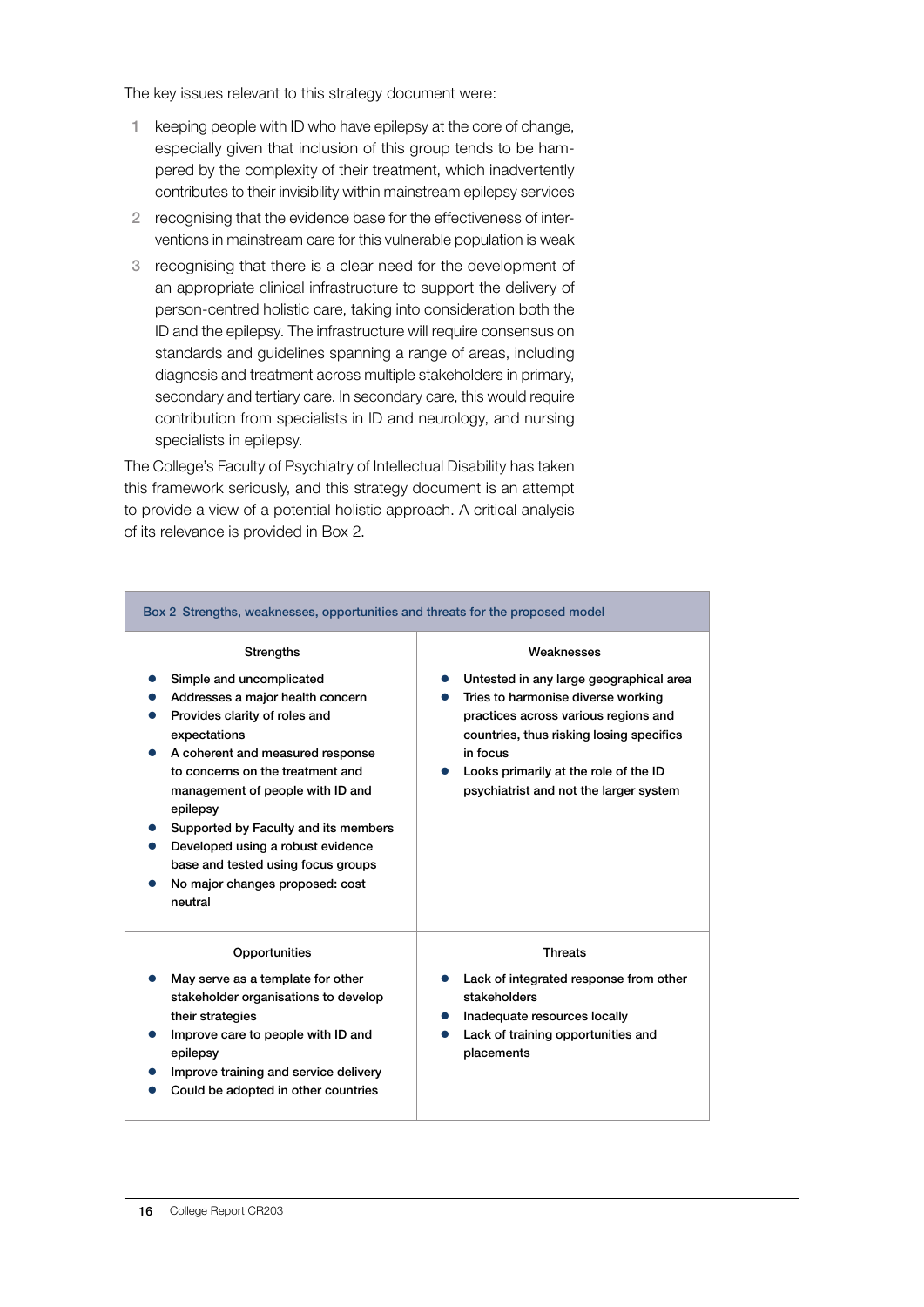# Objectives and methodology

Our working group agreed key objectives and developed the current strategy document setting out how these would be addressed.

## **Objectives**

- Identify the general and specific needs and requirements of people with ID who have epilepsy, with particular focus on the impact of ID on epilepsy.
- Develop and deliver a matrix to evaluate current epilepsy care from an organisational and individual clinician perspective.
- Develop a competency-based framework for psychiatrists working with people with ID to be self-aware regarding their skills and their level of training, by using the matrix to highlight personal and organisational responsibility in delivering epilepsy care.
- Consider and suggest pathways for inclusion of epilepsy competencies in the 'Gold Guide' for postgraduate specialty training in the UK.
- Provide a template to open a dialogue at a national level with other key health professional stakeholders, including epilepsy specialist nurses, neurologists and GPs to provide a unified strategy for diagnosis and management of epilepsy in people with ID to help improve outcomes.
- Offer suggestions for continuing professional development (CPD) to psychiatrists working with people with ID to provide themselves, their patients and their employers with assurance of their skills and competences in epilepsy care delivery.

## Strategy document development

#### *16 June 2016*

A working committee was formed from the larger Faculty executive committee. The committee included psychiatrists whose primary job role is in ID but who had a range of expertise in epilepsy. Advisors to support the core committee were identified. The preliminary meeting set the proposed objectives and proposed framework. The executive committee unanimously agreed with the working committee proposal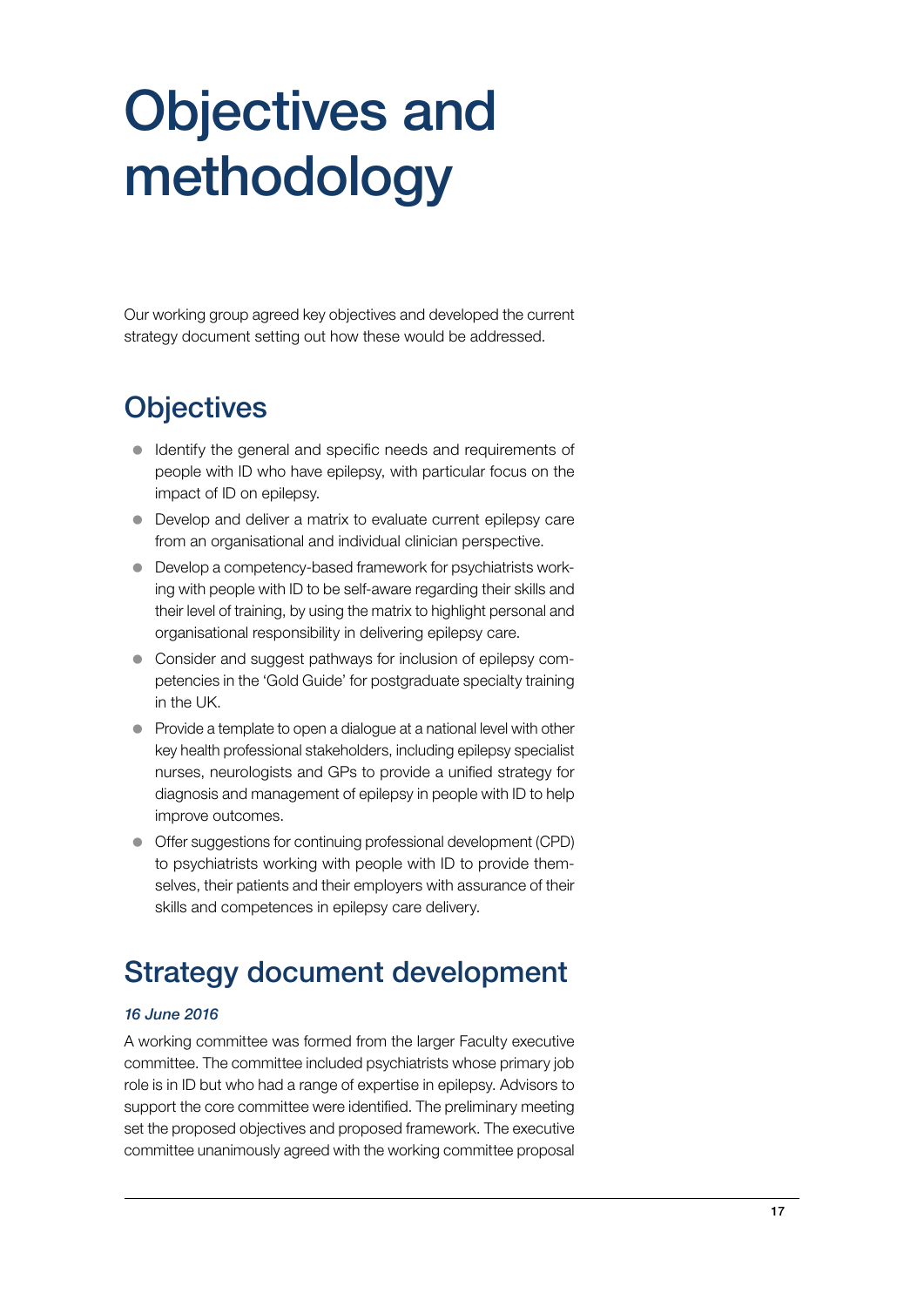that epilepsy needs to be 'core business for the Faculty' and that steps needed to be taken to enshrine epilepsy care in routine practice for all psychiatrists working in ID. Over the next 3 months, the working group collaborated via email and telephone. Best practice documents, including those from NICE and SIGN, and recent white papers about epilepsy and ID and current models of care (see the Appendix) were selected, reviewed and analysed.

#### *30 September 2016*

The findings were collated and presented to a focus group in the Annual ID Residential Conference 2016 as part of a break-out session. The focus group was well attended by a diverse group of practitioners. Clinical vignettes were used to gain insight to participants' skills, aims and wishes. Feedback was collected and assimilated into the developing document and plan.

#### *23 January 2017*

An update on the planned structure of the document was presented at the Faculty of Psychiatry of Intellectual Disability executive meeting. Approval was gained to continue in the direction identified and specific issues were highlighted.

#### *26 January 2017*

A strategy meeting brought together the working committee to identify and populate the core structure of the strategy document. Good practice tools were identified, discussed and considered as to their suitability for inclusion. The structure of the strategy document was finalised and agreed.

#### *15 February 2017*

All working committee members had contributed their pieces of work to the relevant sections of the document by this date.

#### *25 February 2017*

The first preliminary draft was developed and sent to the three members and advisors of the strategy who have a significant role in epilepsy and ID care.

#### *15 March 2017*

The report was circulated to all working committee members for comments and feedback.

#### *20 March 2017*

The report was submitted to College for consideration of stakeholder feedback.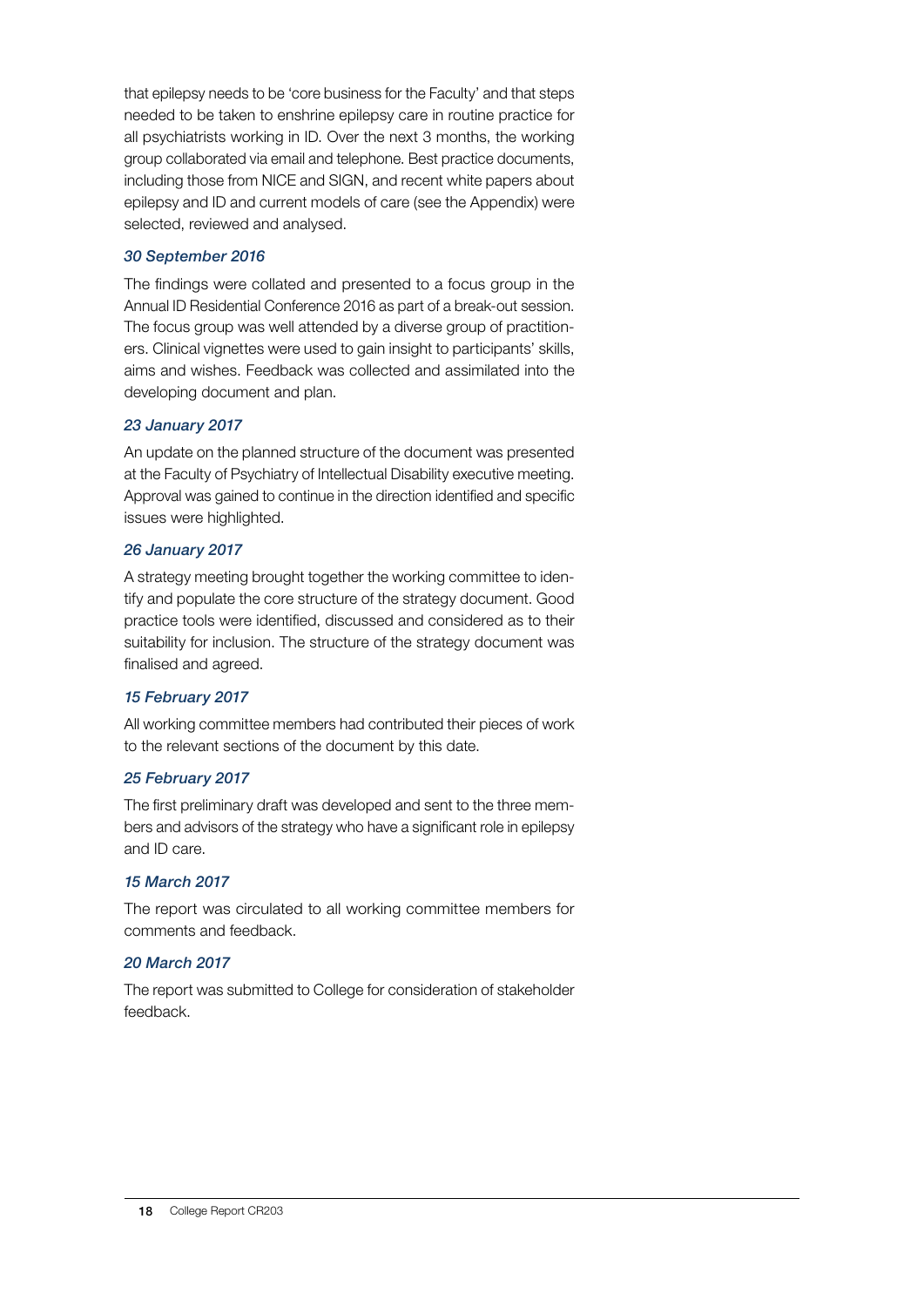# Identifying good practice

The recent ILAE survey highlighted expectations and current gaps in everyday practice. However, it is important to provide benchmarks for what should be considered good practice and safe care delivery for people with ID when accessing services for management of their epilepsy. This requires the amalgamation of current good practice guidance in both the epilepsy and ID sectors.

## NICE guidance

The NICE (2012) guideline *Epilepsies: Diagnosis and Management* (CG137) was originally written in 2004 and updated in 2012 to incorporate the results of the 2007 SANAD trial (Marson *et al*, 2007). In February 2013, NICE produced two accompanying sets of quality standards for epilepsy in adults and in children and young people (NICE, 2013*a*,*b*). The quality standards each consist of nine outcome indicators which allow for audit of services. These guidelines relate to care delivery in the NHS in England and Wales.

The NICE guidelines are relevant to people with ID who have epilepsy, with this population having a specific section. The guidance starts with a focus on person-centred care and then outlines key priorities for implementation in the areas of diagnosis, management, prolonged or repeated seizures, special considerations for women and girls of childbearing potential, and review/referral.

The guidance then outlines more details with respect to information sharing (including information about SUDEP), diagnosis, investigations, classification, management and review. There is a large section (pp. 23–39) on pharmacological treatment of the different seizure types and syndromes. There is a section on the need for referral to a tertiary specialist centre for complex or refractory epilepsy, including where there is psychological or psychiatric comorbidity. Finally, there are specific sections for women, people with ID, young people, older people and those from Black and minority ethnic groups.

A 'specialist' is defined as a medical practitioner with training and expertise in epilepsy. A 'tertiary epilepsy specialist' is an epileptologist who devotes the majority of their time to epilepsy, working in a multidisciplinary tertiary referral centre, and is subject to regular peer review.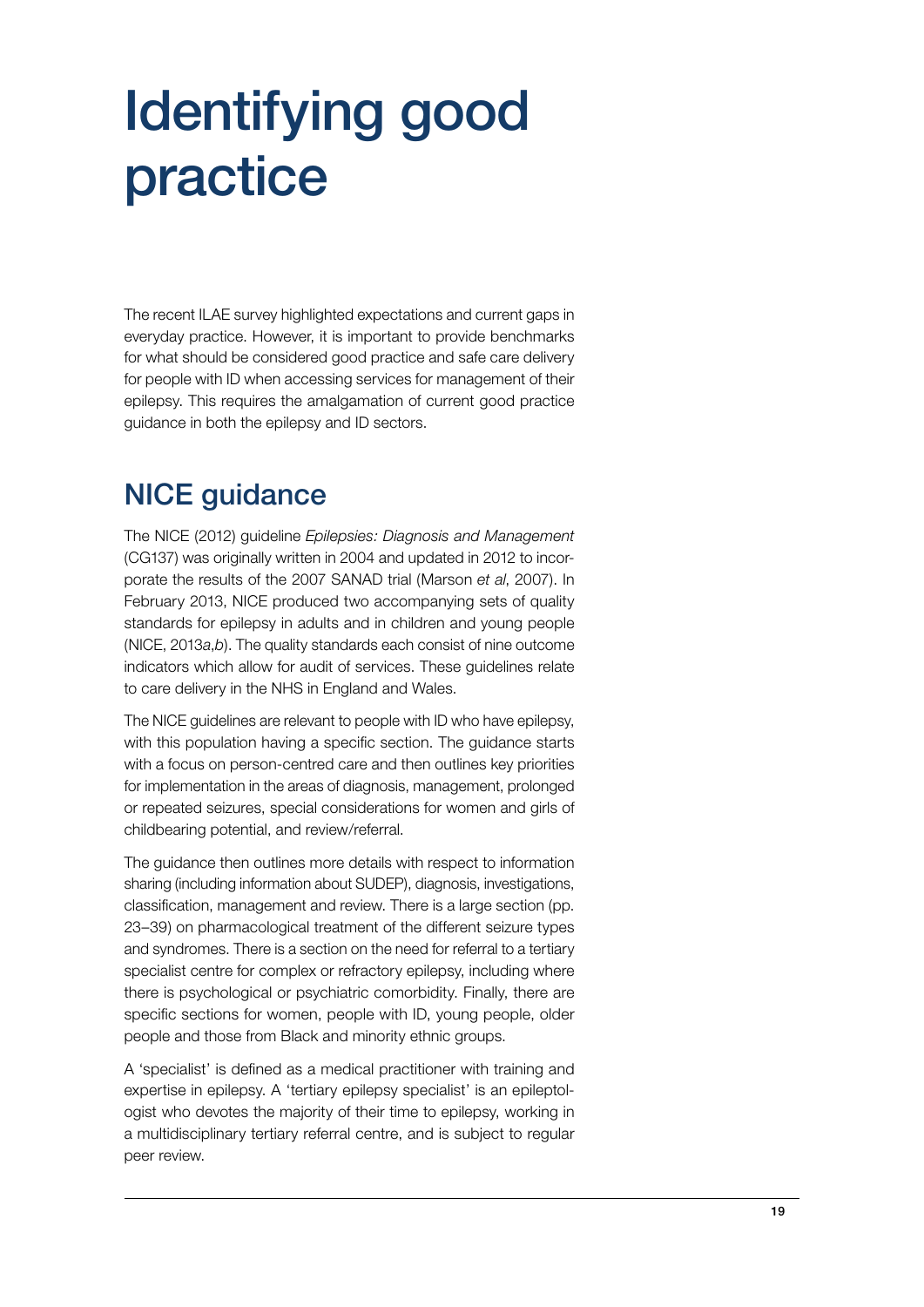The nine quality statements (NICE, 2013*a*) are as follows.

- 1. Adults presenting with a suspected seizure are seen by a specialist in the diagnosis and management of the epilepsies within 2 weeks of presentation.
- 2. Adults having initial investigations for epilepsy undergo the tests within 4 weeks of these being requested.
- 3. Adults who meet the criteria for neuroimaging for epilepsy have an MRI scan.
- 4. Adults with epilepsy have an agreed and comprehensive written care plan.
- 5. Adults with epilepsy are seen by an epilepsy specialist nurse who they can contact between scheduled reviews.
- 6. Adults with a history of prolonged or repeated seizures have an agreed written emergency care plan.
- 7. Adults who meet the criteria for referral to a tertiary care specialist are seen within 4 weeks of referral.
- 8. Adults with epilepsy who have medical or lifestyle issues that need review are referred to specialist epilepsy services.
- 9. Young people with epilepsy have an agreed transition period during which their continuing epilepsy care is reviewed jointly by paediatric and adult services.

## SIGN guidance

SIGN, as part of Healthcare Improvement Scotland, has the task of developing and disseminating clinical practice guidelines based on current best evidence for the Scottish population.

The SIGN (2015) guideline *Diagnosis and Management of Epilepsy in Adults* (SIGN143) updated and expanded the previous 2003 guideline (SIGN70) to address issues that had arisen from developments in service delivery, diagnostic processes and therapeutic interventions, including new pharmacological agents. Like all SIGN guidelines, SIGN143 was created using a standardised methodology: establishing a multidisciplinary, nationally representative group, which conducts a systematic review of relevant literature and evidence and, after critically appraising the evidence, makes recommendations according to the supporting evidence.

As the title suggests, SIGN143 is concerned with the diagnosis and management of epilepsy in adults only. There is currently no SIGN guideline for epilepsy in children. SIGN143, similar to NICE CG137, dedicates a specific section to the management of people with ID and epilepsy, particularly emphasising equality of access with regard to assessment and treatment.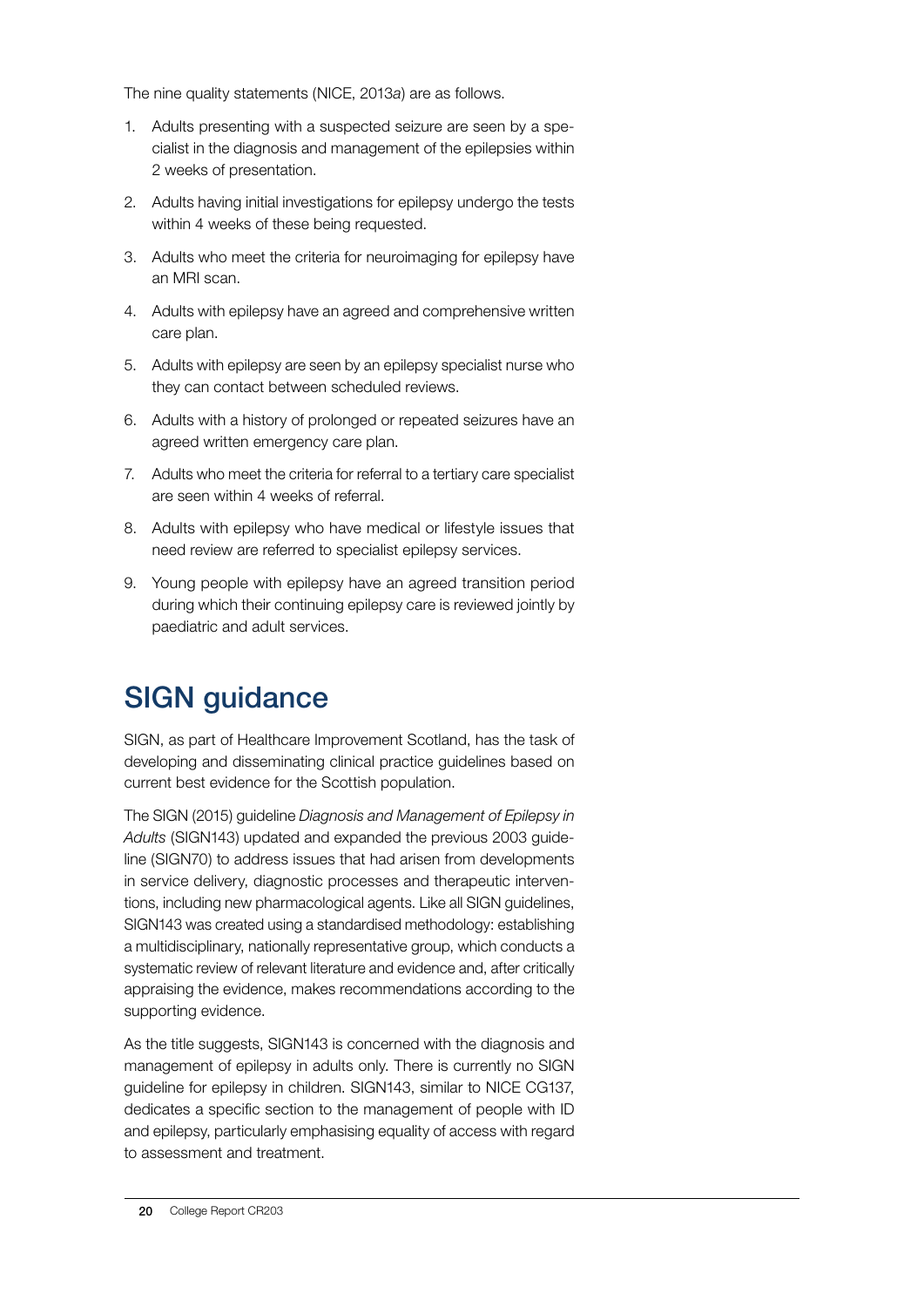SIGN143 key recommendations relate to:

- $\bullet$  diagnosis, which should be made by a specialist, with a clear history from the patient and an eyewitness as the mainstay
- $\bullet$  treatment, including initiation of AED treatment after a first tonicclonic seizure
- $\bullet$  maintenance treatment
- EEG assessment and monitoring
- $\bullet$  medication choices to treat prolonged seizures, including status epilepticus.

Key recommendations are also made in relation to specific populations, including women and people presenting with psychiatric comorbidity. Finally, mortality and SUDEP are highlighted, as well as models of care emphasising the importance of a structured management system and active chronic disease management.

Although there are clear overlaps between SIGN143 and NICE CG137 – as both are based on the same evidence – there are some differences. These include the definition of 'specialist'. SIGN143 is more prescriptive in its definition of a specialist and the assessment process. It recommends: 'The diagnosis of epilepsy should be made by an epilepsy specialist [...] An epilepsy specialist has been defined as a trained doctor with expertise in epilepsy as demonstrated by training and continuing education in epilepsy, peer review of practice and regular audit of diagnosis. Epilepsy must be a significant part of their clinical workload (equivalent to at least one session a week).' SIGN also recommend that: 'The diagnosis of epilepsy is most appropriately delivered in the setting of a dedicated first-seizure or epilepsy clinic.' There are few, if any, psychiatrists working in ID in Scotland who satisfy this particular recommendation. Additionally, SIGN does not offer a system of quality standards. However, the principles set out in the NICE outcome measures are appropriate and could be applied in keeping with the SIGN recommendations.

## Intellectual disability

The NICE and SIGN guidelines state that a person with ID should have the same access to treatment for epilepsy as anybody else, and that if there are additional treatment needs, the most appropriate health professionals should meet those needs. Meeting these needs is easier said than done.

Epilepsy Action (www.epilepsy.org.uk), in their work on good practice, aim to promote equality of access to quality care for all people with epilepsy. They have recognised that epilepsy is more difficult to diagnose in people with ID because of diagnostic overshadowing created by communication deficits, repeated behaviours and movement disorders which can be mistaken for epilepsy. For an epilepsy specialist to decide which symptoms are epilepsy and which are not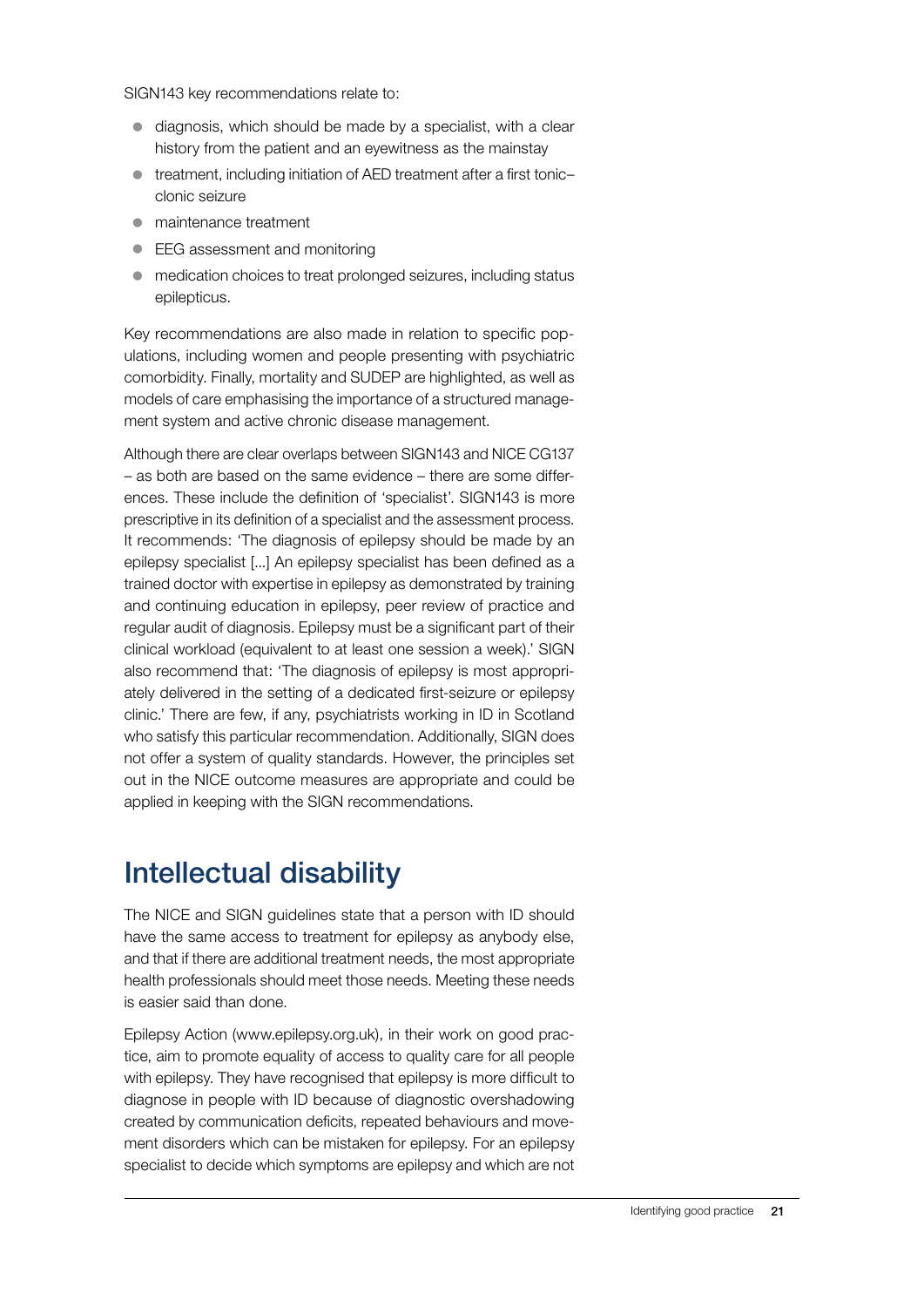can be difficult without expertise in ID. Furthermore, people with ID may have additional needs, such as feeding and swallowing problems, constipation, repeated infections (with associated treatment) and pain. The Mencap (2012) document *Treat me Right!* reiterated the need for healthcare professionals to have appropriate training in ID to reduce the potential for incorrectly ascribing physical health needs to the ID.

Some of the associated concerns are highlighted by the Confidential Inquiry into Premature Deaths of People with Learning Disabilities (CIPOLD) (Heslop *et al*, 2013). This inquiry identified four long-term conditions that were significantly more prevalent among people with ID who had died: epilepsy, hypothyroidism, cerebral palsy and type 2 diabetes. Of these long-term conditions, epilepsy was the most likely to be the cause of death. CIPOLD reported that 43% of the study cohort of people with IDs had been diagnosed with epilepsy, and 72% of these had experienced seizures in the past 5 years. There were a number of people with a diagnosis of epilepsy who remained in treatment, although they had not had any known seizures in the past 5 years.

Weak spots were found in the epilepsy care pathway, despite the majority of individuals being identified, whether by themselves, family or paid carers, as being unwell. Of those identified by health services as being unwell, problems with investigations, referral to a specialist and misdiagnosis were among the top five barriers to access to standard care. CIPOLD recognised the need for a clear care pathway so that people receive optimal, evidence-based care for their conditions, and to ensure that people with ID and epilepsy have access to the same investigations and treatments as anyone else. It acknowledged that services may need to be delivered differently in different areas, based on demographics and local established services, to achieve the same outcome.

## Good practice guidance for ID

There have been numerous national developments in the past decade focused on improving health and social outcomes for people with ID. The majority of the health-related focus has been on mental and general physical health. While not directly focused on epilepsy, many of these documents provide a good framework which can be adopted to support the delivery of high-quality epilepsy care for people with ID. Most, if not all, psychiatrists working in the field of ID would be familiar with the documents that follow. This subsection is intended to help psychiatrists and policy makers to consider the wealth of evidence that has been established to help plan corresponding outputs and structures for people with ID and epilepsy.

The Green Light for Mental Health (National Development Team for Inclusion, 2013) is a toolkit developed to support mental health services in delivering the objectives of the National Service Framework for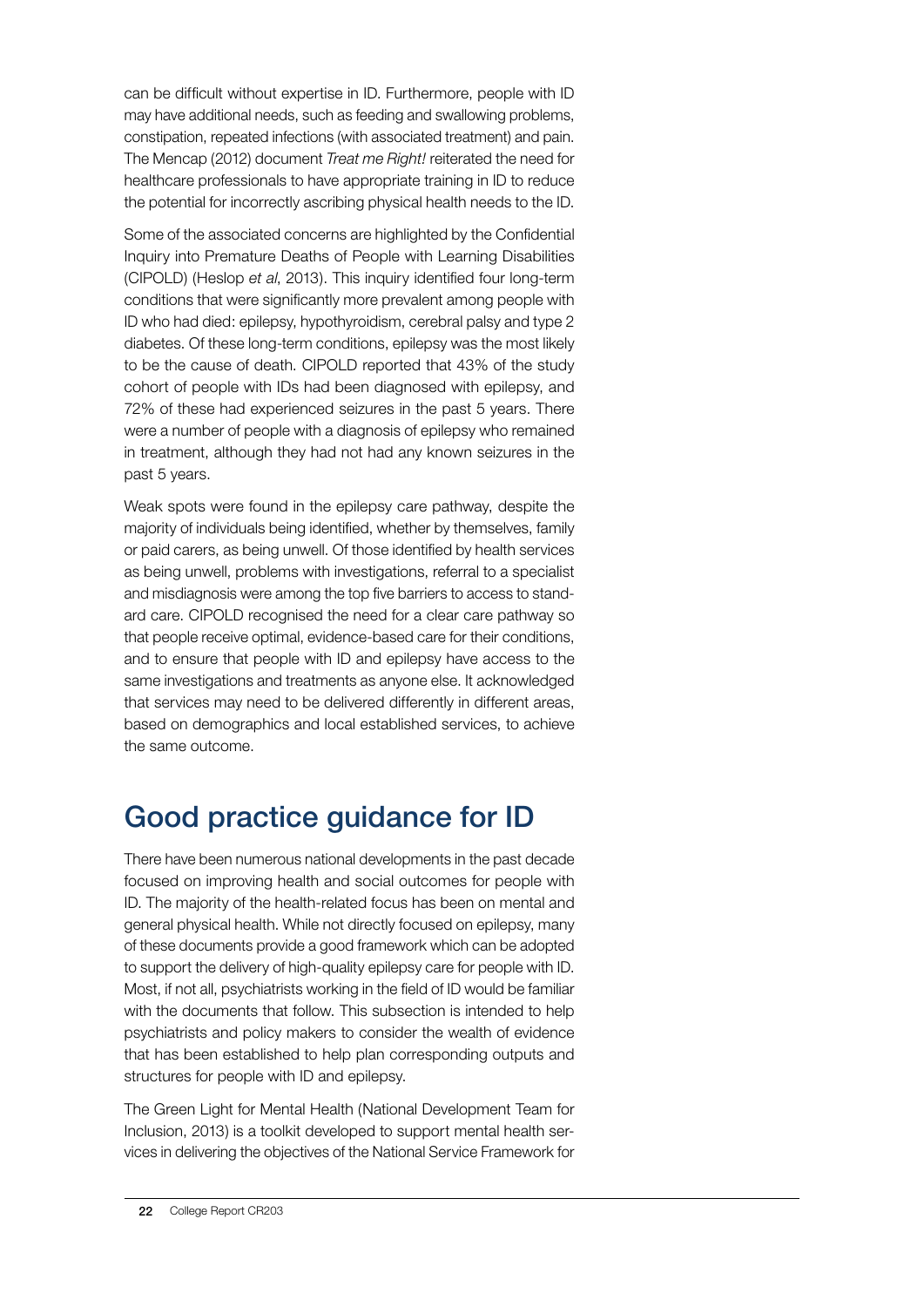mental health in people with ID in England. Using the checklist allows a provider to establish what is in place and working well for people with ID and mental health issues, as a first step towards improvement and development of local services. Using the self-assessment checklist at regular intervals allows the provider to track developments, celebrate achievements and move towards developing better services for people with ID, benchmarked against national guidance and expectation. Although it is not in use in other countries of the UK, it outlines a good model of care which can be adapted to develop a similar approach for epilepsy. This toolkit can be modified to help assess, monitor and develop quality epilepsy services for people with ID. A model is provided in the Appendix document.

#### Improving access to care

Across the UK there have been many policies regarding how government services, including health and social care, are provided for people with ID to promote inclusion, choice and rights. These strategies, such as *Valuing People Now* (Department of Health, 2009) have allowed significant gains to be made, including the decommissioning of old long-stay hospitals, promotion of person-centred plans and the introduction of primary care-led annual health checks and health action plans. However, it was noted that after many years significant inequalities still existed in access to healthcare, and thus there was an attempt to emphasise the need for partnership working and recognition that people with ID will need support for the whole of their lives.

The Improving Health and Lives (IHAL, 2012) Learning Disabilities Observatory for England recognises that people with ID die younger than the general population and that they face avoidable significant health inequalities. The Equality Act 2010 places responsibilities on providers to make reasonable adjustments so as to improve access to care (Office for Disability Issues, 2011). Services should go beyond just providing quality care and ensure that their design allows good access for people with ID. IHAL recognises that good epilepsy services are likely to reduce the risk of seizures and the number of unplanned hospital admissions, and will thus save money. Reasonable adjustments include home visits where there is a reasonable chance of the patient getting distressed in a busy hospital environment, extended clinic appointments and pre-visits to see scanners.

There is other good practice in psychiatric care for people with ID which can be adopted or developed for the delivery of epilepsy care for these patients. *Stopping Over-Medication of People with Learning Disabilities* (NHS England, 2016) is a collaborative attempt, endorsed by the Royal College of Psychiatrists and others, to increase vigilance regarding excessive medication in those with mental health problems and challenging behaviour. Care of patients with comorbid physical health problems, including epilepsy, would require similar vigilance and management, in context and not in isolation. This specialist skill most likely sits within an ID psychiatrist's role.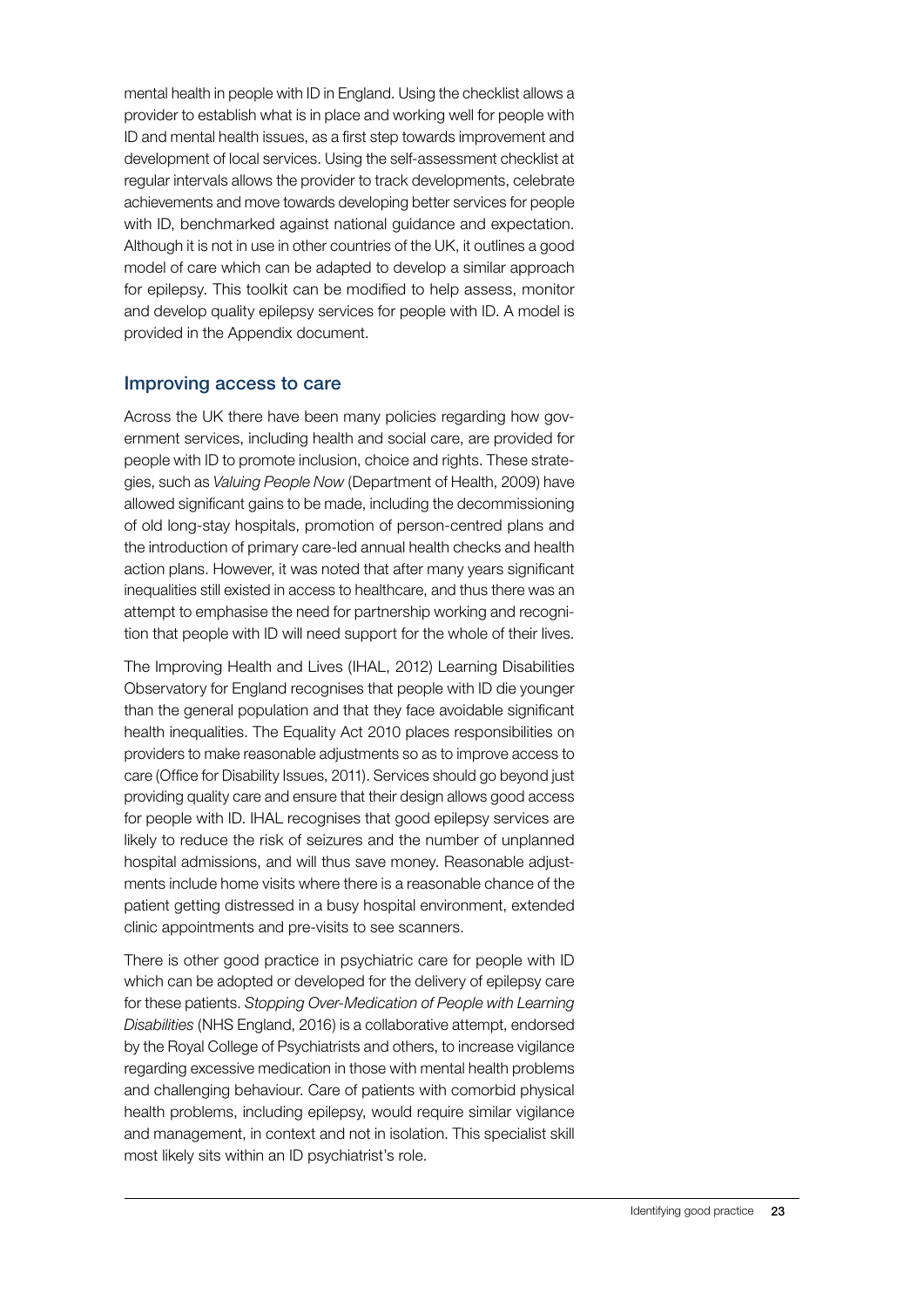It is important that the views of individuals with ID are considered when deciding what pathway best meets their needs, or when considering medication. The Mental Capacity Act 2005 requires an assessment of capacity in making such decisions. Where this is lacking, there is a requirement for the best interests of the individual to be considered, in collaboration with carers and families.

The Autism Act 2009 provides a legal requirement for the health and social care needs of autistic people to be met. The ID epilepsy strategy that we present in this document recognises the need for specialist provision for these individuals and the relationship between autism and epilepsy.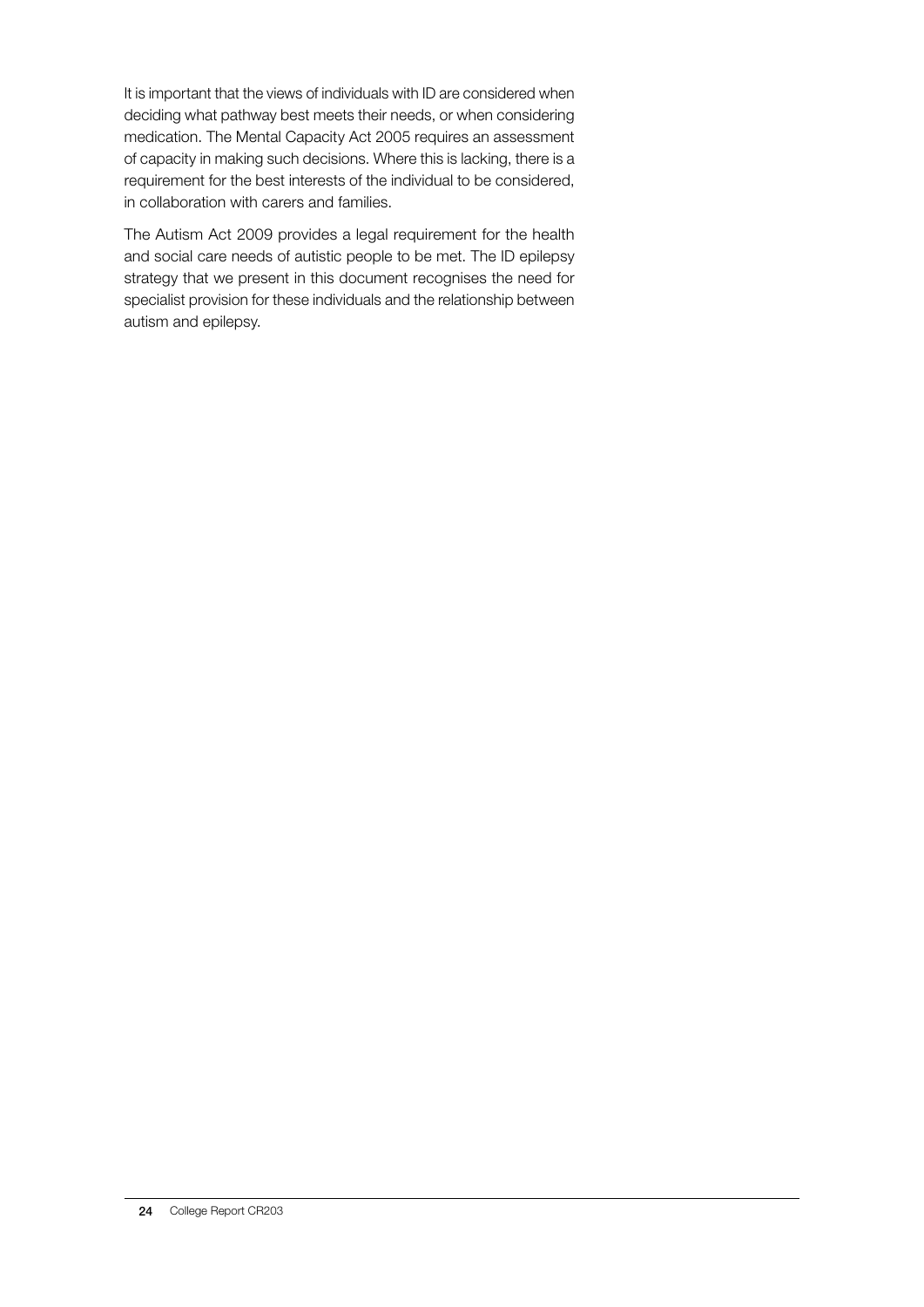# Proposed model of competency

The current evidence suggests that the delivery of epilepsy care and access to epilepsy pathways for people with ID are fragmented and subject to geographical variations. It is imperative that the patient be at the centre of any services designed. Delivery of epilepsy care, given its complexity, needs to be 'everyone's business' (as opposed to 'someone's business') among all stakeholders. For the purpose of the Faculty to support psychiatrists working with people with ID, we propose a competency framework of Bronze/Silver/Gold to identify their skill set and the minimum expectations they need to have of their local service to provide their competency level of epilepsy care. The advantages and challenges of this model were summarised in Box 2 (p. 16).

We suggest that all psychiatrists working with people with ID have a minimum Bronze level skill set to provide assurance of basic safety. It is hoped that the template will serve as a pathway for those currently a Bronze to move themselves to Silver and Gold if they wish to do so. Each category has been developed to be benchmarked against the relevant NICE outcome indicators, and is also in line with SIGN143 recommendations. The linked NICE outcome standards for each category are provided in Box 3 (p. 27).

### **Bronze**

All psychiatrists working with people with ID should have a 'Bronze' level of skills. We recognise that these psychiatrists may or may not provide direct care for epilepsy, so the NICE quality standards may not all apply. However, they should still be familiar with the content of the guidelines and quality standards, or alternatively follow SIGN recommendations if appropriate. At Bronze level, the psychiatrist should have the following competencies.

Be able to diagnose, assess and manage medication of epilepsy to a reasonable standard. This includes knowledge of the diagnostic process of epilepsy and non-epileptic attack disorder (NEAD); an understanding of investigations relevant to the condition; psychiatric side-effects of AEDs; and the psychiatric manifestations of epilepsy, including an appreciation of the associations between challenging behaviour, epilepsy and ID.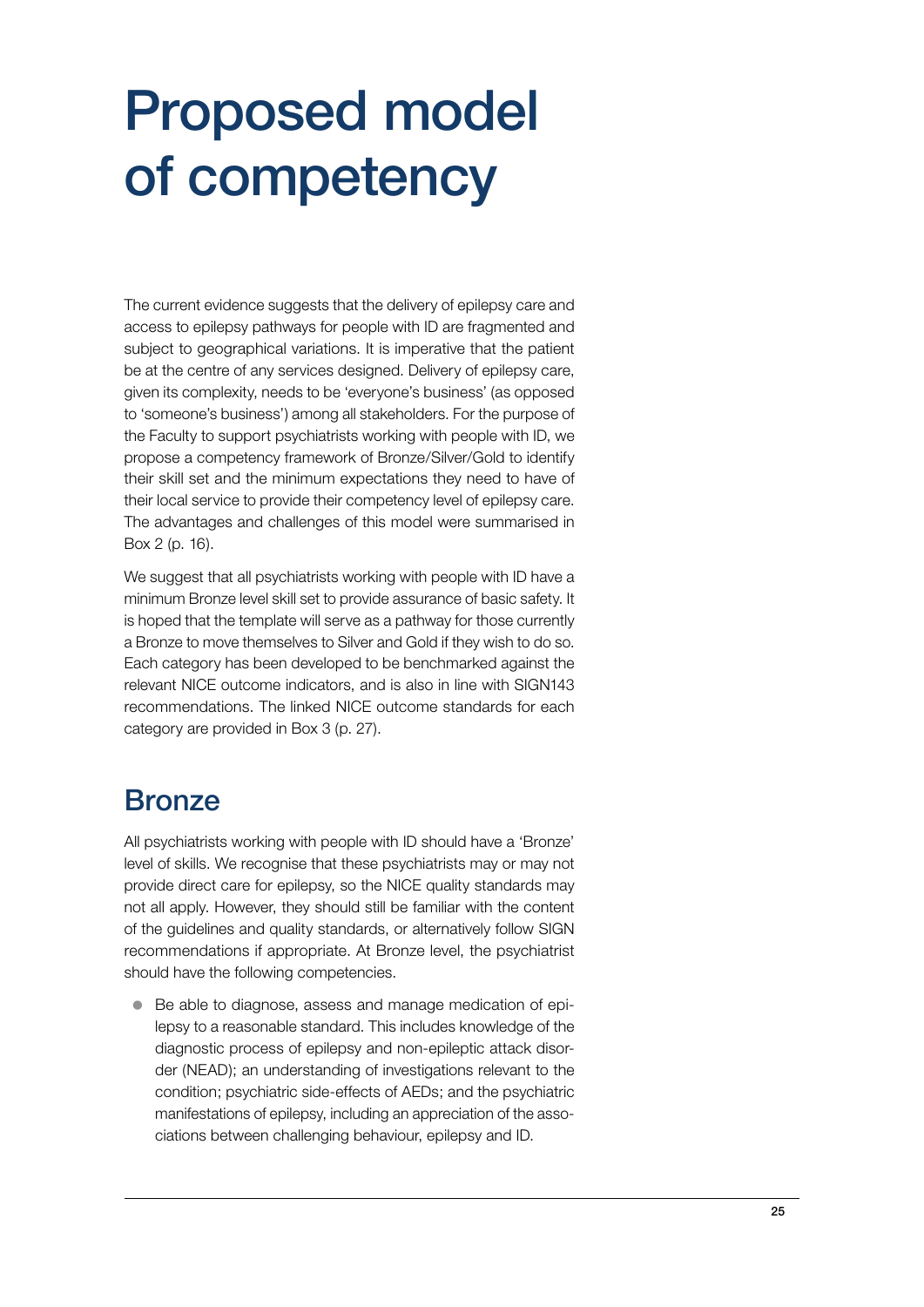- Understand the precipitating, perpetuating, predisposing and protective factors for epilepsy in a person with ID.
- $\bullet$  Know the risks associated with epilepsy and be able to complete and scrutinise risk assessments to ensure that their service delivers on mitigating SUDEP, as well as social and environmental risks.
- Understand epilepsy and its impact on psychiatric illness and behaviour.
- Be aware of AEDs and their interactions with other drugs (psychiatric drugs in particular).
- **•** Ensure that risks are identified and appropriately mitigated, including, for example, that a rescue medication protocol is in place if necessary.
- Be familiar with local or regional pathway for epilepsy, either in general or specific to ID, including relevant clinicians in neurology or other epilepsy services, and the local area epileptologist.
- $\bullet$  Be able to lead on a management level (although there will be overlap with other clinical staff, particularly nursing) to provide holistic and safe care.
- $\bullet$  Be familiar with the best interests process for treatment of those who lack capacity, and the use of restrictive interventions as part of epilepsy management (helmets, braces, holds) to prevent self-injury.
- $\bullet$  Lead on multidisciplinary team care planning, with epilepsy being part of a wider health plan with input into annual health checks, hospital passport etc.

## **Silver**

At Silver level, psychiatrists will be much more familiar with the specific content of the NICE and SIGN guidelines, as they will be managing epilepsy directly with the back-up of a neurology service or other specialist epilepsy service with which they have close links, as well as having access to services such as an epilepsy liaison nurse and appropriate investigations. At this level, the psychiatrist should be able to deliver all Bronze level requirements, in addition to the following.

- $\bullet$  Be able to diagnose new epilepsy.
- $\bullet$  Initiate, withdraw and titrate medication.
- Diagnose, address and treat any associated mental illness or challenging behaviour occurring alongside the epilepsy, by managing both the AEDs and psychiatric treatments.
- Manage SUDEP discussions with patients and carers, as well as risk mitigation.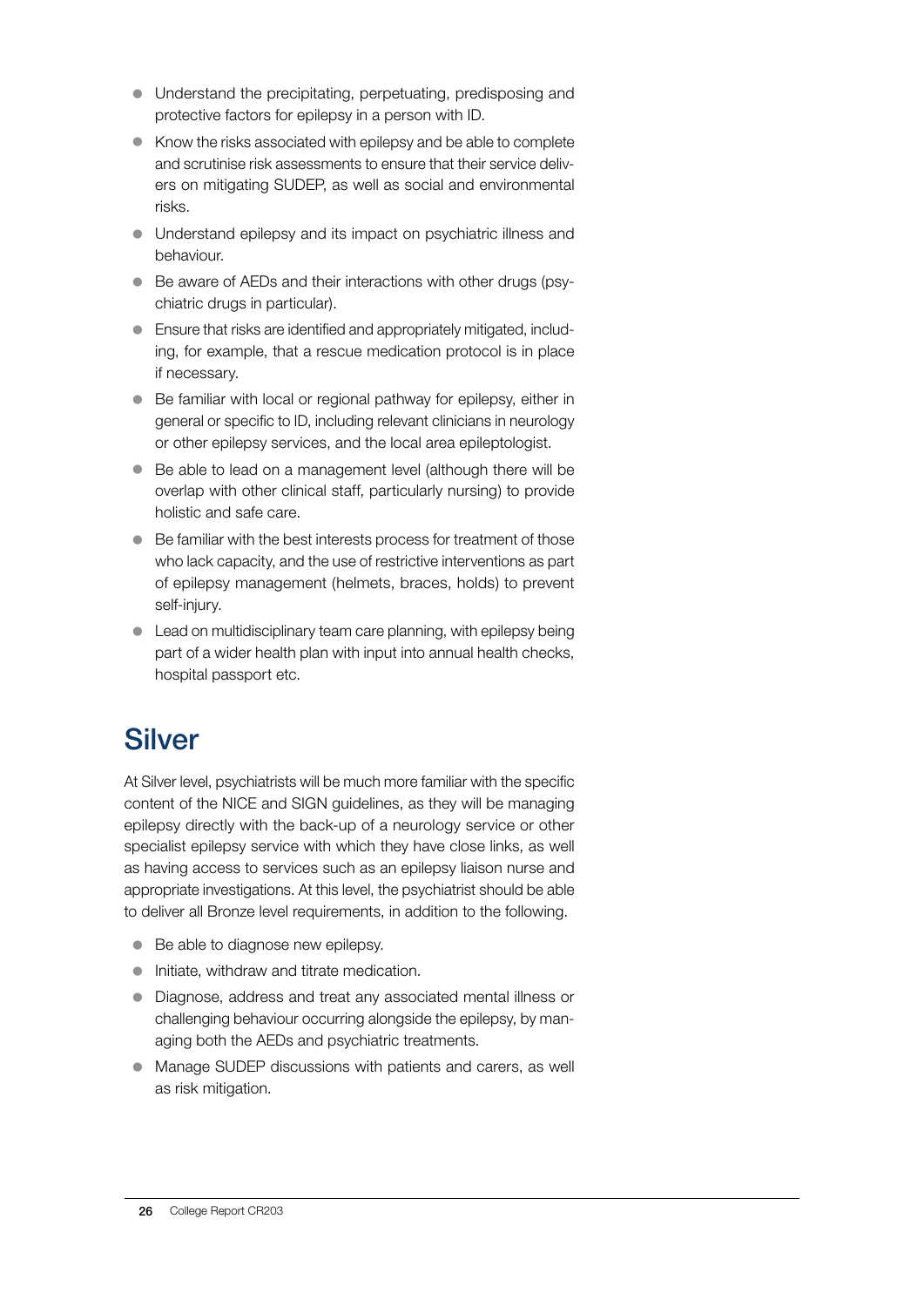## Gold

At Gold level, psychiatrists are likely to work very closely with, if not alongside, tertiary care specialists. They will have a level of knowledge and skills about epilepsy which goes beyond the NICE or SIGN guidelines and will be able to manage all aspects of epilepsy diagnosis and management. All NICE quality standards will be applicable, and these psychiatrists and their services are likely to be involved in education and standard setting for people with ID and epilepsy at a national level. At Gold level, the psychiatrist will practise all Bronze and Silver requirements, as well as the following.

- Identify and manage specialist conditions, including epileptic encephalopathy.
- $\bullet$  Dedicate a significant part of their clinical work and CPD activity to epilepsy care.
- Support referral for epilepsy surgery assessment, including being able to refer patients for VNS or other specific epilepsy surgery.
- $\bullet$  Review complex epilepsy in patients with autism and/or specific genetic conditions.

#### Box 3 NICE outcome indicators associated with proposed models

#### Bronze

- That adults with epilepsy have an agreed and comprehensive written care plan
- That adults with a history of prolonged or repeated seizures have an agreed written emergency care plan
- That adults with epilepsy who have medical or lifestyle issues that need review are referred to specialist epilepsy services
- That young people with epilepsy have an agreed transition period during which their continuing epilepsy care is reviewed jointly by paediatric and adult services

#### Silver

- That adults presenting with a suspected seizure are seen by a specialist in the diagnosis and management of the epilepsies within 2 weeks of presentation
- That adults having initial investigations for epilepsy undergo the tests within 4 weeks of these being requested
- That adults who meet the criteria for neuroimaging for epilepsy have an MRI scan
- That adults with epilepsy are seen by an epilepsy specialist nurse who they can contact between scheduled reviews

The above are in addition to all Bronze level indicators

#### Gold

• That adults who meet the criteria for referral to a tertiary care specialist are seen within 4 weeks of referral

The above is in addition to all Bronze and Silver level indicators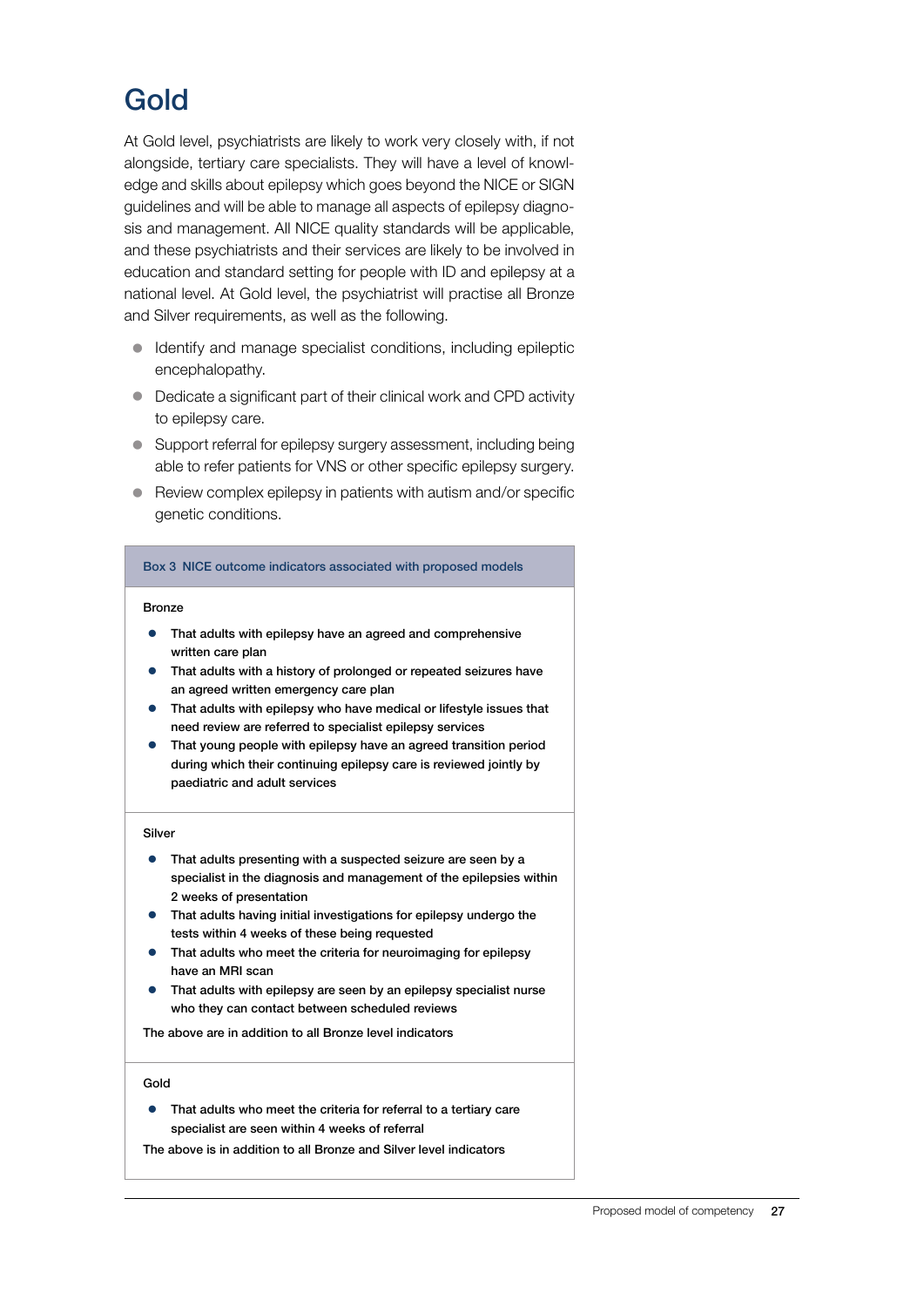This strategy recognises that there may be ID psychiatrists who do not want to develop a Silver or Gold set of competencies in epilepsy, choosing instead to subspecialise in other areas based on their interest, the services in which they are working, and the available training. The expectation is that an ID psychiatrist will have a basic Bronze level of competency in ID to sit alongside the other core skills expected of them (Fig. 1).

There will be considerable overlap in the skills outlined in the different categories. A summary of how this could work in practice is provided in Fig. 2.



Fig. 1 Schematic showing how epilepsy would sit with other subspecialties.



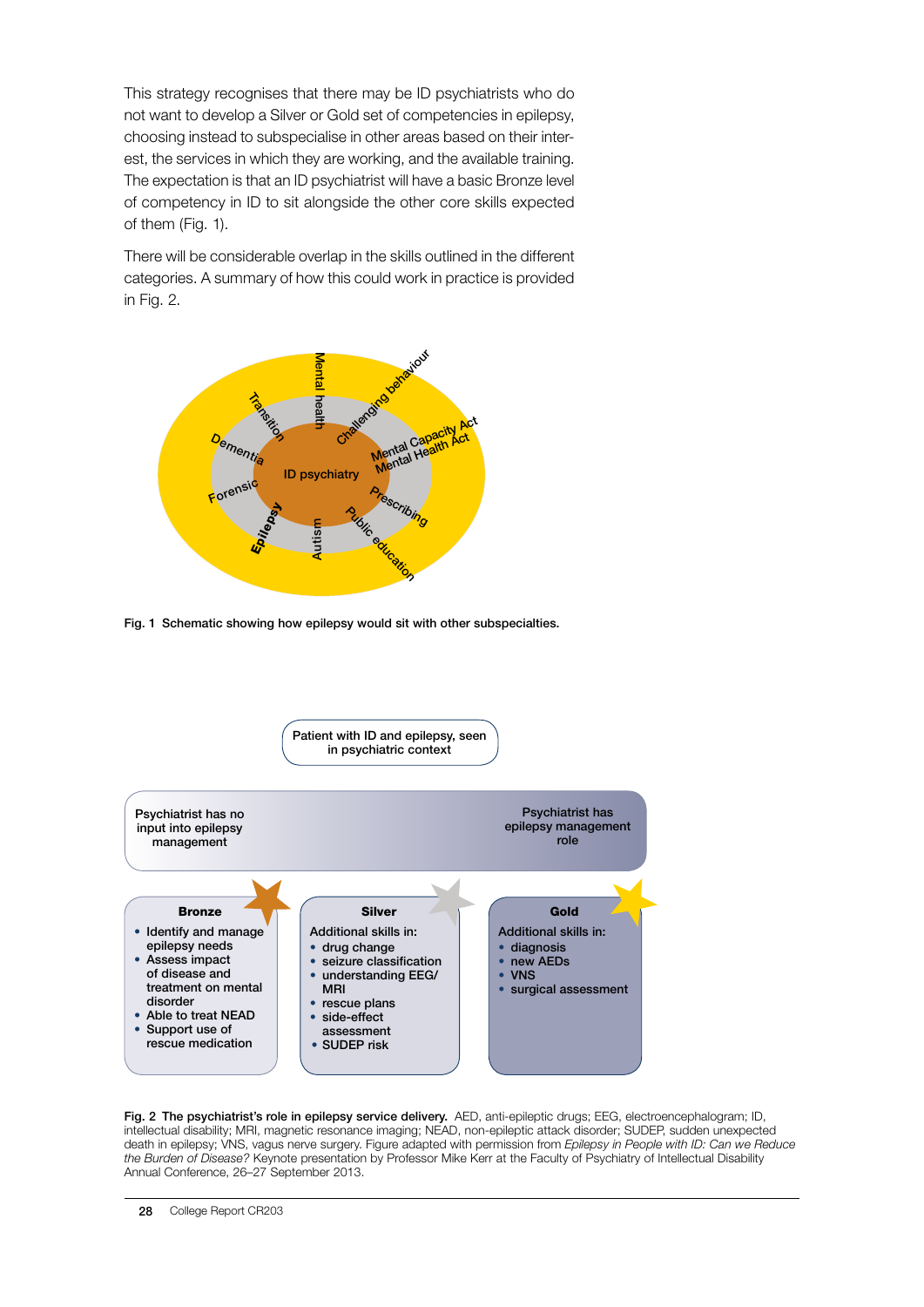# What should services look like?

Although the scope of this document is primarily to identify roles, competencies and training issues for psychiatrists working with people with ID, this cannot be done without providing a brief overview of what the expectations should be of the larger care model to ensure a suitable working environment. The strategy aims to promote the idea that clinicians work in competent teams. Epilepsy care is a multidisciplinary field, and there is a need to have suitable access to a competent team. The psychiatrist should not work in isolation, as much of the risk assessment work and epilepsy training is done by nursing colleagues. There is also a role for allied health professionals, depending on the complexity and multimorbidity. Many psychiatrists might not see themselves as specialists on the Gold or even Silver level, but might consider that their teams were specialist enough on the basis of their shared skills and knowledge.

Here, we provide a summary of service delivery and a proposed audit tool. This constitutes a set of wishes more than recommendations. The hope is that providers of epilepsy care or psychiatrists interested in developing local services will use this list to assess and develop facilities. Those in bold are essential to any service delivering epilepsy care to people with ID, as opposed to those that are desirable.

Minimum – where all psychiatrists are certified as Bronze

- 1 Services should support written care plans and emergency care plans.
- 2 Services should act as health advocates to support patients to access other specialist services for investigations and so on, if systems for these are already not in place.
- 3 In cases of active or complex epilepsy, awareness and pathways need to be developed to identify outlets and referrals for second opinion if needed.
- 4 All patients with epilepsy and ID should be identified, the team members to be involved selected and the source of medical support confirmed.
- 5 For all such patients, services need to know when a review is required and, together with primary care colleagues, make a re-referral to specialist services as needed.
- 6 From a research perspective, services could help identify and recruit to suitable studies.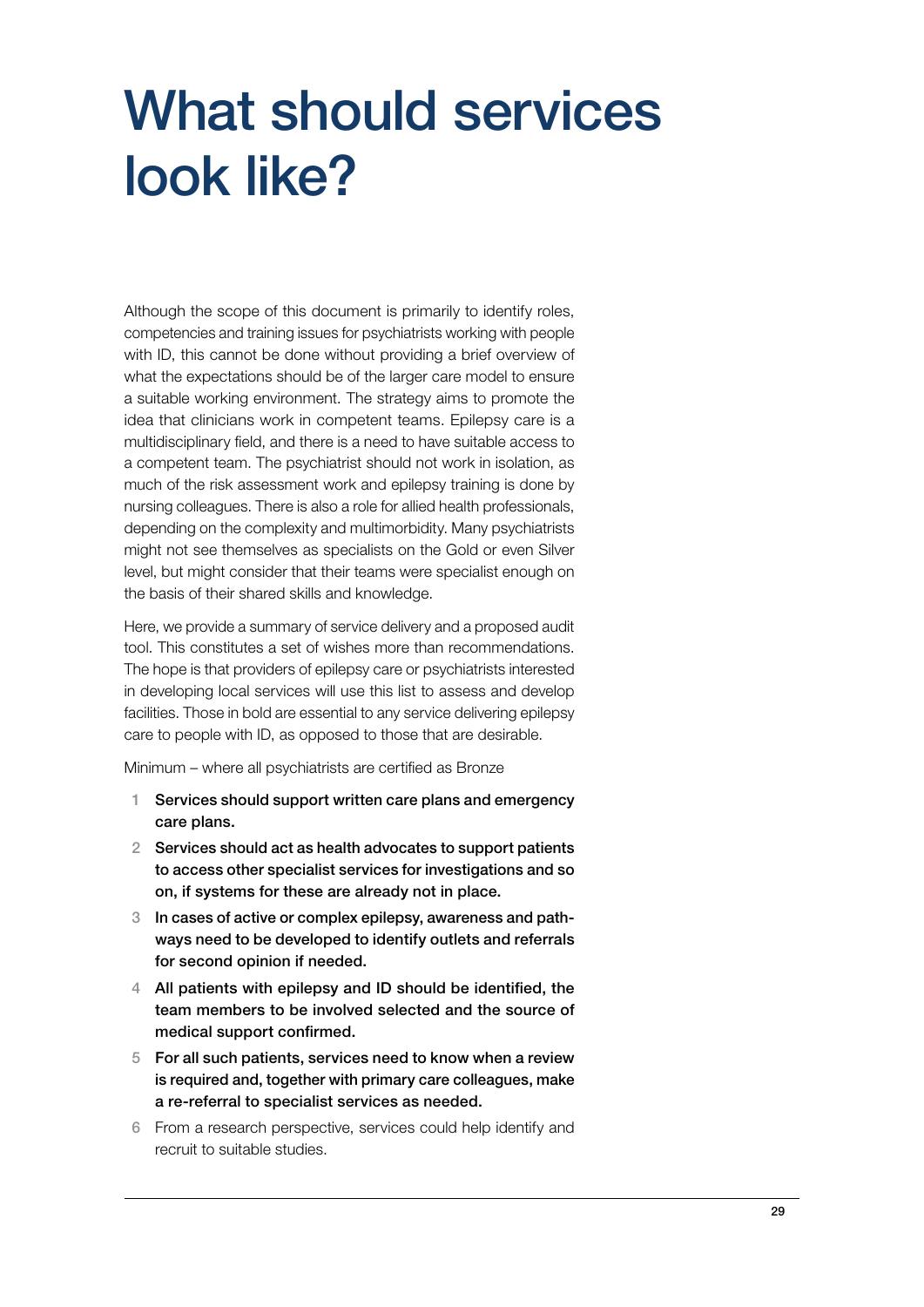- 7 All individuals should have an epilepsy risk assessment.
- 8 There should be at least annual audit to ensure that all patients have risk assessment, management plans are reviewed and a referral pathway is sought.
- 9 Services should be able to support relevant stakeholders, including carers, and hold best interests meetings relevant to managing complex epilepsy.
- 10 Services should support access to clinical investigations such as EEG and MRI.
- 11 Services should be able to monitor their care delivery against NICE guidelines and outcome indicators.
- 12 Services should ensure that individuals with epilepsy and their families are informed and provided with educational materials.
- 13 Services should support rescue medication plans with training.
- 14 Services should be able to support seizure recording, night-time monitoring and risk reduction.
- 15 There should be availability of or referral to epilepsy-specific psychological support.
- 16 There should be availability of or referral to NEAD psychological support.

Where psychiatrists are certified as Silver and Gold, all of the above, plus:

- 1 Have the support of an ID nurse specialist with expertise in epilepsy or an epilepsy nurse specialist with competencies in ID.
- 2 Have clear defined links with specialist neurology services, depending on expertise. This should include access to counselling on women's health issues, referral for surgery, support of VNS, and access to further investigation such as prolonged EEG.
- 3 Have established links to medical genetics and expertise in referral for genetic assessment.
- 4 Be able to support patients in drug choice, advise on diagnosis and seizure risk, develop risk plans, prescribe rescue medication, educate on rescue medication.
- 5 Support prescription of AEDs, monitor outcomes and side-effects.
- 6 Support the diagnostic process.
- 7 Engage with other services to provide holistic and safe care, for example, managing a person with tuberous sclerosis and other genetic conditions with epilepsy phenotypes.

An adaptation of the Green Light Toolkit has been proposed for evaluation of service status.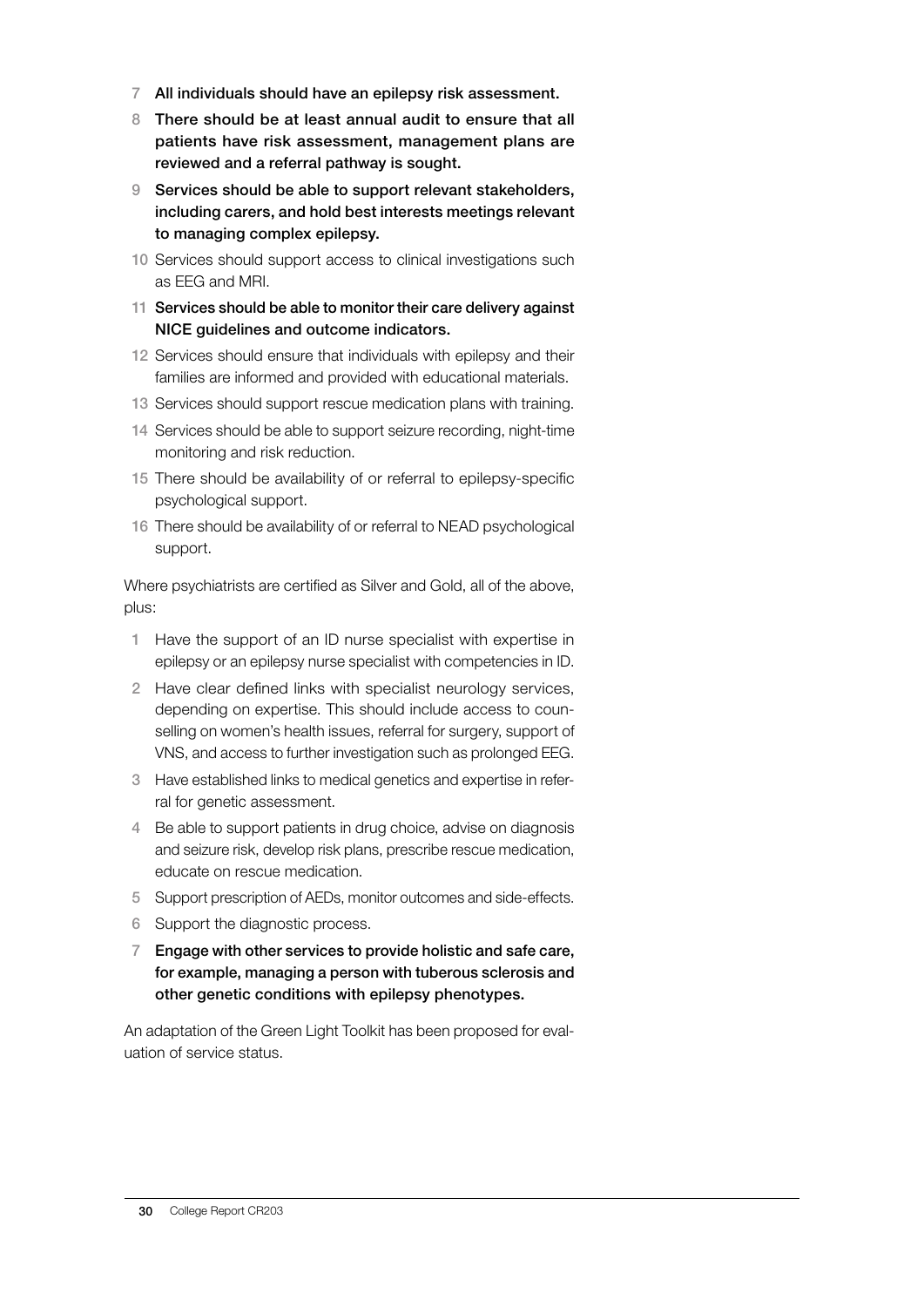# Clinical vignettes

This section uses examples to highlight:

- $\bullet$  the complexities of diagnosis of epilepsy in a person with ID
- expectations for delivery of the proposed Bronze/Silver/Gold model of care.

## Differential diagnosis of epilepsy

### Clinical vignette 1

Johnny is a 24-year-old man with moderate ID and autism. He lives in a care home with other people with autism and challenging behaviour. He has lived in the home for the past 3 years. He has regular contact with his family; he has a brother who also has autism and has epilepsy. He has been referred as a result of a collapse in the street on the way to the shop. No physical cause for this collapse could be found. There is also a concern that Johnny has been talking to himself in his room. Staff have struggled to hear what he is saying, but he sometimes seems to have a strange voice when doing this. There has been a recent violent incident in the home. One of the residents attacked another and the staff had to intervene. One of the staff members was injured in this process and so the police were called. As a result of the level of concern, the police took one of the residents away for assessment, as they were concerned that the situation in the home was unsafe. Things are still a little unsettled. Johnny has been biting his lip as a repetitive behaviour, thought to be due to his increased levels of stress; blood has been noted on his pillow.

Johnny attends clinic with a carer. He sits quietly during the interview twiddling a piece of string he has brought with him. Although approached, he does not answer questions; the staff member says this is not uncommon when he first meets a new person. He makes no eye contact. The member of staff that attends clinic today was, helpfully, the person that was with him when the event occurred. He explains that Johnny likes routine and that his normal routine has been a little disrupted owing to the incident with the police and the episode last week. He would normally have gone to a stable to help with mucking out on the day of the episode, but could not go as there was no driver that could take him there. In order to still offer him one-to-one time, the carer had explained to Johnny that there was no work as there was no driver and so, instead, they were going to go to the shop to do his personal shopping. They were walking to the shop when the event occurred.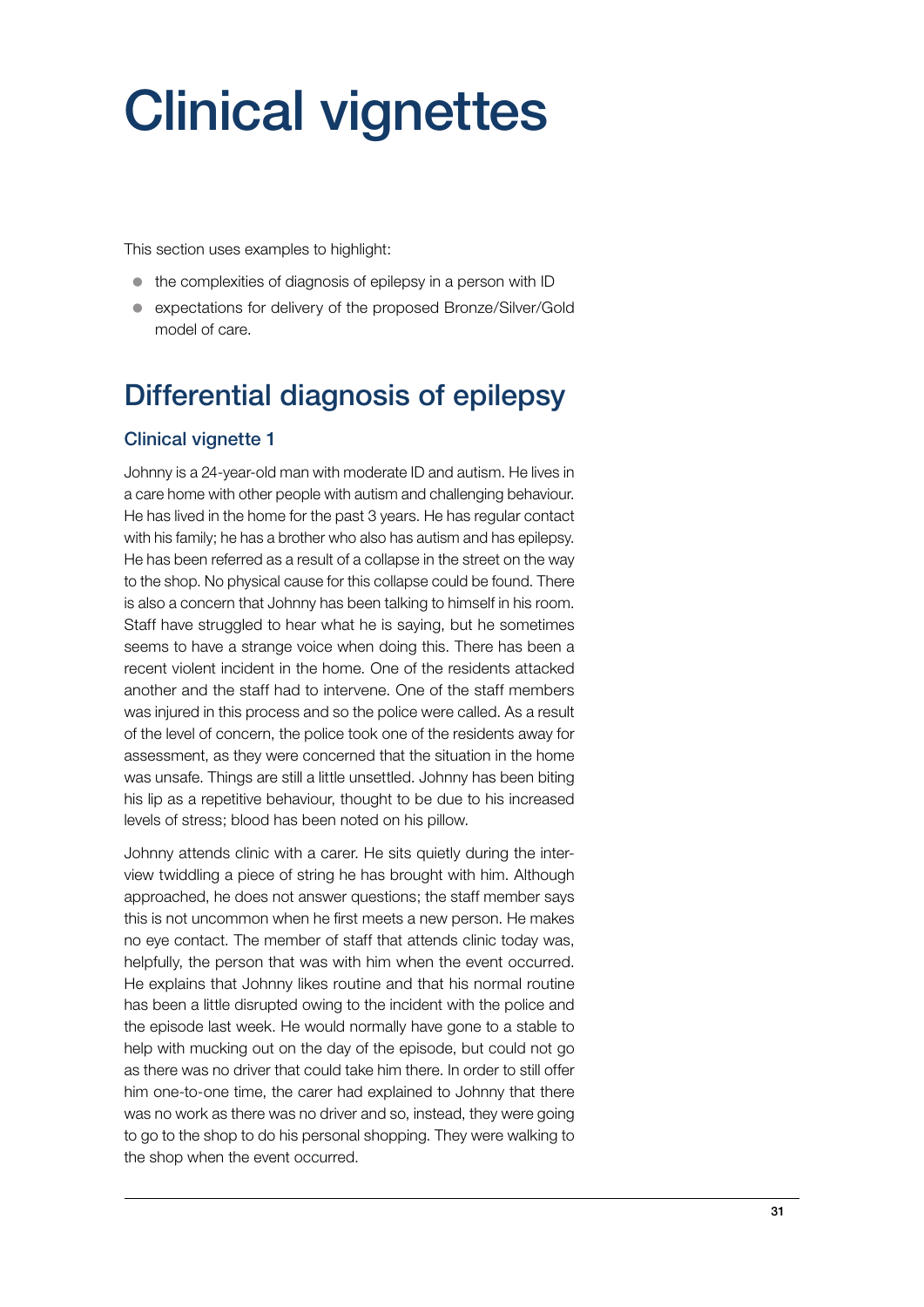Johnny got dressed and put on his coat to go to the shop, seemingly without too much difficulty. When they left the house, he seemed to be compliant and happy, vocalising that they were going to the shop. There were some roadworks *en route*, and so they had to cross over and walk a slightly different route. While on the new route, they heard the siren of a passing emergency vehicle, but couldn't work out what sort of emergency there was. Johnny stopped, seemed frozen, bit his lip, stared to one side, mumbled something to himself and then seemingly fell to the ground next to a car. While lying in the gutter, he seemed to have some 'odd movements', but these were not clearly tonic, clonic or coordinated. It did seem like his hands were 'scrunched up'. It was impossible to see his eyes as he was lying face down. He lay quite still for a number of minutes; the carer called for help, initially from the home. By the time another carer had arrived, Johnny was sitting up, seemed a little dazed and confused, had not been incontinent, had some blood coming from his lip and would not engage in conversation. They were able to make an emergency appointment with the GP. While in the waiting room, Johnny started talking under his breath while twiddling his string. The GP referred him to the community learning disability team (CLDT) for review.

In describing this case (you know that it is made up because the carer that attended was the carer who could give a first-hand account of the situation!) we have put together a number of possibilities in order to demonstrate the care that is required in trying to understand individual issues that may help with making the diagnosis.

- 1 Anxiety has a significant role in people with autism and in people with ID in general. Could Johnny be anxious about the changes that have taken place in the house? He might have a concern that the police have taken someone away and that he may be next. When he heard the siren, he thought they were coming for him and had a panic attack. His hands were 'scrunched up' owing to carpo-pedal spasm, and this is why he looked stiff in the gutter. It might also explain why he was dazed and confused afterwards.
- 2 Mental illness is more common in people with ID than in the general population. A diagnosis of schizophrenia is sixfold more likely. Johnny is 24 years old, an age at which psychosis may first appear. He has been talking to himself when there are no other people around. Has he been responding to voices? Could it be that he stopped on the walk because he was distracted, that the voices then said something that made him frightened and that he lay in the gutter to try to escape from them?
- 3 A significant feature of developmental disabilities is the need for routine. This is an important feature in the management of people with autism, in particular, but can be seen in all those with developmental disability. Adherence to routine makes the person feel safe and secure. The fact that Johnny was not able to attend his usual activity on the day would have made him a little irritated, as this was a deviation from his routine. The carer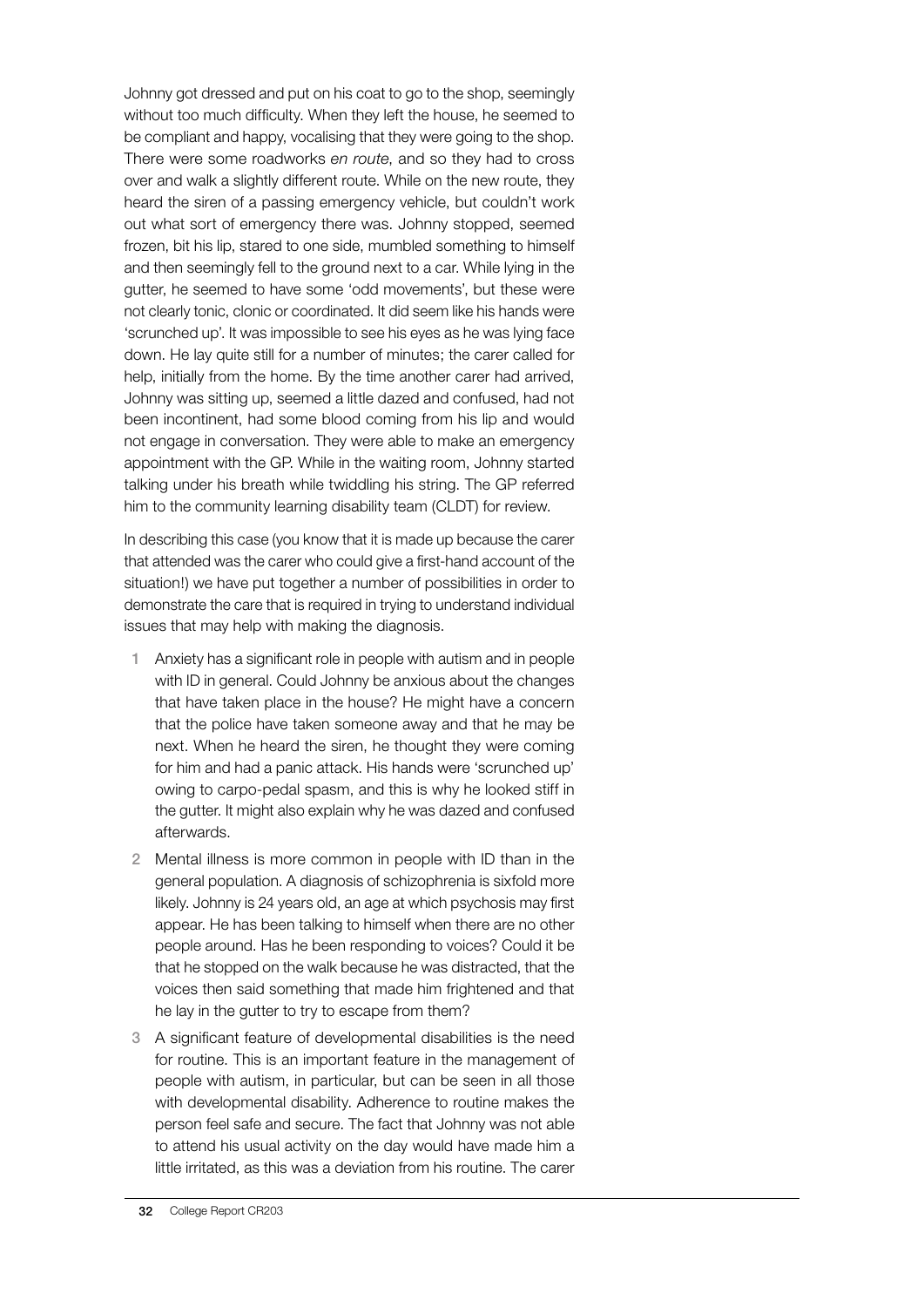explained to him that he wasn't able to do his routine on that day and that they were going to the shop instead. He usually goes to the shop on a Thursday, and this was Tuesday, so he was a little uncertain about what was going to happen on Tuesday and whether he was going to the shop on Tuesday as well. Then, on the walk, they deviated from the usual path and so this meant that they were now not going to the shop at all. Could Johnny have sunk to his knees and lain in the gutter as a protest against all of the changes in his routine and the inadequate explanation for the changes and what these meant?

- 4 Physical illness, and particularly pain, can present differently in people with ID. Autistic people, in particular, may have a high pain threshold. Without thinking about the person as a whole and considering all of the options, sometimes physical illness can be overlooked. Could it be that Johnny had put on his shoe without first checking that it had nothing in it? During the melee the other day, a jug was broken and a shard of glass fell into Johnny's shoe; he then put this on and went on his walk to the shop. He has a shard of glass in his foot that is causing him pain every time he walks on it and this has changed his behaviour. He fell to the ground as he was feeling faint from the pain associated with walking to the shop with this glass in his foot.
- 5 Epilepsy is common in people with ID and Johnny has a brother who has the diagnosis. He is therefore at risk of having seizures, and this diagnosis needs to be considered. It is important to piece together a 'video' of the even in one's own mind, to try to understand whether the event described is more likely to be epilepsy than anything else. Eyes deviating to one side, a distant look with the person being 'inaccessible', repetitive movements (lip smacking or picking at clothing) and abnormal movements that are synchronous and a recovery period afterwards would make this more likely to be a seizure. Blood on the pillow is also a common sign of nocturnal seizures. Is there sufficient information in this history to consider that Johnny may have had a seizure?

Any one of these diagnoses is possible and should be thought through. It is very important to have a first-hand account of the event and to be able to piece together the whole story.

Epilepsy remains a clinical diagnosis that is based on a good history. The results of investigations, if negative, do not mean that this individual does not have epilepsy. Equally, an EEG that is 'abnormal' but lacks the diagnostic spike waves is likely, so this result is potentially unhelpful. It is important to remain vigilant and to ensure that a good history is backed up by appropriate investigation and, if necessary, appropriate treatment.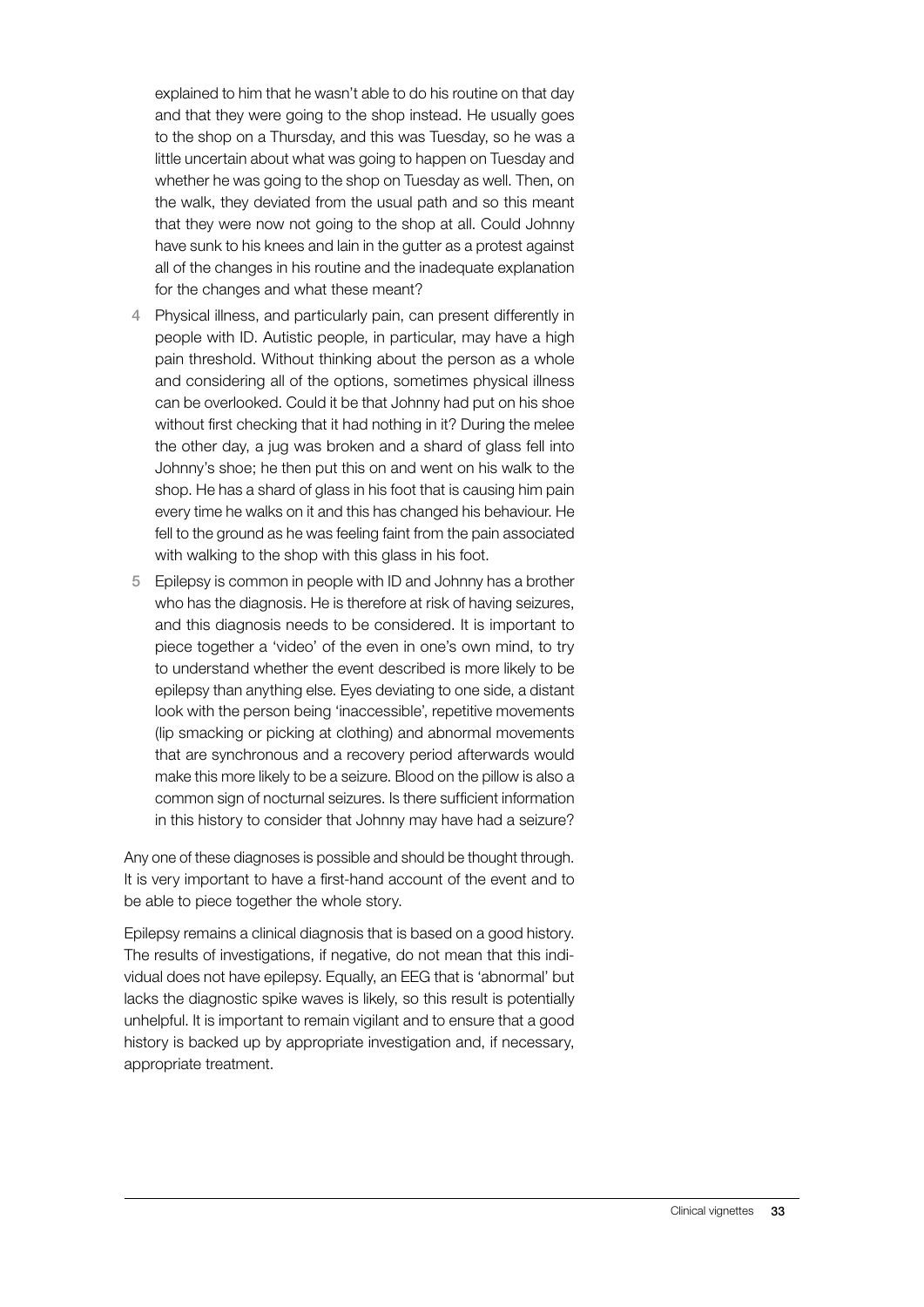## Modelling cases on to the proposed competency template

### Clinical vignette 2

An 18-year-old woman is transferred to the learning disability service from child and adolescent mental health services (CAMHS) for ongoing assessment and treatment of her mixed problem behaviours. She has a diagnosis of mild ID, autism and epilepsy.

She has been taking one anti-epileptic medication since her epilepsy diagnosis, at a middle therapeutic dose. She has complex partial seizures (CPS) and generalised tonic–clonic seizures (GTCS) which require rescue oral medication after the first one in order to prevent clusters. She has an average of one seizure of either type each month. She lives with her parents and siblings.

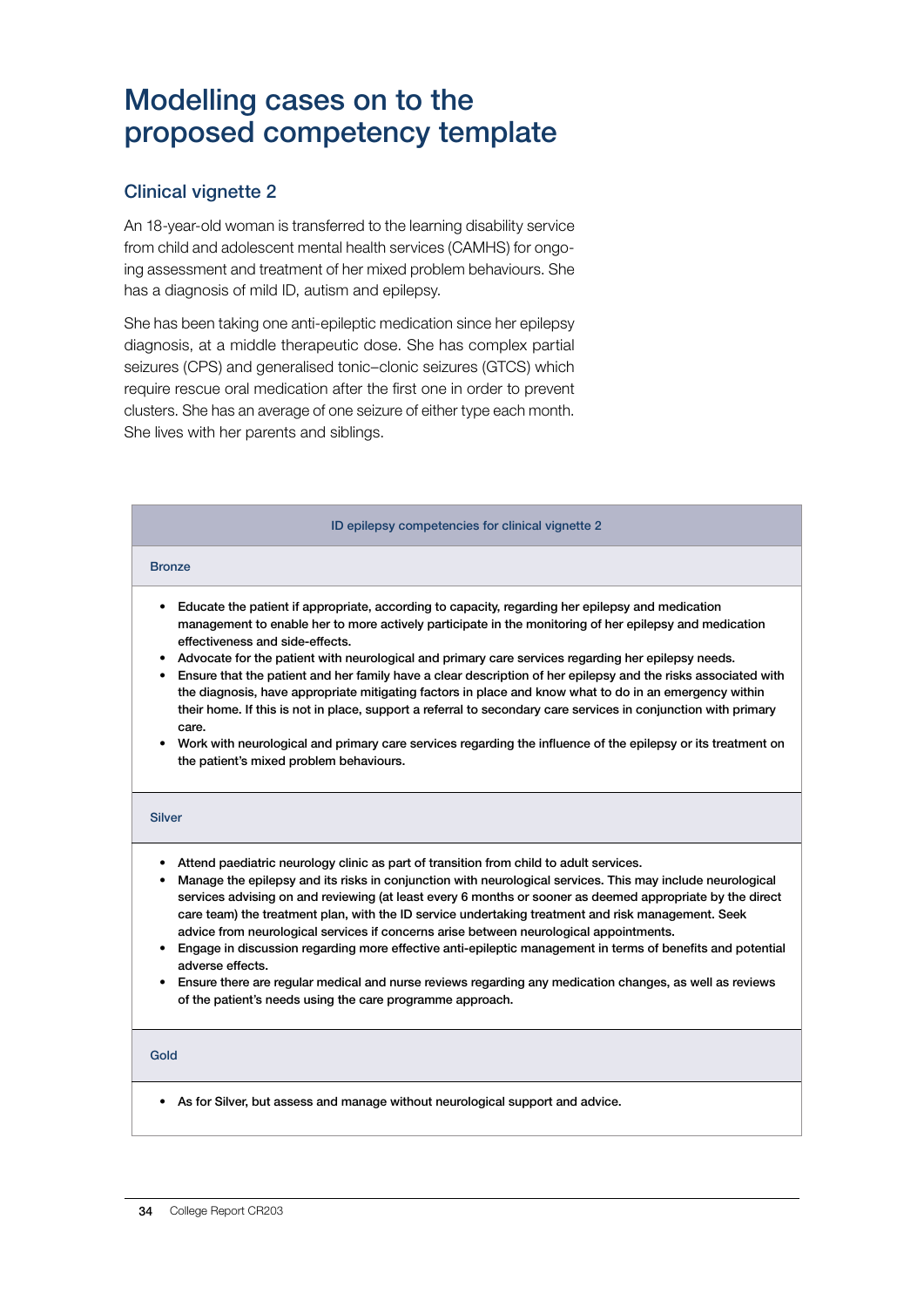### Clinical vignette 3

A 45-year-old man with moderate ID and Down syndrome with whom the CLDT have been actively involved in the past year, assessing, diagnosing and supporting his residential home regarding his Alzheimer's dementia, cognitive deterioration and behavioural disturbance.

He has a first GTCS and recovers within 3 minutes, but sleeps afterwards. There is no personal or family history of epilepsy. He is refusing medications at the present time. He lives in supported living with 24h support.

#### ID epilepsy competencies for clinical vignette 3

#### **Bronze**

- Work jointly with primary care to refer the patient to neurological services for diagnosis and treatment.
- Work with neurological and primary care services regarding the influence of the epilepsy or its treatment on behavioural and psychological symptoms of dementia.
- Provide advice to neurological services regarding the patient's capacity, the best interests process and decisions about medication, as the patient is currently refusing all medication.
- Ensure that the patient and the home have a clear description of his epilepsy and the risks associated with the diagnosis, have appropriate mitigating factors in place and know what to do in an emergency within the home. If this is not in place, support a referral to secondary care services in conjunction with primary care.

#### Silver

- As for Bronze, work jointly with primary care to refer the patient to neurological services for diagnosis and treatment.
- Actively manage the epilepsy and its risks following advice from neurological services.
- Refer back to neurological services if the epilepsy or the patient's situation changes.
- Engage in discussion regarding more effective anti-epileptic management in terms of benefits and potential adverse effects.
- Ensure there are regular medical and nurse reviews regarding any medication changes, as well as reviews of the patient's needs using the care programme approach.

#### Gold

• As for Silver, but assess, investigate, diagnose and decide on medication management within the community learning disability service, without support from neurology (except for seeking second opinion).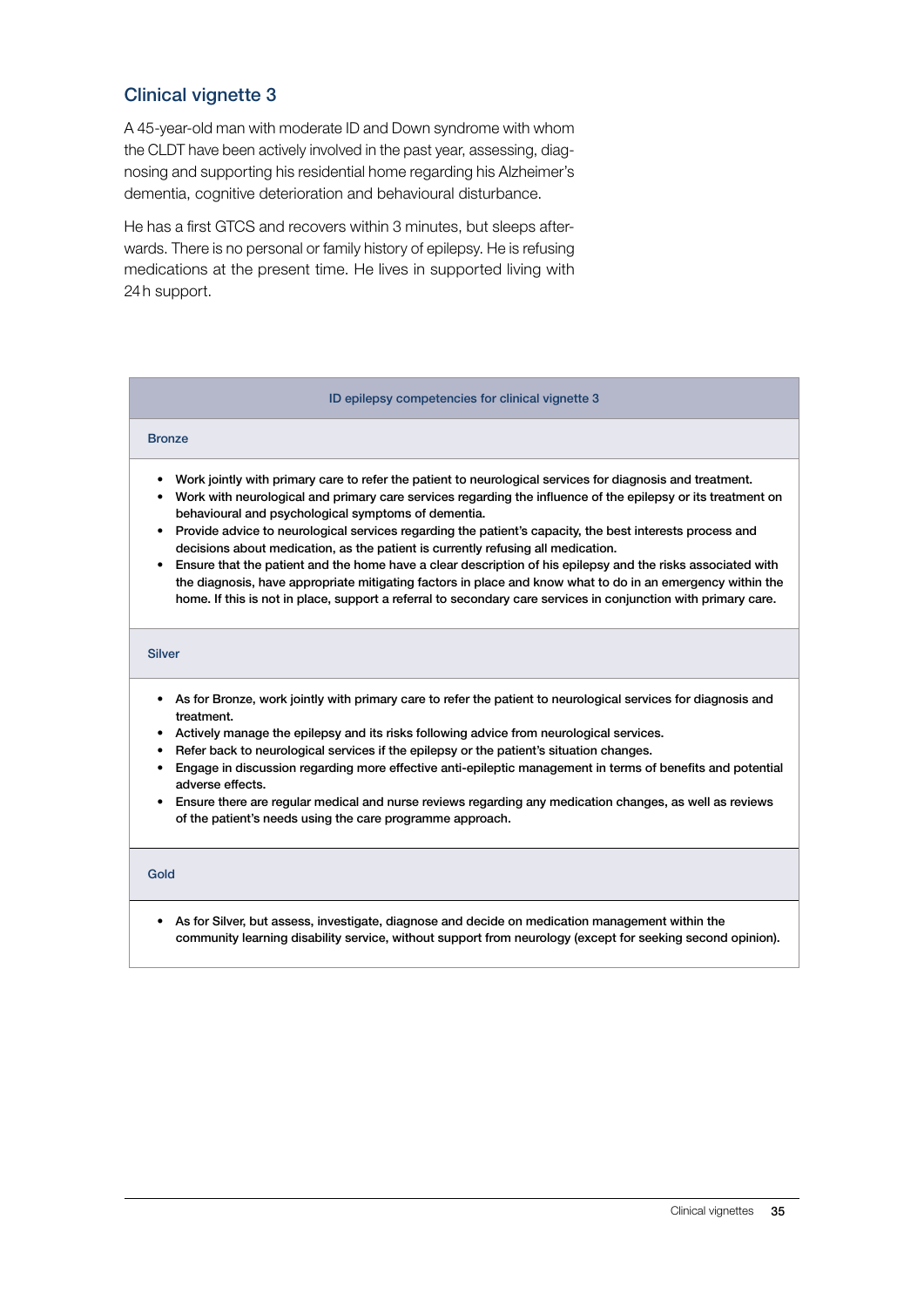#### Clinical vignette 4

A 40-year-old woman with severe ID has had a diagnosis of epilepsy since she was 3 years old. She suffers with multiple seizure types, which the home find difficult to accurately describe and differentiate – myoclonic, GTCS and CPS with secondary generalisation. She has at least one seizure a day according to the home.

In the past 2 years, she has suffered with two status epileptic episodes as a result of physical illness. She is taking valproate, lamotrigine and carbamazepine. The CLDT are involved as she has a deteriorating swallow and mobility. She lives in residential care.

#### ID epilepsy competencies for clinical vignette 4

#### Bronze

- Advocate for the patient with neurological and primary care services regarding her epilepsy needs.
- Attend neurology reviews to ensure there is a joined-up approach with the swallowing and mobility difficulties.
- Ensure that the patient and care staff have a clear description of her epilepsy and the risks associated with the diagnosis, have appropriate mitigating factors in place and know what to do in an emergency within the home. If this is not in place, support a referral to secondary care services in conjunction with primary care.

#### **Silver**

- Attend neurology clinics to agree epilepsy treatment and risk management.
- Manage the epilepsy and its risks in conjunction with neurological services. This may involve neurological services advising on the treatment plan and reviewing 3–6 monthly, with the ID service undertaking the treatment plan and risk management on a daily basis. Seek advice from neurological services if concerns arise between neurological appointments.
- Engage in discussion regarding more effective anti-epileptic management in terms of benefits and potential adverse effects.
- Ensure there are regular medical and nurse reviews regarding any medication changes, as well as reviews of the patient's needs using the care programme approach.

#### Gold

- As for Silver but assess and manage without neurological support or advice.
- At some point, a diagnosis of Dravet syndrome is suggested following a case-based presentation at an academic meeting. The ID team involvement would then be to:
	- $\circ$  refer to neurological services to confirm the diagnosis, and then to initiate tertiary specialist treatment after discontinuing the carbamazepine and lamotrigine
	- $\circ$  agree with neurology ongoing involvement of ID services similar to Silver level.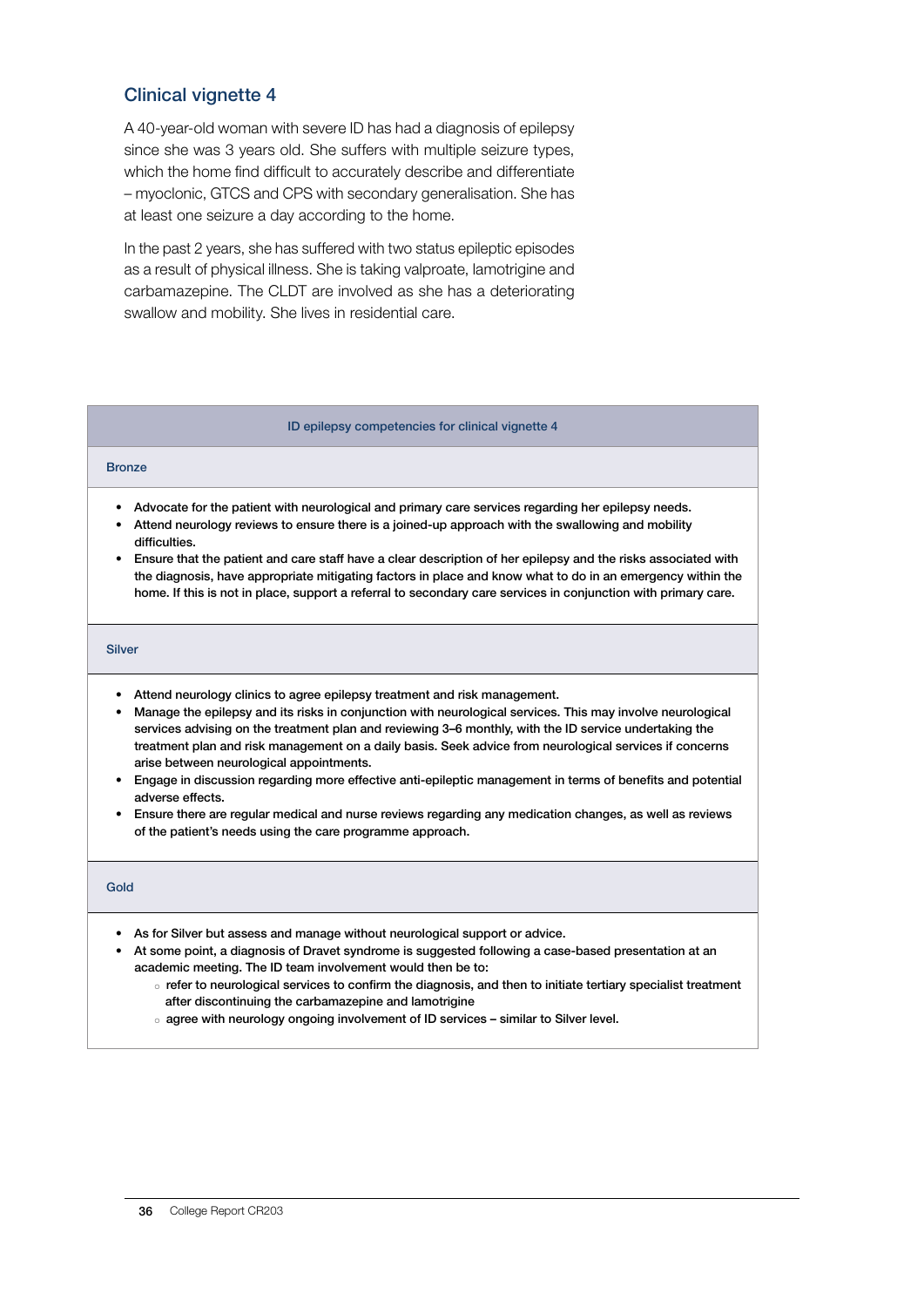### Mapping clinical vignettes to competencies

The case vignettes highlight how to identify competencies of ID psychiatrists. However, relevant support services are also required to enable delivery of a good-quality service. Looking at competencies in a categorical way can provide a pathway for ID psychiatrists to move between competencies, keeping in mind what their local services provide. The service level expectations to support each level of competency are highlighted below, using clinical vignette 2.

### Bronze ID epilepsy competency

A Bronze ID psychiatrist would review the patient in line with NICE guidelines as identified earlier. They would educate the patient and/ or carers and review the medications. Service clinicians would help in writing up a risk assessment and an epilepsy care plan. Finally, if the intervention needed an external professional, they would work in collaboration with neurology and GP services.

### Silver ID epilepsy competency

A Silver ID psychiatrist may work in a team with a good understanding of NHS procedures for epilepsy management, and have back-up from the local neurology or specialist epilepsy service.

There might be an established epilepsy nurse or an ID nurse with epilepsy competencies in place to review the patients, who would be able to order appropriate investigations. The psychiatrist would be able to look at the patient's epilepsy needs by working in conjunction with the neurology service to ensure that epilepsy is reviewed every 6 months. They would undertake risk assessments and treatment plans. They would discuss whether only one epilepsy medication is needed, or whether they need to add an additional AED to control the seizures. They may liaise with the neurologist to see if any neurological investigations, such as MRI, computed tomography (CT) or EEG, need to be done. If the patient's care is deemed to be complex enough, the patient would need to be on the care programme approach.

Finally, if the epilepsy issues are complex, the psychiatrist could refer to a neurologist and discuss treatment options.

### Gold ID epilepsy competency

A Gold competent ID psychiatrist would be able to do all the assessments expected at the Silver level; however, they would not require major input from neurology, and they would have the expertise to do all the investigations and management. They would provide a standalone service which has its own expertise along with a supportive team to diagnose, manage and investigate, without the need for a separate specialist team.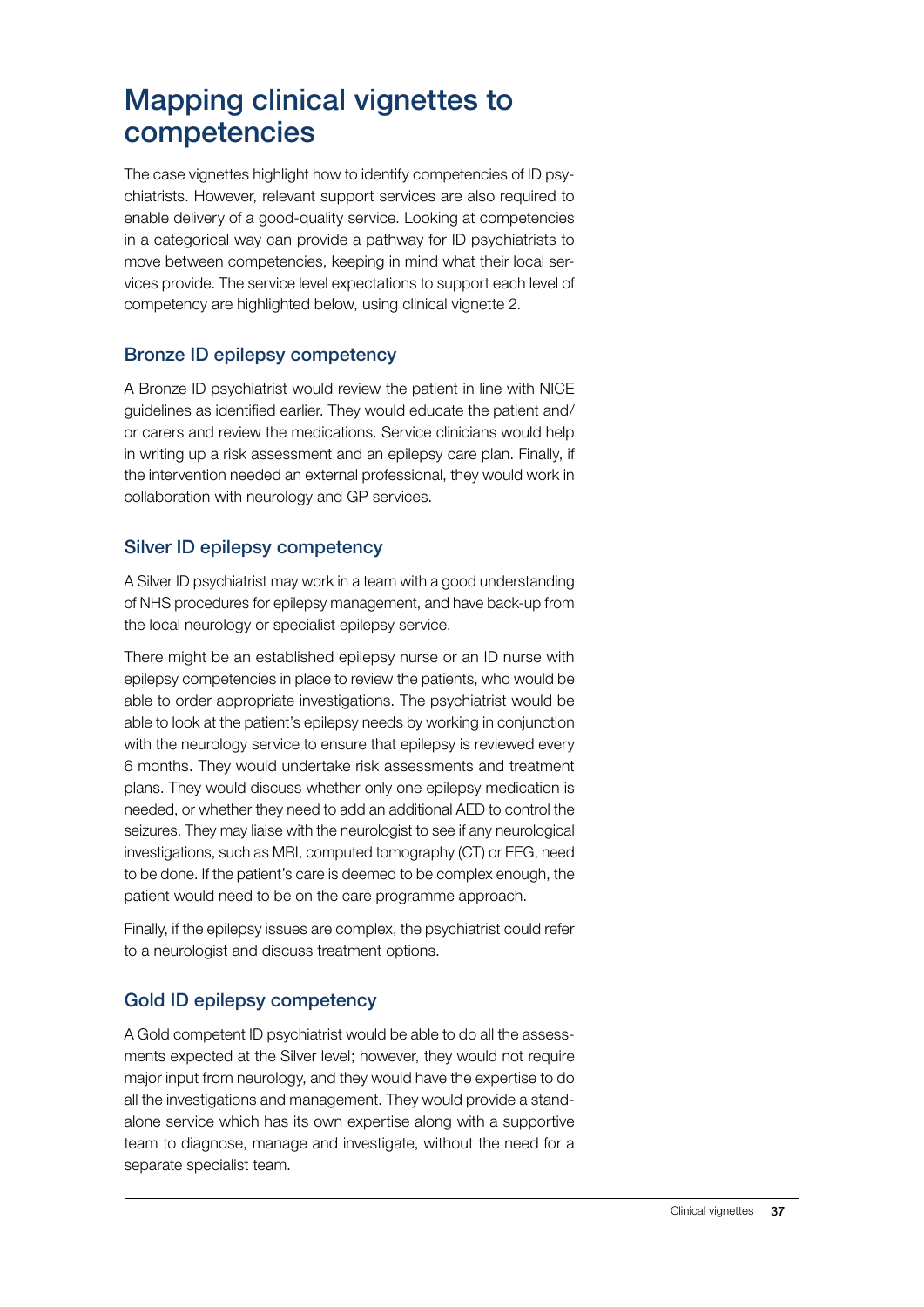# Future proposals

As epilepsy is a common medical condition, it is important that there are sufficient appropriately trained professionals to ensure that people with ID are well supported to have the best outcomes possible for this long-term condition.

When there are no clearly defined roles and responsibilities, there is a risk that we may succumb to the 'bystander effect' (Darley & Latané, 1968). If no one has clear responsibility, each clinician involved thinks someone else is going to take charge of the situation and make the changes that are required. Epilepsy needs to be everyone's business, and we need to be sure that there are people with the appropriate skills to manage the condition, who are able to recognise when they need additional support, and who know where they should refer more complex cases.

There is significant variation in services across the UK (Robertson et al, 2015*b*). The best areas are those with well-defined and comprehensive services, where neurology and ID psychiatry have clear roles and responsibilities and an agreement on how to manage the workload; while some areas have a less clear arrangement but with clarity about which service has primacy in epilepsy management. Other areas have no clear pathway and an expectation that 'others' will manage the epilepsy rather than clarity of purpose.

The diversity of practice means that any future developments will be aspirational. It is important that the medical student curriculum includes adequate education on epilepsy diagnosis and management. It is also important to consider how the understanding of epilepsy and its management in primary care could be enhanced. There is a drive to ensure that, as part of the Directed Enhanced Service for primary care in England, epilepsy is reviewed by the GP and that there is a record in the health action plan as to whether the person is seen in primary care or secondary care for their epilepsy (and, if in secondary care, then a note as to whether this is the neurology service or the psychiatry service).

We can, of course, be far clearer about what should be in the curriculum for the training of psychiatrists. There are a number of opportunities for trainees. These can range from special-interest sessions in a neurology or neuropsychiatric clinic to direct and hands-on management in a clinical setting. There are additional opportunities for teaching on the various MRCPsych courses. There is an ID curriculum, which can include epilepsy management. This is an area that all psychiatrists of the future may benefit from. There are also formal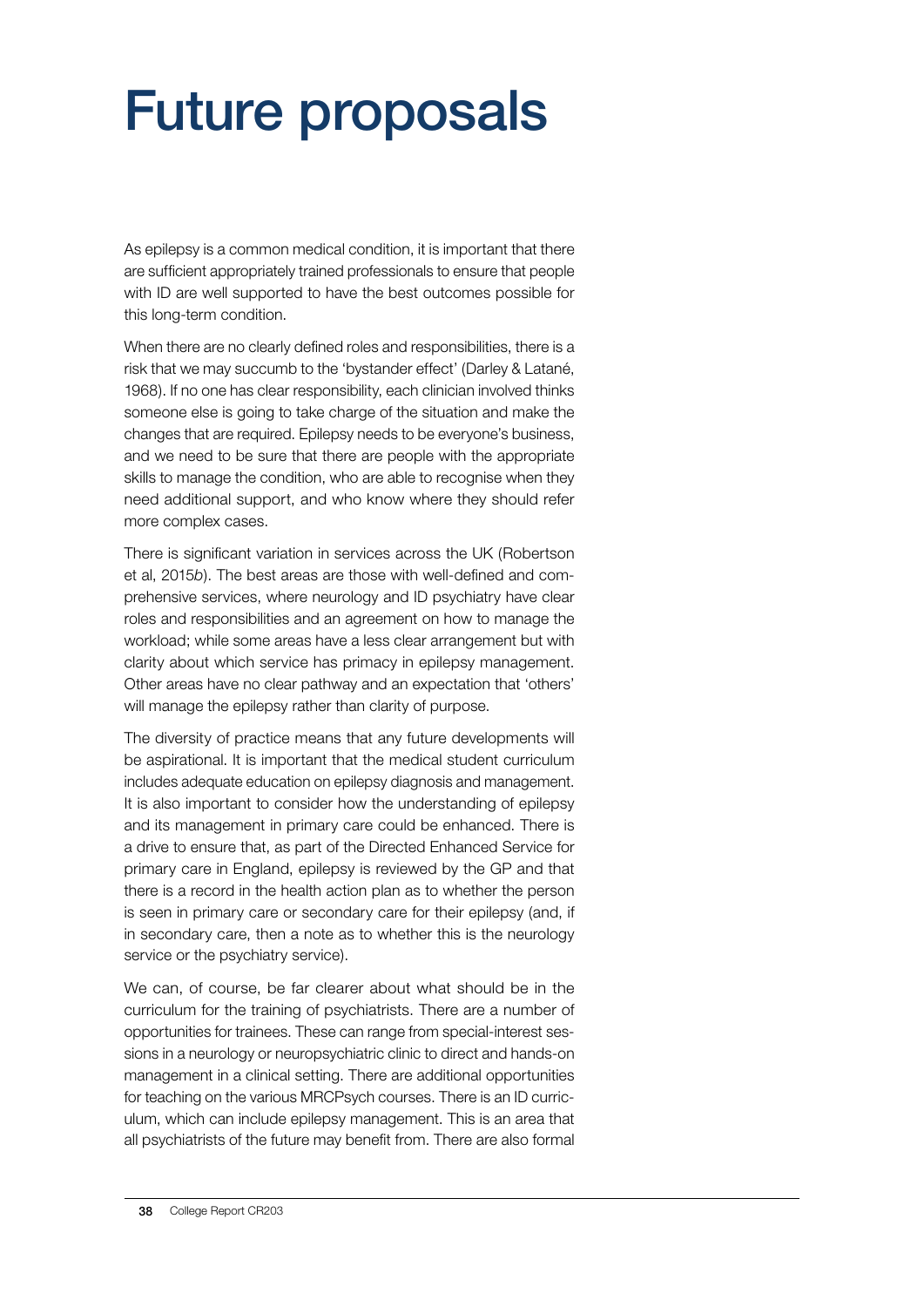teaching opportunities for trainees through the ILAE, which has an annual conference and a biannual teaching weekend for trainees in neurology, paediatrics and psychiatry.

For consultants, there are similar opportunities, particularly the ILAE annual conference. There are often regional meetings on epilepsy, and it is important that consultants engage in ongoing CPD in epilepsy in order to maintain their skill set. Although this has not been explicitly laid down in our model of competencies, each consultant should look at their case-load and agree, as part of their appraisal and job plan, what ongoing training they may need to maintain their Bronze, Silver or Gold 'status'.

It is important to recognise that each level will have its own set of competencies. There might be a consideration of how a psychiatrist evidences these sets of competencies for each domain. For other professionals who work in the epilepsy field, there are not only competency frameworks but exams and accreditations. For example, epilepsy specialist nurses have medication prescriber courses and accreditation. Neurologists will have had basic epilepsy management training and validation for their Royal College of Physicians membership. Paediatricians have the Paediatric Epilepsy Training (PET) courses from the British Paediatric Neurology Association. It is also important that there are procedures in place to accredit those who move between levels, especially to a Silver or Gold level: these may involve standardised competency assessments, a semi-structured formative framework to be supported by peer groups or trainers, a minimum portfolio requirement, or all of these. Distance learning modules, either via the Royal College of Psychiatrists or other accredited bodies such as the ILAE, could be used to support the accreditation process. We suggest using the distance learning PET course (https:// www.bpna.org.uk/distancelearning/) as a model. In order to develop this type of module, experts in the field need to facilitate the process, ensuring that best practice and standards regarding epilepsy and General Medical Council (GMC) regulations are kept in mind. Until such an initiative is supported, the individual psychiatrist should ensure that they work within their domains of competency as stipulated by the GMC, look to develop skills and competencies with peer supervision from their CPD or peer group, and use the Core Knowledge, Skills and Attitudes Framework described in the next section.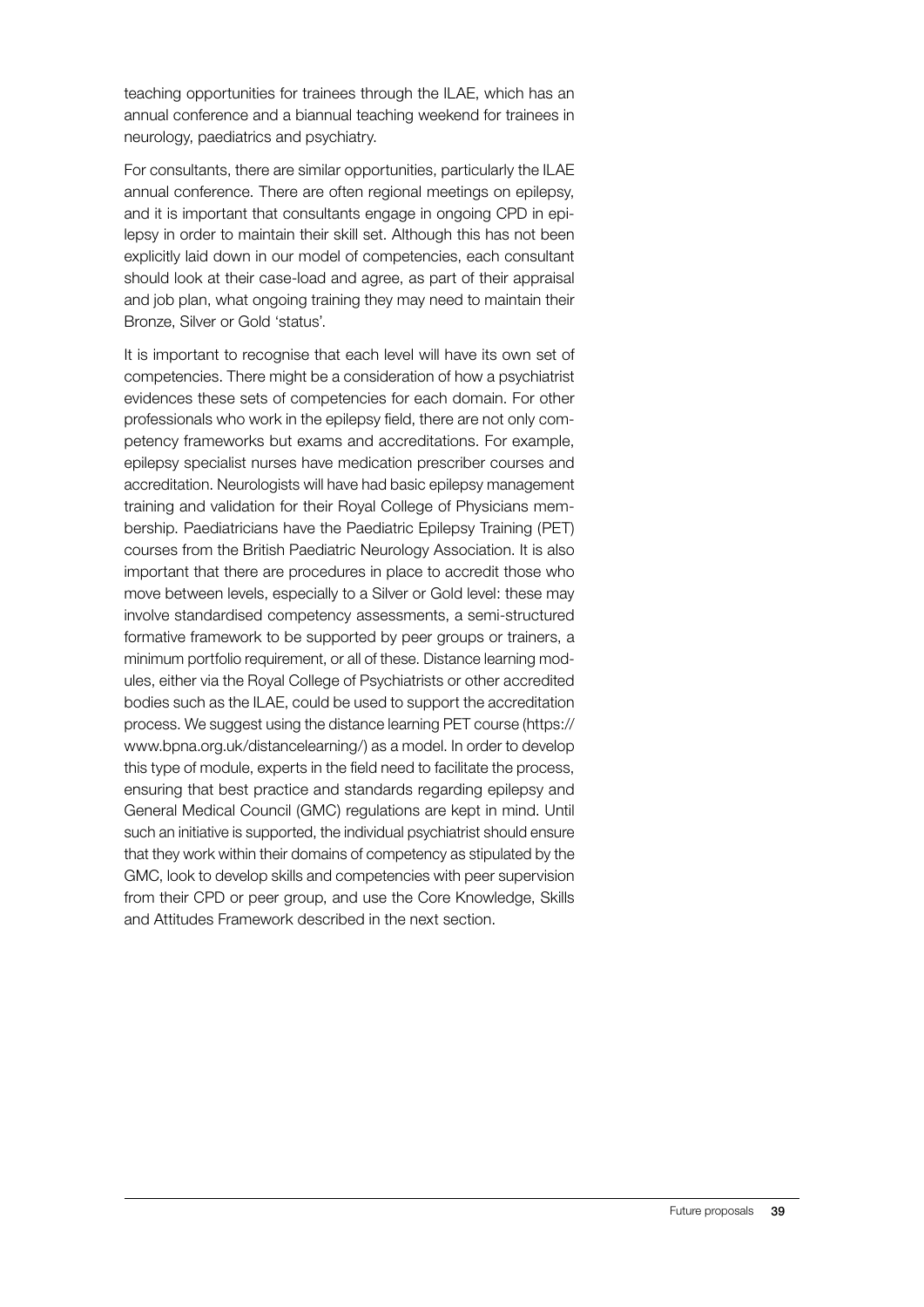# Core Knowledge, Skills and Attitudes Framework

This framework is modelled on the Learning Disabilities Core Skills Education and Training Framework, which was commissioned and funded by the Department of Health and developed in collaboration by Skills for Health, Skills for Care and Health Education England (Skills for Health, 2016), and may be read and utilised in conjunction with this document.



Fig. 3 The Gold, Silver and Bronze levels of the Core Knowledge, Skills and Attitudes Framework. The Bronze level is divided into two subcategories, Bronze A and Bronze B, depending on the level of contact the professional is expected to have with people with intellectual disability.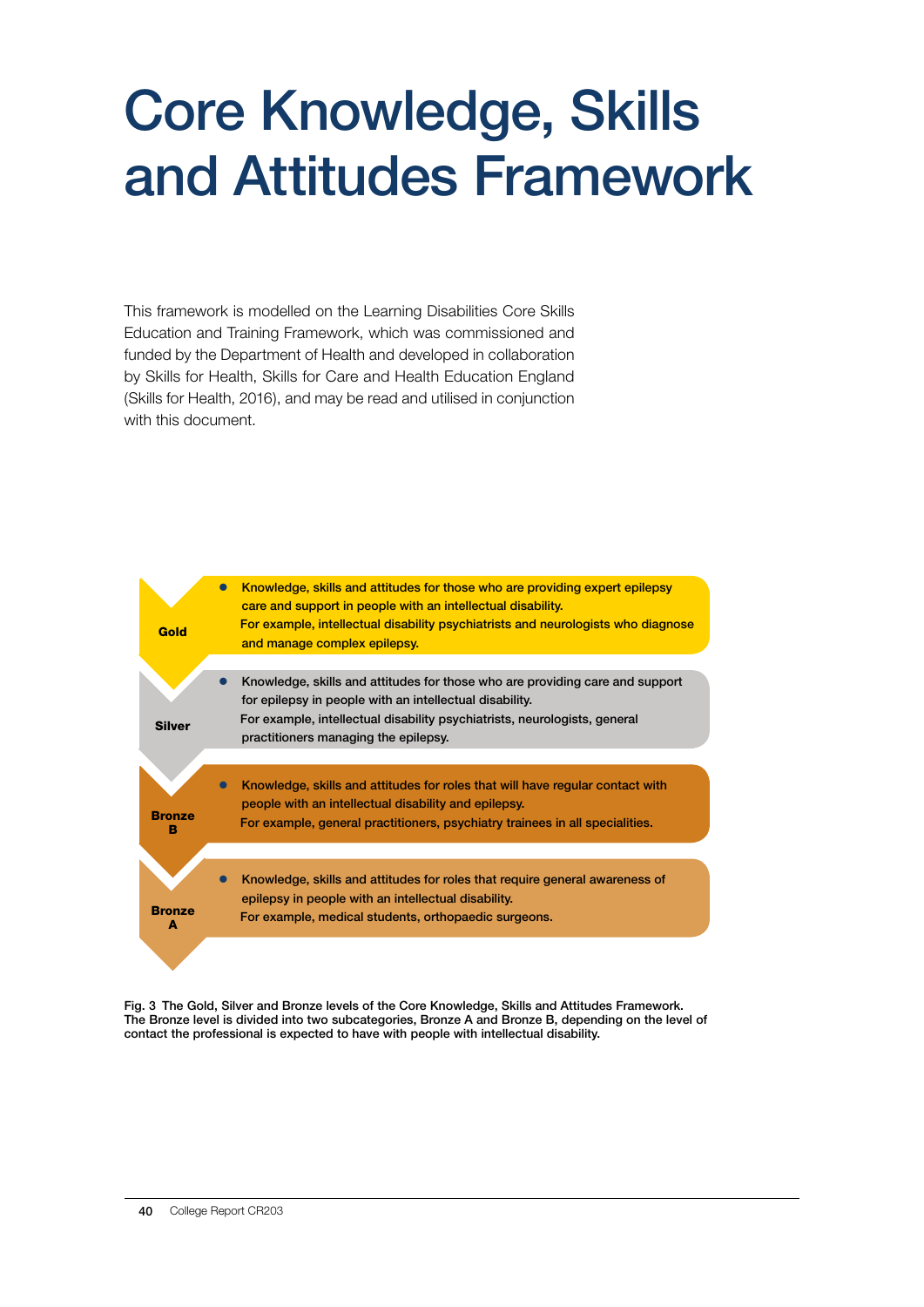| Outcome                                                                                                                                                                                                                                                 | <b>Bronze</b><br>A | <b>Bronze</b><br>B | Silver | Gold |
|---------------------------------------------------------------------------------------------------------------------------------------------------------------------------------------------------------------------------------------------------------|--------------------|--------------------|--------|------|
| Know what is meant by the term 'intellectual disability', common types,<br>prevalence and causes                                                                                                                                                        |                    |                    |        |      |
| Know what is meant by the term 'epilepsy', common types, prevalence and<br>causes                                                                                                                                                                       |                    |                    |        |      |
| Be aware of the key legislation, policy and guidelines when working with<br>people with an intellectual disability and epilepsy                                                                                                                         |                    |                    |        |      |
| Be able to communicate effectively with people with an intellectual disability,<br>their families and carers                                                                                                                                            |                    |                    |        |      |
| Know the importance of a person-centred approach and reasonable<br>adjustments when working with people with an intellectual disability to<br>maximise their quality of life, while minimising the effects of epilepsy and<br>side-effects of treatment |                    |                    |        |      |
| Be aware of the prevalence of epilepsy in people with an intellectual<br>disability and the impact on their lives, and how this differs from the general<br>population with epilepsy                                                                    |                    |                    |        |      |
| Be aware of the key legislation, policy and guidelines when working with<br>people with an intellectual disability and epilepsy                                                                                                                         |                    |                    |        |      |
| Be able to communicate effectively with people with an intellectual disability,<br>their families and carers                                                                                                                                            |                    |                    |        |      |
| Know what health services are available and how to refer people with an<br>intellectual disability to improve their biopsychosocial outcomes in relation to<br>the epilepsy                                                                             |                    |                    |        |      |
| Devise and implement appropriate health action plans that meet the health<br>needs of people with an intellectual disability and epilepsy                                                                                                               |                    |                    |        |      |
| Understand the health inequalities experienced by people with an intellectual<br>disability and epilepsy                                                                                                                                                |                    |                    |        |      |
| Understand the complexity and comorbidity of epilepsy in people with an<br>intellectual disability and support them to reduce health inequalities as a<br>result of this complexity and comorbidity                                                     |                    |                    |        |      |
| Develop and disseminate health promotion advice to people with an<br>intellectual disability, their families and carers in relation to epilepsy                                                                                                         |                    |                    |        |      |
| Assess and manage risk related to epilepsy in people with an intellectual<br>disability                                                                                                                                                                 |                    |                    |        |      |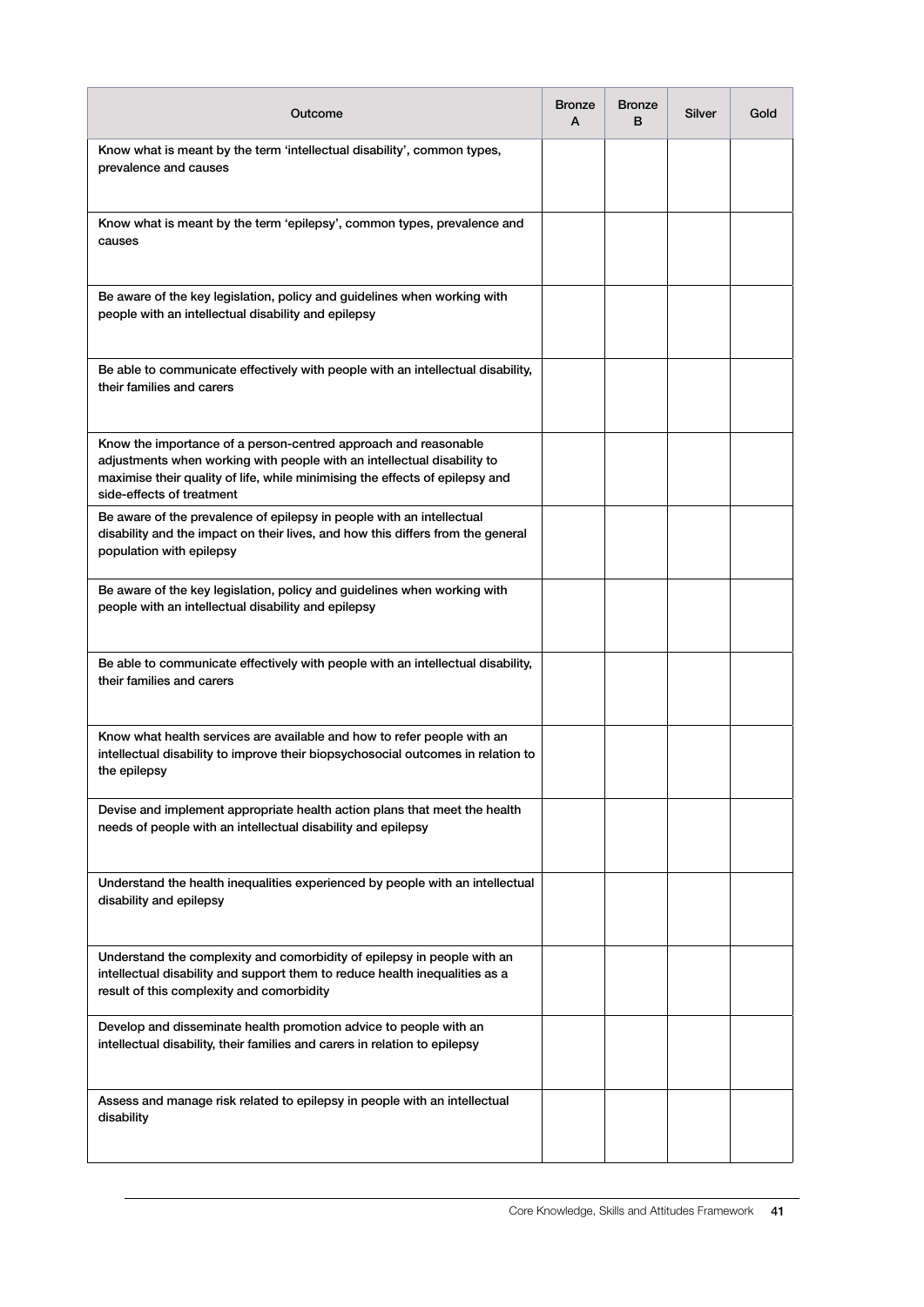| Take a history to gather information regarding whether the event is epileptic<br>in nature, and if so the type of seizure, and differential diagnosis in people<br>with an intellectual disability                                                                     |  |  |
|------------------------------------------------------------------------------------------------------------------------------------------------------------------------------------------------------------------------------------------------------------------------|--|--|
| Identify, order and interpret investigations as part of the assessment,<br>diagnosis and treatment of epilepsy in people with an intellectual disability                                                                                                               |  |  |
| Know the classification of seizures and be able to differentiate, through<br>appropriate use of history taking and assessment tools, the type of seizure<br>and syndrome                                                                                               |  |  |
| Know and be able to consider the link between the epilepsy syndrome and<br>the aetiology of the intellectual disability in order to more effectively manage<br>the person's condition to improve their quality of life                                                 |  |  |
| Have a working, day-to-day knowledge of current national guidelines in<br>relation to assessment and treatment of epilepsy                                                                                                                                             |  |  |
| Be able to initiate, monitor and evaluate epilepsy treatment, including<br>knowing the specific idiosyncratic effects in people with an intellectual<br>disability and the need to take into account potential comorbidities such as<br>dysphagia                      |  |  |
| Be able to initiate and evaluate appropriate rescue medication                                                                                                                                                                                                         |  |  |
| Understand that people with an intellectual disability and epilepsy have<br>greater health needs than the general population and are more likely to have<br>respiratory disease, gastrointestinal reflux or osteoporosis which affects their<br>epilepsy and treatment |  |  |
| Be able to fully involve the person with an intellectual disability and epilepsy<br>in the process of understanding and devising supports relating to their<br>epilepsy                                                                                                |  |  |
| Understand the important role families and carers have in supporting people<br>with an intellectual disability and epilepsy and involve them appropriately in<br>the care of the person                                                                                |  |  |
| Understand and refer when the support of a 'specialist in epilepsy' might be<br>needed                                                                                                                                                                                 |  |  |
| Be able to synthesise data to create a formulation for a person with an<br>intellectual disability and epilepsy and devise appropriate care and support<br>plans                                                                                                       |  |  |
| Understand that epilepsy may develop and present in different ways in<br>people with an intellectual disability, and that the usual signs or symptoms<br>may not be observable or reportable                                                                           |  |  |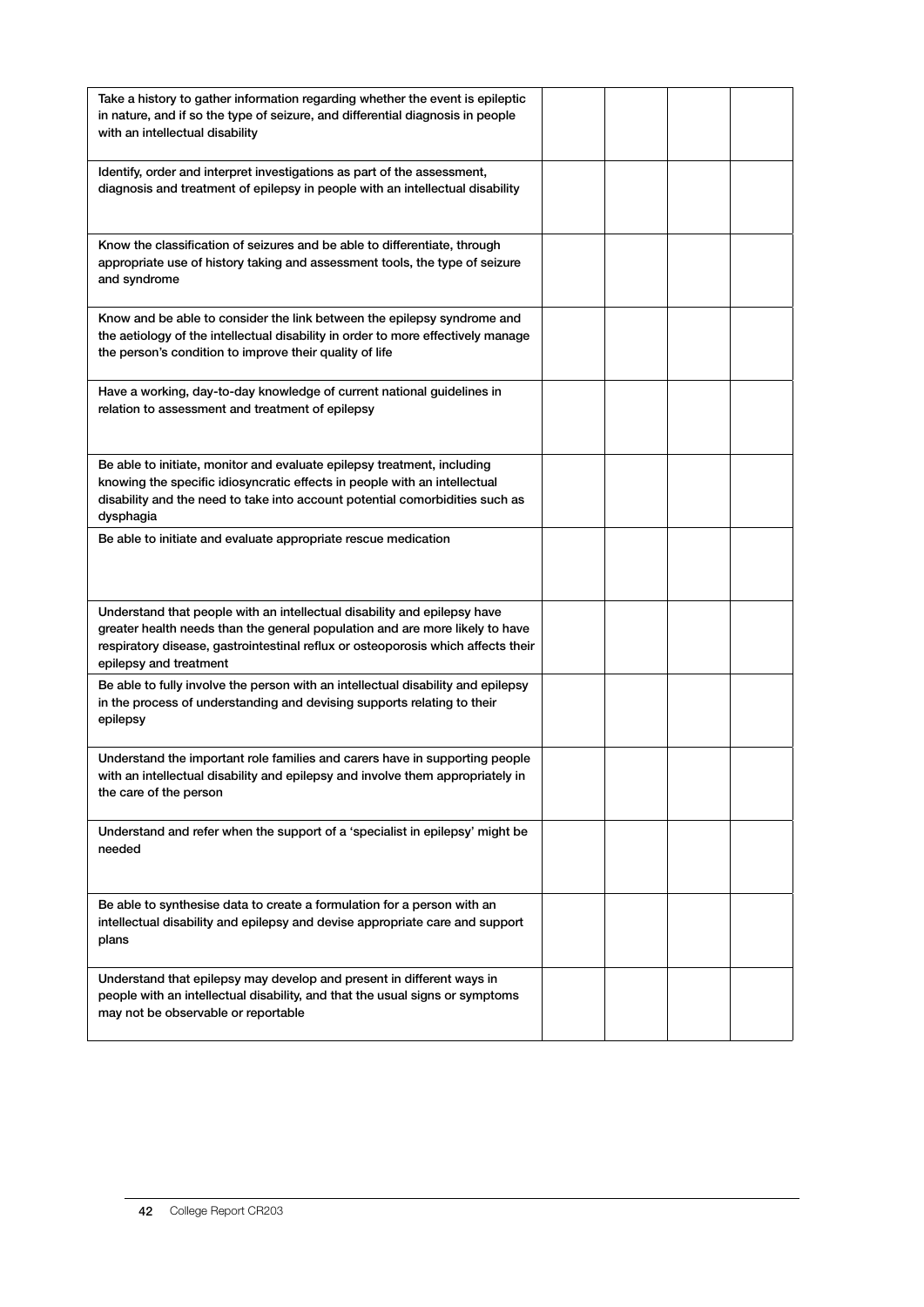## **References**

Amiet C, Gourfinkel-An I, Bouzamondo A, et al (2008) Epilepsy in autism is associated with intellectual disability and gender: evidence from a meta-analysis. *Biological Psychiatry*, 64: 577–82.

Balogh R, Brownell M, Ouellette-Kuntz H, et al (2010) Hospitalization rates for ambulatory care sensitive conditions for persons with and without an intellectual disability – a population perspective. *Journal of Intellectual Disability Research*, 54: 820–32.

Bell GS, Sander JW (2001) The epidemiology of epilepsy: the size of the problem. *Seizure*, 10: 306–14.

Bowley C, Kerr M (2000) Epilepsy and intellectual disability. *Journal of Intellectual Disability Research*, 44: 529–43.

Branford D, Bhaumik S, Duncan F (1998) Epilepsy in adults with learning disabilities. *Seizure*, 7: 473–7.

Busch RM, Najm I, Hermann B, et al (2014) Genetics of cognition in epilepsy. *Epilepsy & Behavior*, 41: 297–306.

Catterall WA (2012) Sodium channel mutations and epilepsy. In *Jasper's Basic Mechanisms of the Epilepsies* (4th edn) (eds JL Noebels, M Avoli, M Rogawski). Oxford University Press.

Cooper S, Smiley E, Morrison J, et al (2007) Mental ill-health in adults with intellectual disabilities: prevalence and associated factors. *British Journal of Psychiatry*, 190: 27–35.

Curatolo P, Verdecchia M, Bombardieri R (2001) Vigabatrin for tuberous sclerosis complex. *Brain Development*, 23: 649–53.

Darley JM, Latané B (1968) Bystander intervention in emergencies: diffusion of responsibility. *Journal of Personality and Social Psychology*, 8: 377–83.

Department of Health (2009) *Valuing People Now*. TSO (The Stationery Office).

Donat J, Wright F (1990) Episodic symptoms mistaken for seizures in the neurologically impaired child. *Neurology*, 40: 156–7.

Doran Z, Shankar R, Keezer MR, et al (2016) Managing anti-epileptic drug treatment in adult patients with intellectual disability: a serious conundrum. *European Journal of Neurology*, 23: 1152–7.

Fisher SF, Acevedo C, Arzimanoglou A, et al (2014) A practical clinical definition of epilepsy. *Epilepsia*, 55: 475–82.

Forsgren L, Edvinsson S-O, Blomquist HK, et al (1990) Epilepsy in a population of mentally retarded children and adults. *Epilepsy Research*, 6: 234–8.

Glover G, Evison F (2013) *Hospital Admissions that Should Not Happen*. Improving Health and Lives: Learning Disabilities Observatory.

Harris JC (2006) *Intellectual Disability: Understanding Its Development, Causes, Classification, Evaluation, and Treatment*. Oxford University Press.

Hesdorffer DC, Tomson T, Benn E, et al (2011) Commission on epidemiology. Subcommission on mortality combined analysis of risk factors for SUDEP. *Epilepsia*, 52: 1150–9.

Heslop P, Blair P, Fleming P, et al (2013) *Confidential Inquiry into Premature Deaths of People with Learning Disabilities* (CIPOLD). *Final report.* Norah Fry Research Centre.

Improving Health and Lives (2012) *Confidential Inquiry into the Deaths of People with Learning Disabilities. Interim report 2.* IHAL*.*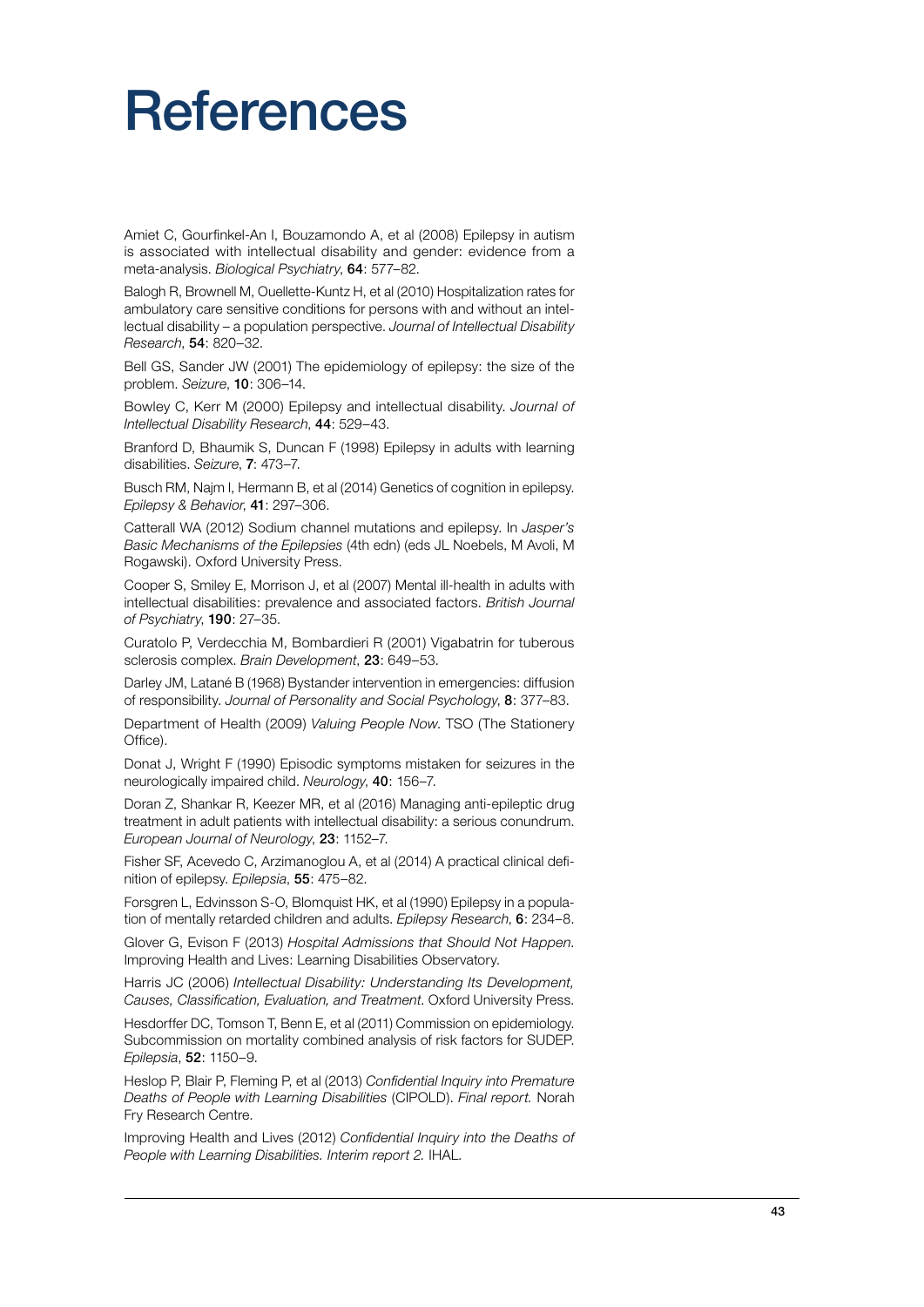Kerr M, Bowley C (2001a) Evidence-based prescribing in adults with learning disability and epilepsy. *Epilepsia*, 42 (Suppl 1): 44–5.

Kerr M, Bowley C (2001b) Multidisciplinary and multiagency contributions to care for those with learning disability who have epilepsy. *Epilepsia*, 42 (Suppl 1): 55–6.

Kerr MP, Guidelines Working Group, Scheepers M, et al (2009) Consensus guidelines into the management of epilepsy in adults with an intellectual disability. *Journal of Intellectual Disability Research*, 53: 687–94.

Kerr M, Mensah S, Besag F, et al (2011) International consensus clinical practice statements for the treatment of neuropsychiatric conditions associated with epilepsy. *Epilepsia*, 52: 2133–8.

Kerr M, Linehan C, Thompson R, et al (2013) *Listening for a Change: Medical and Social Needs of People with Epilepsy and Intellectual Disability*. ILAE.

Kerr M, Linehan C, Thompson R, et al (2014) A white paper on the medical and social needs of people with epilepsy and intellectual disability: the Task Force on Intellectual Disabilities and Epilepsy of the International League Against Epilepsy. *Epilepsia*, 55: 1902–6.

Kerr M, Linehan C, Brandt C, et al (2016) Behavioral disorder in people with an intellectual disability and epilepsy: a report of the Intellectual Disability Task Force of the Neuropsychiatric Commission of ILAE. *Epilepsia Open*, 1: 102–11.

Klepper J, Scheffer H, Leiendecker B, et al (2005) Seizure control and acceptance of the ketogenic diet in GLUT1 deficiency syndrome: a 2- to 5-year follow-up of 15 children enrolled prospectively. *Neuropediatrics*, 36: 302–8.

Lhatoo SD, Sander JW (2001) The epidemiology of epilepsy and learning disability. *Epilepsia*, 42 (Suppl 1): 6–9.

Marson AG, Al-Kharusi AM, Alwaidh M, et al (2007) The SANAD study of effectiveness of valproate, lamotrigine, or topiramate for generalised and unclassifiable epilepsy: an unblinded randomised controlled trial. *Lancet*, 369: 1016–26.

Matthews T, Weston N, Baxter H, et al (2008) A general practice-based prevalence study of epilepsy among adults with intellectual disabilities and of its association with psychiatric disorder, behaviour disturbance and carer stress. *Journal of Intellectual Disability Research*, 52: 163–73.

McGrother CW, Bhaumik S, Thorp CF, et al (2006) Epilepsy in adults with intellectual disabilities: prevalence, associations and service implications. *Seizure*, 15: 376–86.

Mencap (2012) *Treat me Right! Better Healthcare for People with a Learning Disability*. Mencap.

National Development Team for Inclusion (2013) *Green Light Toolkit 2013: A Guide to Auditing and Improving your Mental Health Services so that It*  **Is Effective in Supporting People with Autism and People with Learning** *Disabilities.* Department of Health.

National Institute for Health and Care Excellence (2012) *Epilepsies: Diagnosis and Management* (CG137). NICE.

National Institute for Health and Care Excellence (2013a) *Epilepsy in Adults*  (QS26). NICE.

National Institute for Health and Care Excellence (2013b) *Epilepsy in Children and young people* (QS27). NICE.

NHS England (2016) *Stopping Over-Medication of People with Learning Disabilities* (STOMPLD). NHS England.

Office for Disability Issues (2011) *Equality Act 2010: Guidance*. HM Government.

Patja K, Livanainen M, Vesala H, et al (2000) Life expectancy of people with intellectual disability: a 35-year follow-up study. *Journal of Intellectual Disability Research*, 44: 591–9.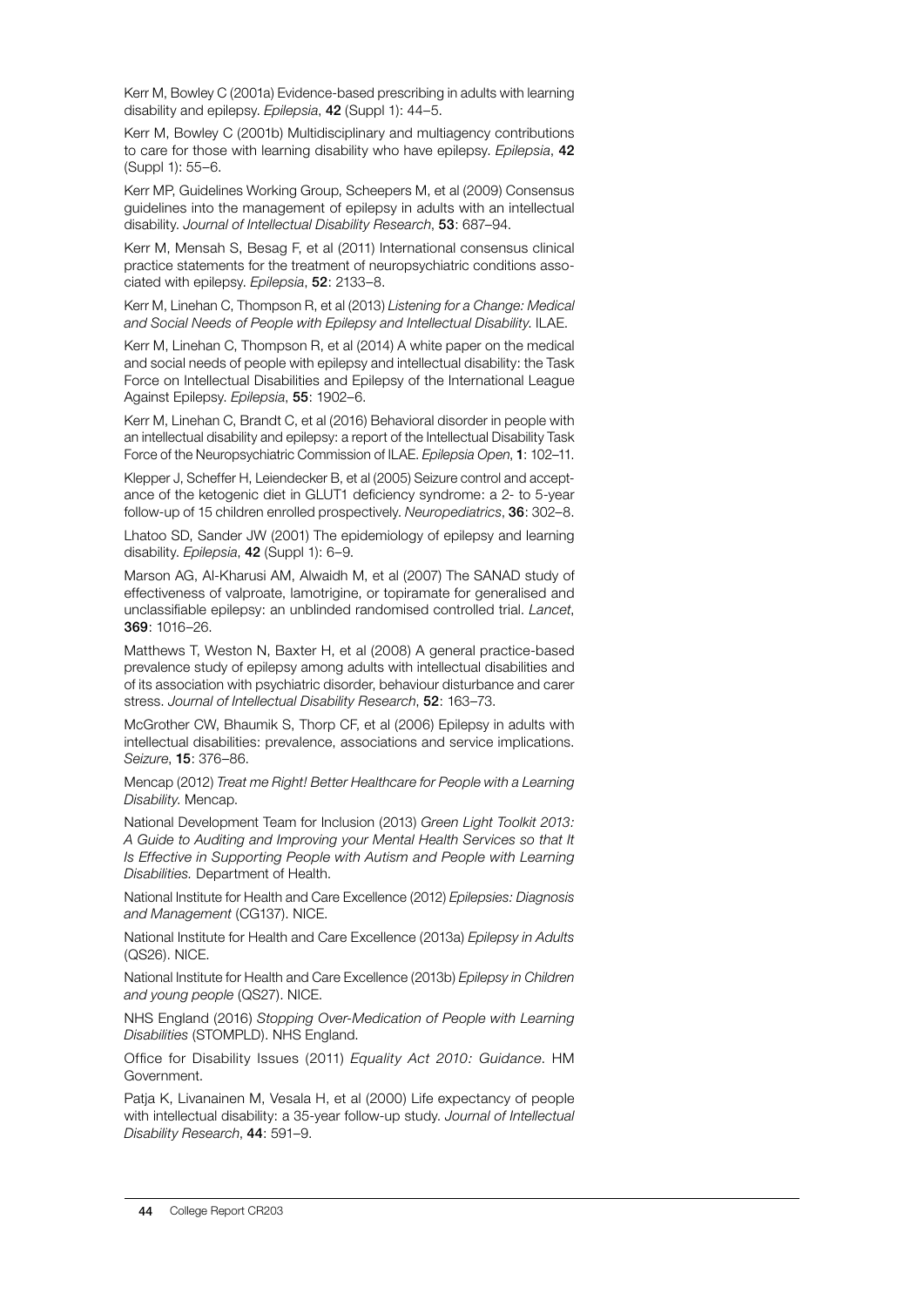Paul A (1997) Epilepsy or stereotypy? Diagnostic issues in learning disabilities. *Seizure*, 6: 111–20.

Prasher VP, Kerr MP (2016) *Epilepsy and Intellectual Disabilities* (2nd edn). Springer.

Robertson J, Hatton C, Emerson E, et al (2015a) Prevalence of epilepsy among people with intellectual disabilities: a systematic review. *Seizure*, 29: 46–62.

Robertson J, Baines S, Emerson E, et al (2015b) Service responses to people with intellectual disabilities and epilepsy: a systematic review. *Journal of Applied Research in Intellectual Disabilities*, 30: 1–32.

Sander JW, Shorvon SD (1996) Epidemiology of the epilepsies. *Journal of Neurology, Neurosurgery, and Psychiatry,* 61: 433–43.

Scottish Intercollegiate Guidelines Network (2015) *Diagnosis and Management of Epilepsy in Adults: A National Clinical Guideline* (SIGN143). SIGN.

Shankar R, Cox D, Jalihal V, et al (2013) Sudden unexpected death in epilepsy (SUDEP): development of a safety checklist. *Seizure*, 22: 812–7.

Shankar R, Jalihal V, Walker M, et al (2014) A community study in Cornwall UK of sudden unexpected death in epilepsy (SUDEP) in a 9-year population sample. *Seizure*, 23: 382–5.

Shankar R, Walker M, McLean B, et al (2016) A step to modify and prevent SUDEP: the validity of risk factors in the SUDEP and seizure safety checklist: a case control study. *Journal of Neurology*, 263: 1840.

Skills for Health (2016) *Learning Disabilities Core Skills Education and Training Framework*. Skills for Health, Skills for Care, Health Education England.

Thompson R, Kerr M, Glynn M, et al (2014) Caring for a family member with intellectual disability and epilepsy: practical, social and emotional perspectives. *Seizure*, 23: 856–63.

Turky A, Felce D, Jones G, et al (2011) A prospective case control study of psychiatric disorders in adults with epilepsy and intellectual disability. *Epilepsia*, 52: 1223–30.

Tyrer F, Smith LK, McGrother CW (2007) Mortality in adults with moderate to profound intellectual disability: a population-based study. *Journal of Intellectual Disability Research*, 51: 520–7.

van Schrojenstein Lantman-De Valk HM, Metsemakers JF, Haveman MJ, et al (2000) Health problems in people with intellectual disability in general practice: a comparative study. *Family Practice*, 17: 405–7.

Working Group of the International Association of the Scientific Study of Intellectual Disability (2001) Clinical guidelines for the management of epilepsy in adults with an intellectual disability. *Seizure*, 10: 401–9.

World Health Organization (1992) *The ICD-10 Classification of Mental and Behavioural Disorders: Clinical Descriptions and Diagnostic Guidelines*. WHO.